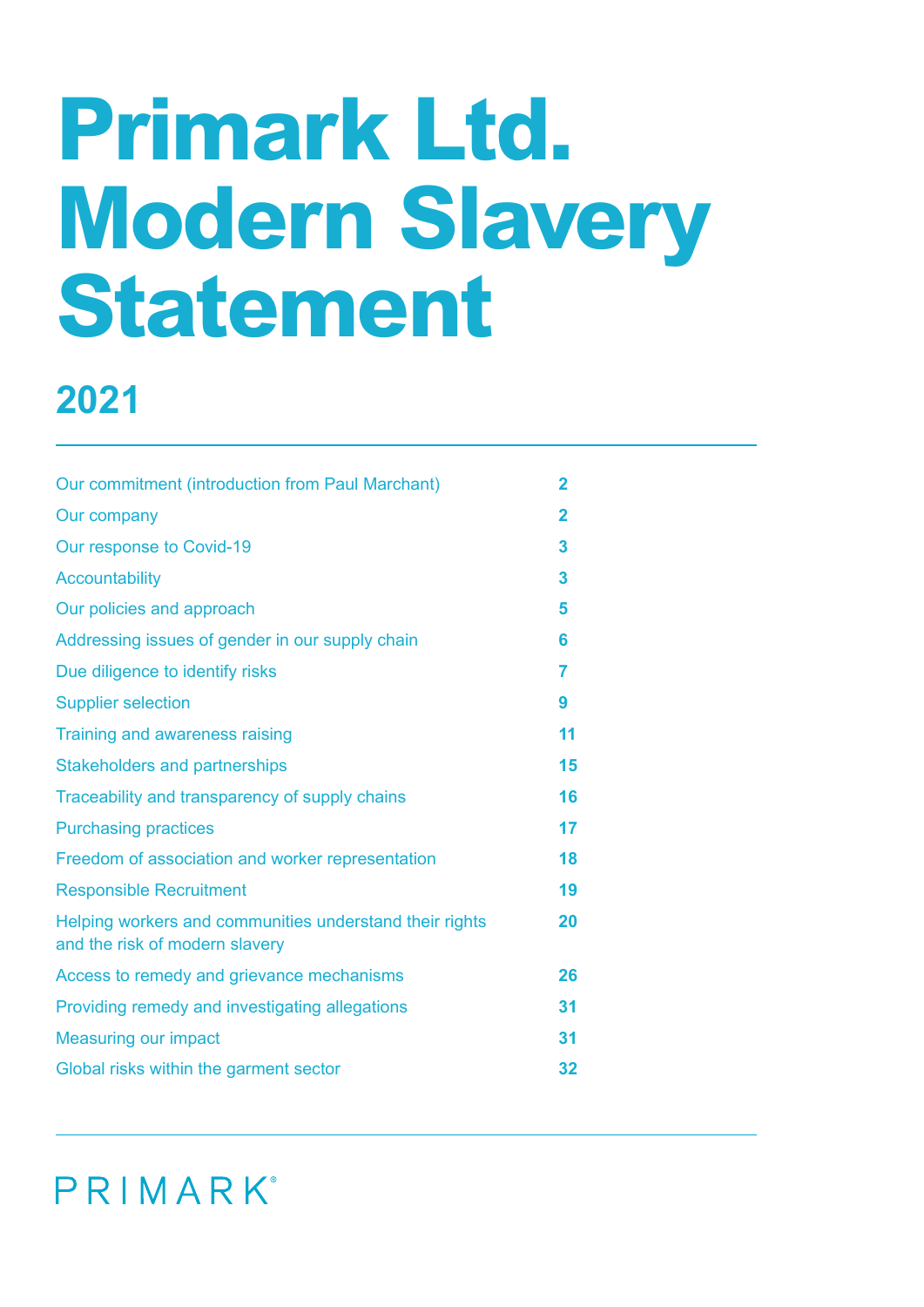# **Our commitment**

We are pleased to share our sixth Modern Slavery statement which covers our activities for the financial year ending 18<sup>th</sup> September 2021, in respect of the requirements under the UK Modern Slavery Act 2015.

Modern slavery is one of the most salient risks within global supply chains. Our commitment to our customers and stakeholders on this is very clear: it is a zero-tolerance issue at Primark. We take our responsibility to respect human rights extremely seriously and are committed to preventing and addressing any modern slavery risks that we identify in our operations and, where we can, in our supply chain. We do this in line with the United Nations Guiding Principles on Business and Human Rights and the OECD Due Diligence Guidance for Responsible Supply Chains.

In this statement we outline how our commitment is put into practice through our wider risk and due diligence processes, highlighting areas of risk we have identified and steps we are taking to address these risks directly ourselves, with our partners and with stakeholders across the industry.

All our Modern Slavery Act statements can be found on our Primark Cares website, and we welcome feedback on our efforts from our stakeholders, our customers, and other interested parties.

This statement was endorsed by the board of Primark Limited in March 2022.

Paul Marchant CEO of Primark

March 2022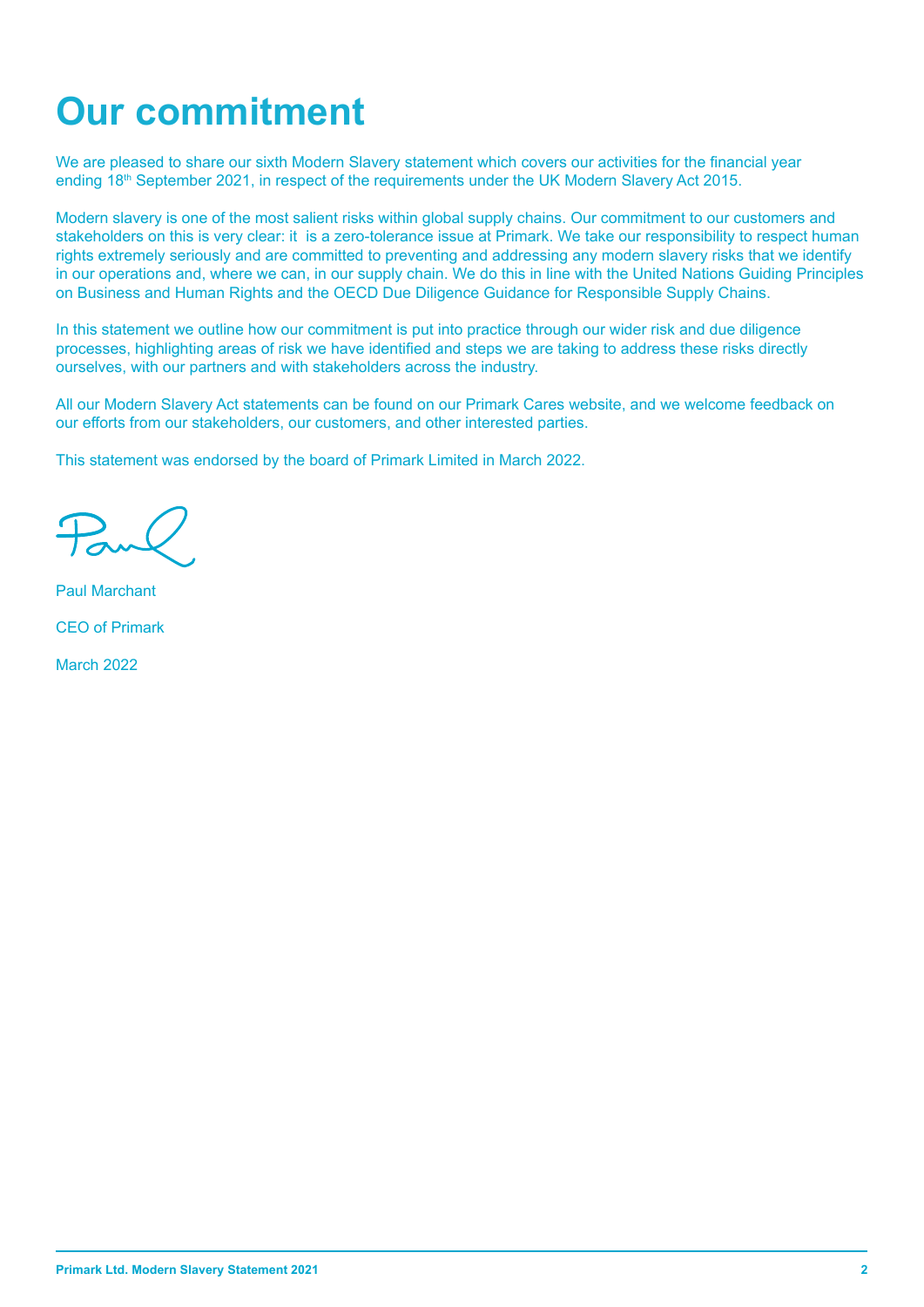# **Our company**

Primark is an international retail company employing over 70,000 people. Our range includes womenswear, menswear, childrenswear, footwear, accessories, beauty, and homeware. We are headquartered in Dublin, Republic of Ireland and have over 400 stores in 14 countries including the UK, Republic of Ireland, mainland Europe and the USA. We work with hundreds of suppliers, and through them deal with over 900 factories across 26 countires. And while we don't own the factories that produce our goods, we recognise we have a responsibility to ensure our products are made in good working conditions and free from modern slavery.

| 500            | 928          |
|----------------|--------------|
| suppliers      | factories    |
| 28             | 582,918      |
| countries      | workers      |
| 321,193        | 261,725      |
| female workers | male workers |

1206 audits conducted in 20201

Primark is part of the Associated British Foods plc group of companies and, for the purposes of the UK Modern Slavery Act 2015, it is covered by the ABF Modern Slavery Statement.

<sup>1</sup>All data is correct as of March 2022. Information is taken from the Primark Global Sourcing Map which shows first-tier production sites which make Primark's products. The factories featured on the map are Primark's suppliers' production sites which represent over 95% of Primark products for sale in our stores. Production sites are included once they have worked for us for over one year.

Assured figure by auditors KPMG. This figure is lower than in previous years as we were prevented from conducting audits in line with our policy on auditing 100% of sites annually, due to Covid restrictions and lockdowns. Assurance statement.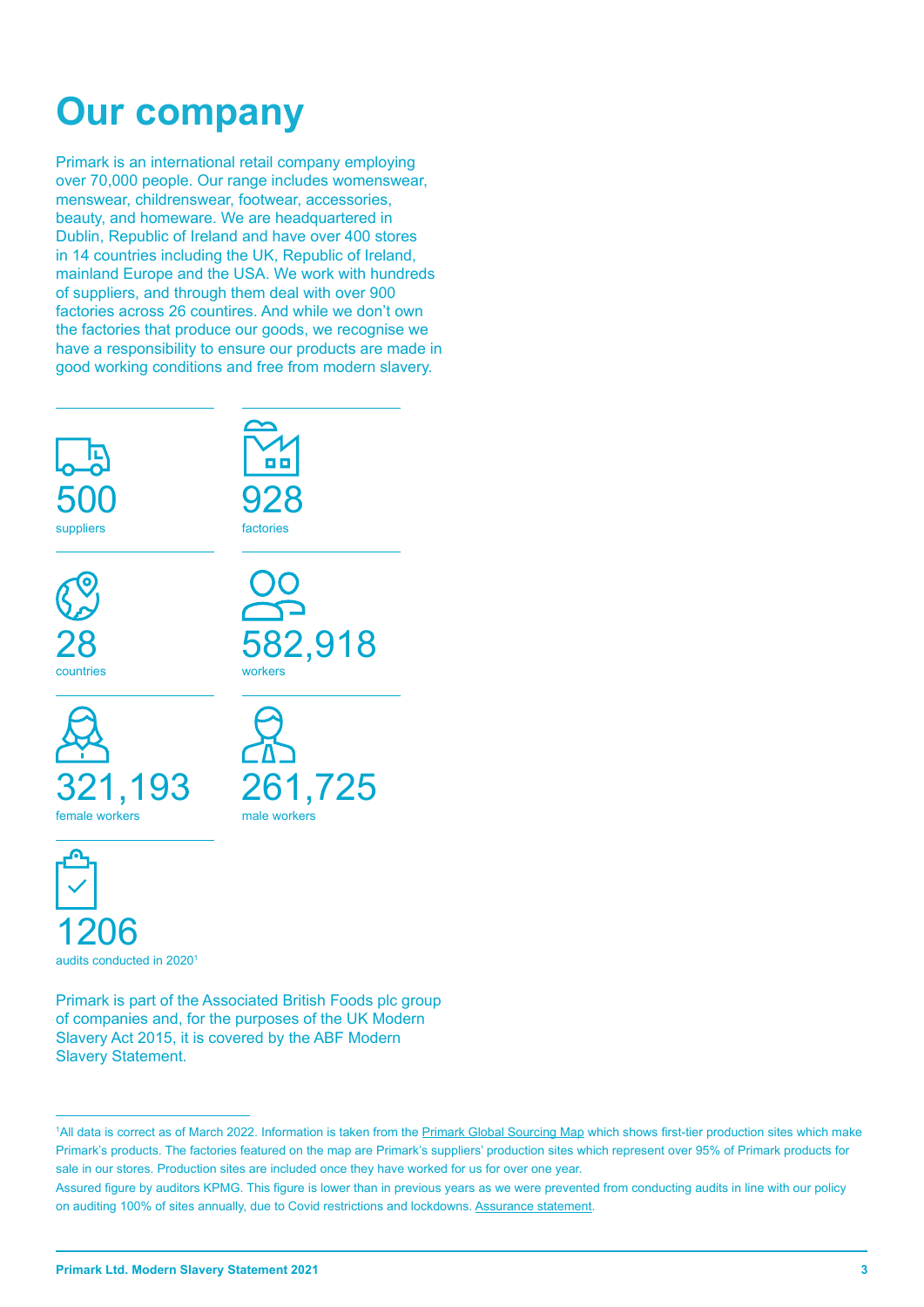### **Our response to Covid-19**

The impacts of the Covid-19 pandemic on people's lives continue to be felt across our supply chain.

In response to the lasting impact of the pandemic for many workers, we have doubled down in our efforts to support their wellbeing and their access to decent work. Vulnerabilities that many workers already faced have been exacerbated as many were left to bear the emotional, physical, and economic scar from a variety of outcomes, from temporary to total loss of work and income, short or long-term illness and the loss of family members in countries with little or no public health care and social security. This has been particularly true for women who continue to be disproportionately impacted by the pandemic<sup>2</sup>.

In addition to family hardship, their responsibilities for caring for family members affected by Covid-19 in the home has also grown.

Primark's Ethical Trade team has worked to support the welfare of workers and farmers in its supply chain since the onset of the pandemic. A short-term "wages fund" was established in seven key sourcing countries to support our suppliers' ability to pay wages at the same time as we were forced to close the majority of our stores. Garment orders that were cancelled at the outbreak of the pandemic were either subsequently reinstated in full; superseded with new orders; or where this was not possible, the fabric liabilities were paid for, meaning that all garments both finished and in production, as well as any fabric costs incurred for Primark prior to the stores closing, were paid for in full.

Alongside our work to uphold our ethical standards in line with our Supplier Code of Conduct and international guidance and best practice, we also needed to reevaluate our existing activities and partnerships given some of the challenges that Covid-19 presented in markets for workers and established new ones to provide support. This has evolved to look differently in each country dependent on differing needs, the nature of the pandemic across different countries and the availability of opportunities for partnerships and collaborations.

We currently deliver such activities across several of our sourcing countries, with most of the activities locally designed and delivered through our Ethical Trade and Environmental Sustainability teams located in the countries we source from. In India and Bangladesh our teams' efforts to educate workers and management in our supply chain on COVID-19, including the vaccine, were successful at scale.

## **Accountability Our organisation and structure**

We have established clear responsibilities and accountabilities for the implementation of our policies and programmes within Primark:

- Primark is part of the ABF group of companies and for the purposes of the UK Modern Slavery Act 2015 it is covered by the ABF Modern Slavery Statement.
- Responsibility and accountability for risk management, including in relation to modern slavery due diligence, sits with the chief executives of each ABF business, and the board of ABF provides continuous oversight and support.
- The board of Primark Limited oversees the strategy around the due diligence of modern slavery risks that are specific to the Primark business and supply chain, and it reports on this process to the ABF board on a regular basis.
- The ABF Group Corporate Responsibility Director has oversight of the development of Primark's policy relating to modern slavery due diligence. The Primark Ethical Trade and Environmental Sustainability Operations Director is responsible for operational implementation. Both report to ABF's Director of Legal Services and Company Secretary.
- Primark's Ethical Trade and Environmental Sustainability (ETES) team of over 130 local experts based in ten major sourcing countries manages the due diligence within the factories that produce our products. This team engages directly with workers in our supply chain and our external partners and experts on the ground, and reports on the results of the due diligence.

Potential and actual risks of modern slavery within the supply chain are managed by the Primark Ethical Trade and Environmental Sustainability Operations Director and are reported to the ABF Group Corporate Responsibility Director. Severe risks are reported to the Primark Leadership Team and the Primark Business Risk Committee and escalated to the boards of Primark and ABF as necessary.

<sup>2</sup> https://www.ilo.org/global/about-the-ilo/newsroom/news/WCMS\_813449/lang--en/index.htm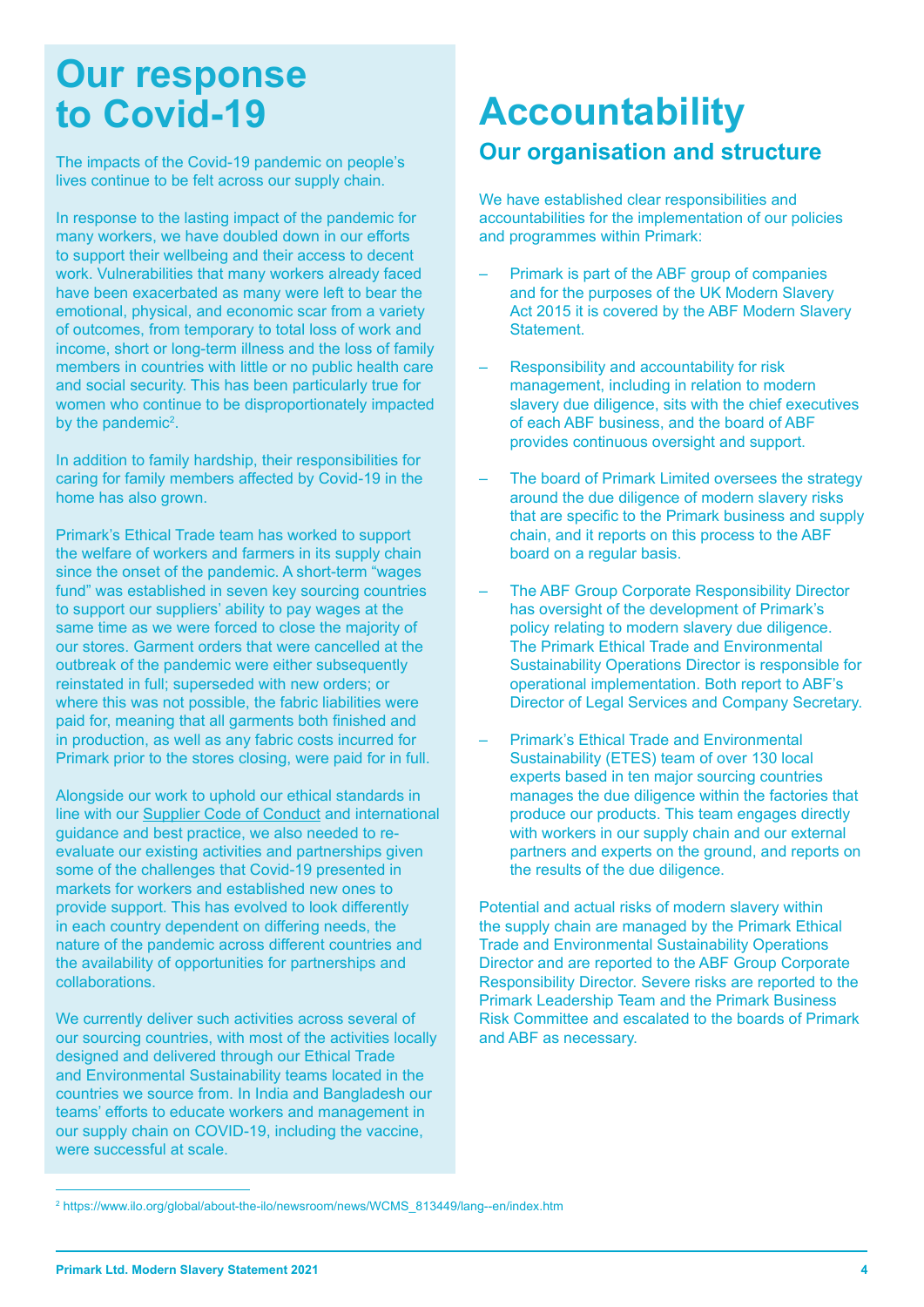### **Policy and legislation**

Government policy and legislation to address modern slavery and wider human rights risks continues to develop and we are supportive of such measures.

Our engagement in 2020-21 has included:

- **UK Modern Slavery Transparency in Supply Chains.** As a founding member of the Business Against Slavery Group (BAS) we have participated in discussions with UK Government on addressing modern slavery throughout the supply chain, and with the Home Office in respect of our support for the Modern Slavery Registry.
- **EU legislation on mandatory human rights and environmental due diligence.** Primark is a member of the Sustainable Apparel Coalition (SAC) and we provided input into the SAC Policy Hub submission to the EU on the EU Directive on Sustainable Corporate Governance.
- **Garment Industry Call to Action.** Primark endorses the Call to Action convened by the IOE, ITUC and ILO which aims to protect workers' income, health and employment and social protection.
- **Myanmar.** Discussions with the Foreign, Commonwealth and Development Office (FCDO), the Department for International Trade (DIT), the Department for Business, Energy, and Industrial Strategy (BEIS) and the Home Office have informed our on-going human rights due diligence approach to sourcing from Myanmar.
- **Issues concerning the Xinjiang Uighur Autonomous Region.** We have engaged with BEIS and FCDO in respect of sectoral allegations of forced labour in the Xinjiang Uighur Autonomous Region (XUAR) in China. Our written submission to the Foreign Affairs Select Committee can be read here.
- **Gender-based Violence and Harassment.** Through our partnership with Care International to address gender-based violence and harassment in supply chains, we support efforts to advocate for better policy and legislation.

#### **Communicating our progress**

Communicating our progress is important if our industry is to have an impact in addressing modern slavery and we aim to be transparent in our efforts and to share our learnings.

We report on our progress through our Modern Slavery Act statements and welcome the launch of the UK Government Modern Slavery Registry to provide an accessible repository for company statements. The ABF Group is considering how best to represent the diversity of its businesses in the Registry, and we will submit in line with the Group's proposals. We will also continue to publish our statements on our website which includes our previous statements from 2016 onwards.

KnowTheChain benchmarks our performance on disclosure of our efforts to address the risk of modern slavery and we welcome their feedback which can be read here.

We communicate our programme and performance through the Primark Cares website and the ABF Responsibility Report. As members of the Ethical Trading Initiative (ETI) and the German Partnership for Sustainable Textiles, we are assessed regularly on our due diligence. We also provide regular updates directly to our shareholders and stakeholders.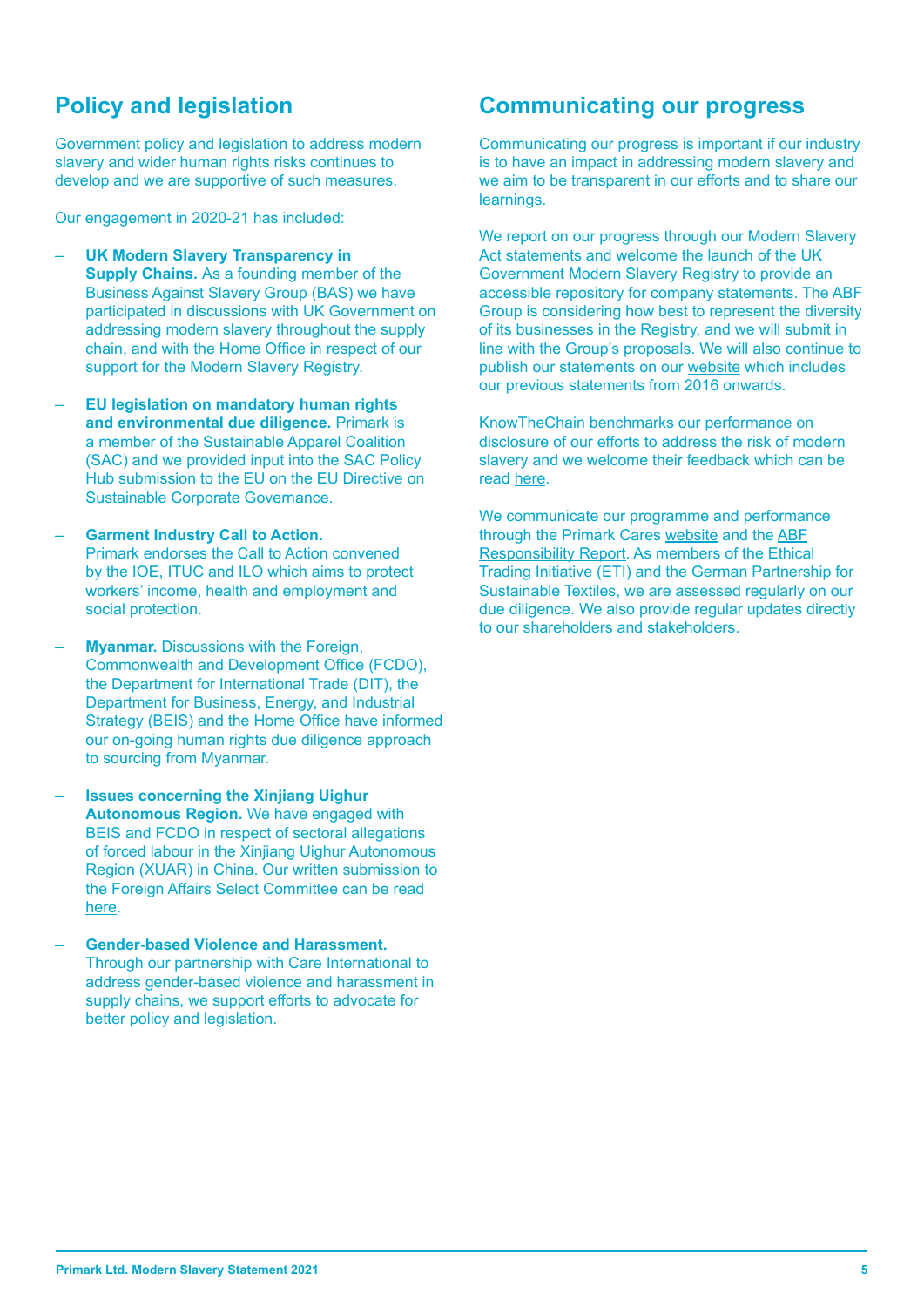#### **Primark Cares**

In 2021 we launched Primark Cares, which outlines our key strategic sustainability commitments.

Primark has been working to become a more sustainable and ethical business over the past ten years. We've made signficiant progress in that time but we knew we needed to do more and go further.

Our Primark Cares strategy aims to build on these foundations and accelerate our commitments towards becoming a more sustainable business. Looking ahead over the next decade, Primark Cares will change how we do business and goes to the very heart of what we do. There are three pillars to the strategy – Product, Planet and People – each of which has a clear ambition and supporting targets. Our overall vision for Primark is to make more sustainable fashion affordable for all.

The People pillar is the most directly relevant to our work to address modern slavery, although all three play a role in ensuring we build more sustainable supply chains and products. Our commitment under this is to protect and improve the livelihoods of the people who make our clothes. Specifically, our commitments are to:

- 1. Create financial resilience: we will pursue a living wage for workers in the supply chain and support with financial literacy training and access to social protection by 2030.
- 2. Promote equal opportunities: we will strengthen the position of women through skills development and addressing their barriers to progression by 2030.
- 3. Improve overall health and wellbeing: we will ensure access to effective grievance processes and widen access to to help for mental and physical wellbeing by 2030.

Full information on Primark Cares and the targets within each of the three pillars can be found on our Primark Cares website.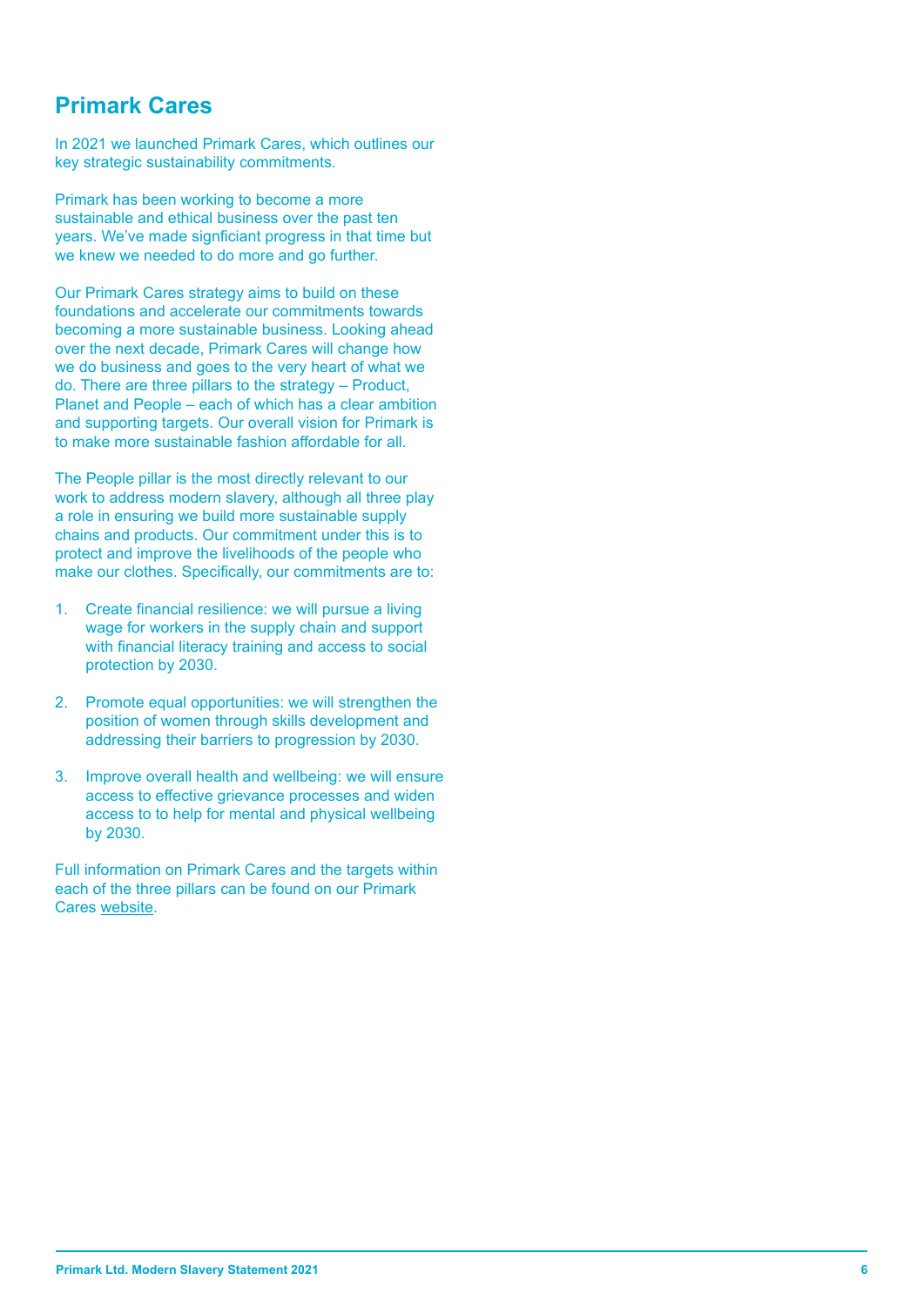# **Our policies and approach**

We have policies and procedures in place for our suppliers, business partners and our employees to ensure that our standards are being met and to help individuals raise issues and concerns. All Primark's policies are reviewed and (if necessary) updated, to ensure they are fit for purpose, aligned with international standards and best practice, and address the most salient risks within the supply chain. The Board of Primark Limited has accountability for the approval of policies.

We have published our Supply Chain Human Rights Policy in 2022, developed through stakeholder engagement and consultation, and sponsored and signed off by Paul Marchant, Primark CEO. This policy sets out our commitments and contribution to the UN Sustainable Development Agenda, and in particular Sustainable Development Goal 8 on Decent Work (Promote sustained, inclusive and sustainable economic growth, full and productive employment and decent work for all). The policy sets out how we enact the UN Guiding Principles for Business and Human Rights, and how through the guidelines from the OECD, we engage in responsible business conduct and supply chain due diligence.

Our Supplier Code of Conduct is based on the UN's ILO Core Conventions and Fundamental Principles including the elimination of Forced Labour. The scope of the Code covers our supply chain including goods for sale, services (such as service providers, logistics and transportation) and goods not for sale.

The Code forms part of Primark's Business Terms and Conditions covering all suppliers of finished goods. This states the supplier is responsible for compliance with the Code in its supply chain and that audit rights are granted with unfettered access. The Code is updated regularly following internal review and with input from external stakeholders. To ensure that workers can read the Code in their own language, it is available in 44 languages, and can be accessed publicly here.

The most recent update to the Code was in 2020. This update included strengthening sections on forced labour, living wages, freedom of association, child labour and health and safety, as well as a new clause requiring suppliers to implement their own workplace grievance procedures.

In relation to forced labour, our Code of Conduct states:

#### *Employment is freely chosen*

- 1. There must be no forced or compulsory labour in any form, including bonded, indentured, trafficked, or prison labour and overtime must be voluntary.
- 2. Any fees associated with the employment of Workers must be paid by the Employer.
- 3. Workers must not be required to lodge any monetary deposits or their identity papers with their Employer.
- 4. Workers must be free to leave their Employer after reasonable notice.

Training and guidance for suppliers on the new requirements of the Code was rolled out progressively from October 2020.

As a subsidiary of ABF, Primark has considered and adopted ABF's Anti-Bribery and Corruption Policy and is committed to maintaining the highest standards of ethics and compliance with all relevant laws wherever business is conducted. The policy is incorporated into our Supplier Code of Conduct and prohibits any bribes including facilitation payments.

All 130 members of Primark's Ethical Trade and Environmental Sustainability (ETES) team must complete ABF's online Anti-Bribery and Corruption training module once a year. Additionally, the ABF legal team deliver direct face to face training with our teams located in our sourcing countries approximately every 18 months (although this was delayed due to Covid-19 restrictions), which allows for direct discussion and to enable a forum where specific questions or concerns can be raised and addressed.

We also require relevant third party service providers and partners, regardless of size, location or type of service provided, are required to undergo our training programme where our assessment indicates there is a need. In line with our Supplier Code of Conduct, Primark's suppliers are required to put in place antibribery and corruption procedures for their own businesses.

We encourage an open culture in all our dealings and support effective and honest communication. The Primark Whistleblowing Policy provides guidance for employees who feel they need to raise certain issues with Primark in confidence and is designed to protect the individual against any retaliation or detriment.

We have included further information on how we are supporting workers and others to raise concerns on page 31.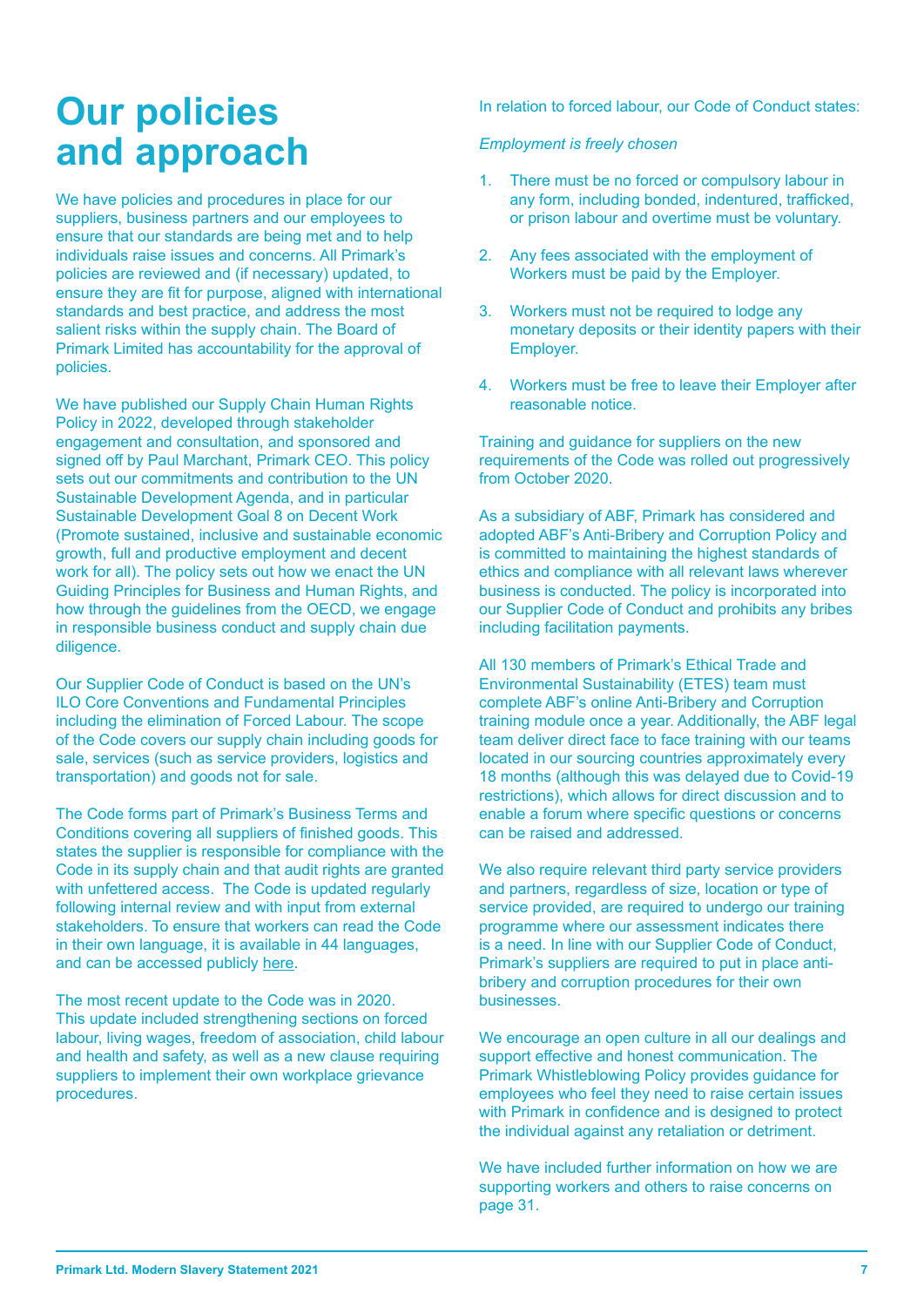# **Addressing issues of gender in our supply chain**

Women account for the majority of our global Tier 1 supplier workforce, with around 320,000 women in total. We recognise that women globally, both in the workplace and domestically, face increased risks of modern slavery. Gender is an issue that cuts across all human rights risks within the supply chain.

We are committed to gender equality and addressing gender discrimination. Under Primark Cares, our 2021 sustainability strategy, we have committed to strengthening the position of women in the supply chain through skills development and addressing barriers to promotion and progression by 2030, through the following:

- **Creating financial resilience:** we will pursue a living for workers in the supply chain and support with financial literacy training and access to social protection by 2030.
- **Promoting equal opportunities:** we will strengthen the position of women through skills development and addressing by their barriers to progression by 2030.
- Improving health and wellbeing: we will ensure access to effective grievance mechanisms and widen access to help for mental and physical wellbeing by 2030.

### **Gender-based violence and harassment**

Gender-based violence and harassment (GBVH) is one of the most severe risks facing women in global supply chains and across the sector as a whole. Issues can often be undetected or unreported and many workplaces do not have the skills and capacity to deal with cases when they do arise.

We continue to build and strengthen our approach to tackle this complex and serious issue. We were a member of the Business Fights Poverty peer circle on Tackling GBVH in global supply chains.

This has provided access to learning and advice from international experts such as the International Finance Corporation (IFC) and companies from other sectors such as agriculture and mining. We understand that addressing and preventing risks to women requires a systems-led approach.

**Highlights of our work this year to address the risks of gender-based violence and harassment and promote gender equality.**

#### **South India**

– Primark's My Space programme introduced training on sexual harassment for staff and workers who were being trained to become workplace counsellors. Factories are encouraged to appoint those who have been trained to their Internal Complaints Committees, the formal mechanism through which cases of workplace sexual harassment are addressed in India. Feedback from an expert advisor observing a factory training session on this topic provided insight into the nature of this issue and the complexities of addressing it.

"The group had many questions and struggled with some of the concepts. This was the first time many had been introduced to the concepts of equality, victim blaming etc." Based on this feedback it was decided to sensitively introduce some of these concepts earlier in the course through role play scenarios and other group work examples to support these discussions.

#### **Vietnam and Cambodia**

- The Enhancing Women's Voice to STOP sexual harassment (STOP) project programme with CARE International was implemented in selected factories. The programme develops, tests, and adapts workplace models for preventing and responding to sexual harassment.
- We piloted the International Center for Research on Women (ICRW) Gender Equity Self-Diagnostic Tool in one factory in Vietnam. This provided feedback for ICRW in refining the tool, and remediation actions for the factory to address the issues that had been raised.

#### **Turkey**

We established a partnership with the local NGO ACEV to support knowledge and action to address gender inequality in the workplace and launched our new programme with them in five factories.

#### **Bangladesh**

– Our partnership with the ETI on its Social Dialogue programme was expanded to include training on sexual harassment for workers and management representatives of factory Sexual Harassment Complain Committees (SHCC). **More information on our programmes can be found on page 23.**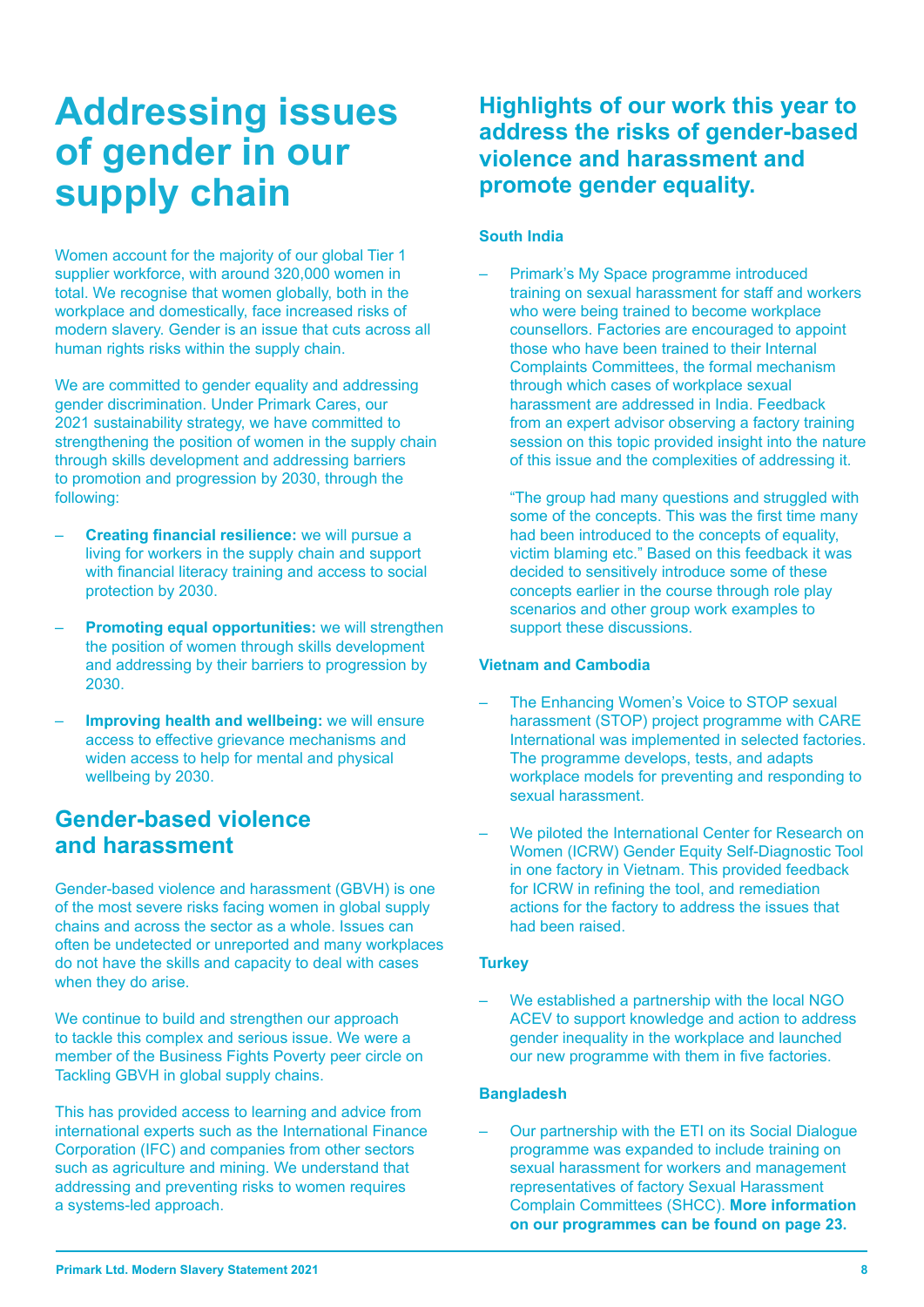# **Due diligence to identify risks**

We conduct on-going due diligence to identify human rights risks, including modern slavery, in our supply chain. Our process aligns with the UN Guiding Principles on Business and Human Rights and the OECD Due Diligence Guidance for Responsible Supply Chains and is the result of in-depth benchmarking and consultation with human rights organisations. Our process to identify human rights risks consists of the below four main components.



We conduct research using existing external reports and sources of publicly available credible information to build an assessment of every country we source from. This includes political, economic, social, and legal analysis and risk-mapping including modern slavery risks. Assessments consider both the garment and footwear sector and

additional relevant sectors and industries. This helps us to:

- Build a comprehensive picture of the risks in each country in our supply chain, including those risks that fall into the classification of modern-day slavery. In 2020, we began work on revising and strengthening the country risk assessment protocol to include additional details of forced labour indicators
- Understand the deeper root causes of these risks with a view to their prevention or mitigation
- Identify key stakeholders and initiatives working on these issues that we can engage with and learn from

### **Analysis from internal data**

Primark's local ETES team is one of our most important resources. The team of over 130 local experts are our 'eyes and ears' on the ground. Based in ten of our major sourcing countries, they have been recruited from a range of different organisations including other companies, development agencies and civil society.

The team is responsible for due diligence implementation within the factories that produce our products and engage directly with workers in our supply chain and our external partners and experts on the ground. This on-the-ground engagement adds an additional layer of insight and visibility into working conditions and human rights risks within the supply chain.

We conduct unannounced audits on all Tier 1 factories and are increasingly assessing Tier 2 sites in our supply chain which provides us with information on risks at a site level. Further information on our audit programme is on page 10. At a macro level, we are also able to draw from intelligence and analysis of over 37,400 audits conducted on Primark's suppliers since 2007 which allows us to conduct risk analysis.

### **Stakeholder consultation**

External stakeholders are a vital source of information and guidance to help us understand the risk of modern slavery in our supply chains, how to identify it, and which groups may be most vulnerable. Their insight and knowledge are invaluable. Stakeholders include civil society groups, trade unions, governments, international agencies, intergovernmental agencies, multi-stakeholder initiatives (MSIs), and legal experts.

### **Rights holder consultation and worker engagement**

Workers in the supply chain are rights-holders yet are often excluded from the due diligence process or face obstacles in getting their voices and views heard.

We have developed specific tools and methods to support worker voice, such as Drawing the Line, used successfully in Myanmar and India. Drawing the Line is a participatory method to engage groups of workers on a discussion on their unmet needs in the workplace, and how they can approach securing those needs.

In Bangladesh, the Soromik er Kotha programme, used community networks to establish contact with 400 workers and gather regular anonymous feedback on key issues including health and safety in the workplace and payment of wages.



All workers should work in safe conditions. Following the Rana Plaza tragedy in 2013, we established a Structural Integrity programme in May 2013 to identify countries where structural integrity of buildings was a risk. We directly assess all first- and second-tier sites in Bangladesh and Pakistan, and all first-tier sites in Myanmar as part of our factory approval process.

In Bangladesh, Primark was one of the first brands to sign up to the Bangladesh Accord on Fire and Building Safety (the Accord) in 2014. The Accord's obligations in Bangladesh in respect of inspections, remediation and workplace programmes are now implemented through the RMG Sustainability Council (RSC), and we work in close partnership with the RSC. In June 2021, Primark signed the new International Accord for Health and Safety in the Textile and Garment Industry, a binding agreement between brands and IndustriALL Global Union and UNI Global Union.

### **Heightened assessments for critical or severe risks**

We work with experts to conduct heightened due diligence where assessments or third-party allegations highlight severe risk of forced or child labour or other severe human rights abuses in our supply chain.

We do not source from supply chains with severe risks of systemic and endemic forced or child labour and where we are unable to conduct due diligence in full.

Examples of this include Uzbekistan, Turkmenistan, and XUAR. Further information is available on page 32.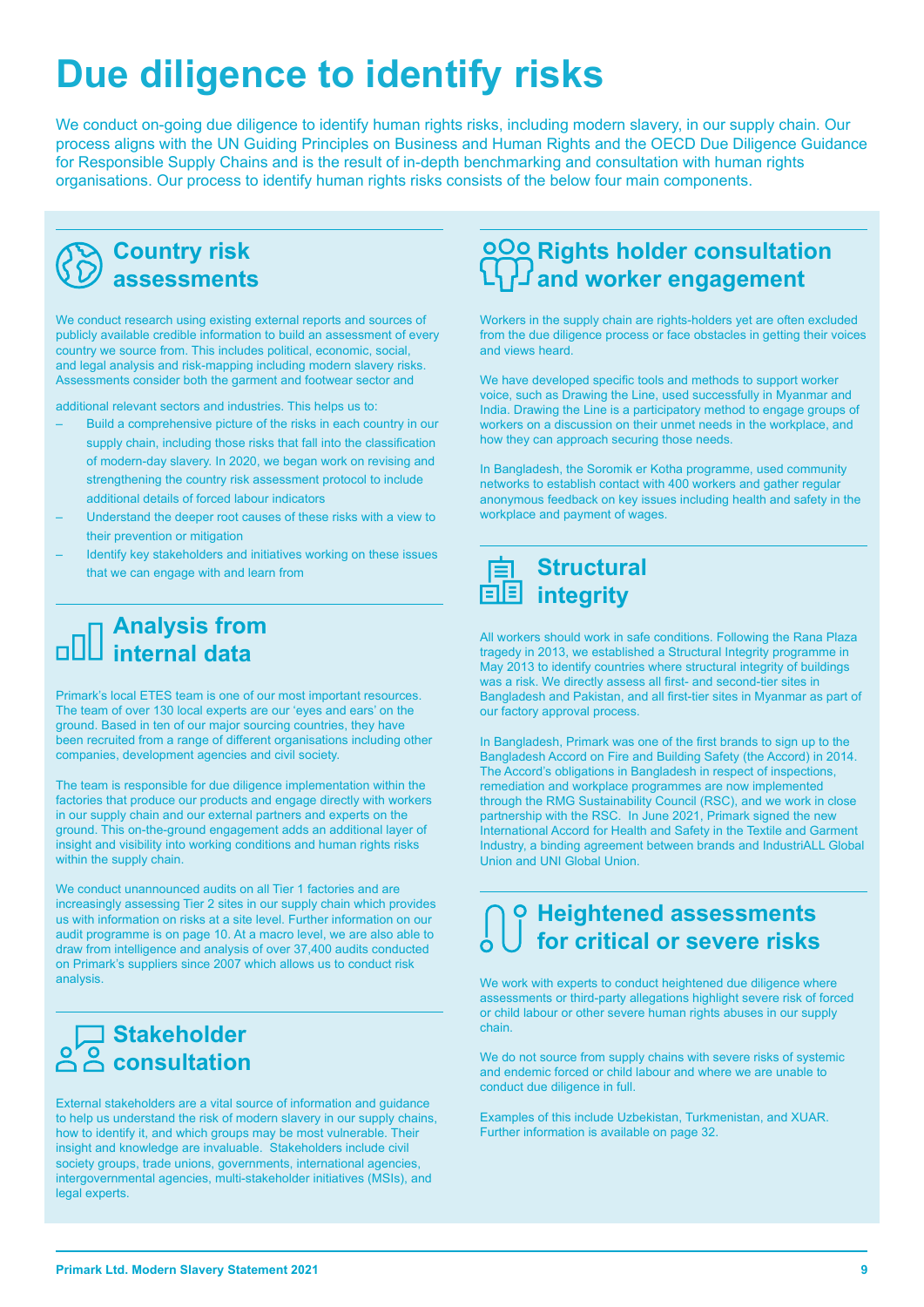# **Supplier selection**

#### **Selecting suppliers that meet and share our standards**

Our auditing and monitoring programme assess the risk of modern slavery in line with our Code of Conduct.

- We audit all first-tier sites both before any orders are placed and then on a regular basis (at least annually).
- All audits are unannounced, apart from the initial audit used to gain approval for Primark production. For these sites, production is only permitted once the ETES team is satisfied that Primark's standards as set out in the Supplier Code of Conduct are met.
- All audits include rigorous checks for forced and trafficked labour including a review of relevant documentation, confidential worker interviews, visits to associated production facilities, and worker accommodation if provided by the factory. We use the ILO indicators of forced labour as a reference within our audit process.
- We may also conduct worker interviews off-site if we deem it necessary and may use support from NGOs or other experts.
- We follow SMETA best practice guidance on the sample number of workers interviewed<sup>3</sup>.
- Our own auditors are trained to SA8000 standards and conduct our audits, with the balance of our audits conducted by carefully selected third party auditors.
- Where audits or third-party allegations highlight a severe risk of forced labour, we work with experts to conduct deeper dive audits which employ workercentric and forensic auditing techniques and provide sensitive and tailored remediation and on-going support for workers.
- After each audit, the factory is issued with a corrective action plan (CAP) which outlines the areas for improvement. Each item in the CAP is timebound and the CAP contains practical guidance to help factory management implement the recommended action.
- We verify implementation of the CAP through ongoing monitoring including follow-up audits, spotchecks, document review and worker interviews.
- Our suppliers are responsible for compliance with and implementation of the Supplier Code of Conduct across their supply chain, factories, and contractors.
- Suppliers must make sure they do not source components or materials for use in Primark products that are made using forced or trafficked labour.
- If at any point we identify any issues that present a severe and imminent threat to workers' lives or safety, we prioritise these risks for remediation, and the factory is immediately suspended from our purchase order system until we can verify that the issue has been fully addressed.
- In cases where suppliers are either unable to make improvements or lack commitment to do so, we have a clear process on termination. We work with the supplier and our commercial teams on a responsibly managed exit plan in line with the ACT on Living Wages (ACT) Responsible Exit Policy. The policy is designed to ensure that when a commercial relationship with a supplier or factory comes to an end, both the buyer (brand) and the supplier have assessed the risks to workers.

The Primark Sourcing Team conducts dependency reviews with suppliers and factories to indicate relative dependencies and risks on both sides, giving our supply chain partners an opportunity to mitigate any impacts where required.

Primark is a partner member of the ILO Better Work programme, a collaboration between the ILO and the IFC. Primark factories enrolled in Better Work go through a process of learning that includes assessments, advisory services, industry seminars and training. Conditions and improvements in each factory are assessed by Better Work's enterprise advisors based on the Better Work Compliance Assessment Tool. Assessment results are accessed by Primark in countries including Vietnam and Cambodia.

#### **Unauthorised subcontracting**

Unauthorised sub-contracting is not permitted and is a breach of Primark's Business Terms and Conditions. Our ETES team conducts an immediate unannounced assessment of any factory where unauthorised subcontracting is suspected. The assessment focuses on whether unauthorised sub-contracting has taken place and whether there are any severe issues including forced and child labour at the unauthorised factory.

<sup>3</sup> https://www.sedex.com/wp-content/uploads/2019/05/SMETA-6.1-Best-Practice-Guidance.pdf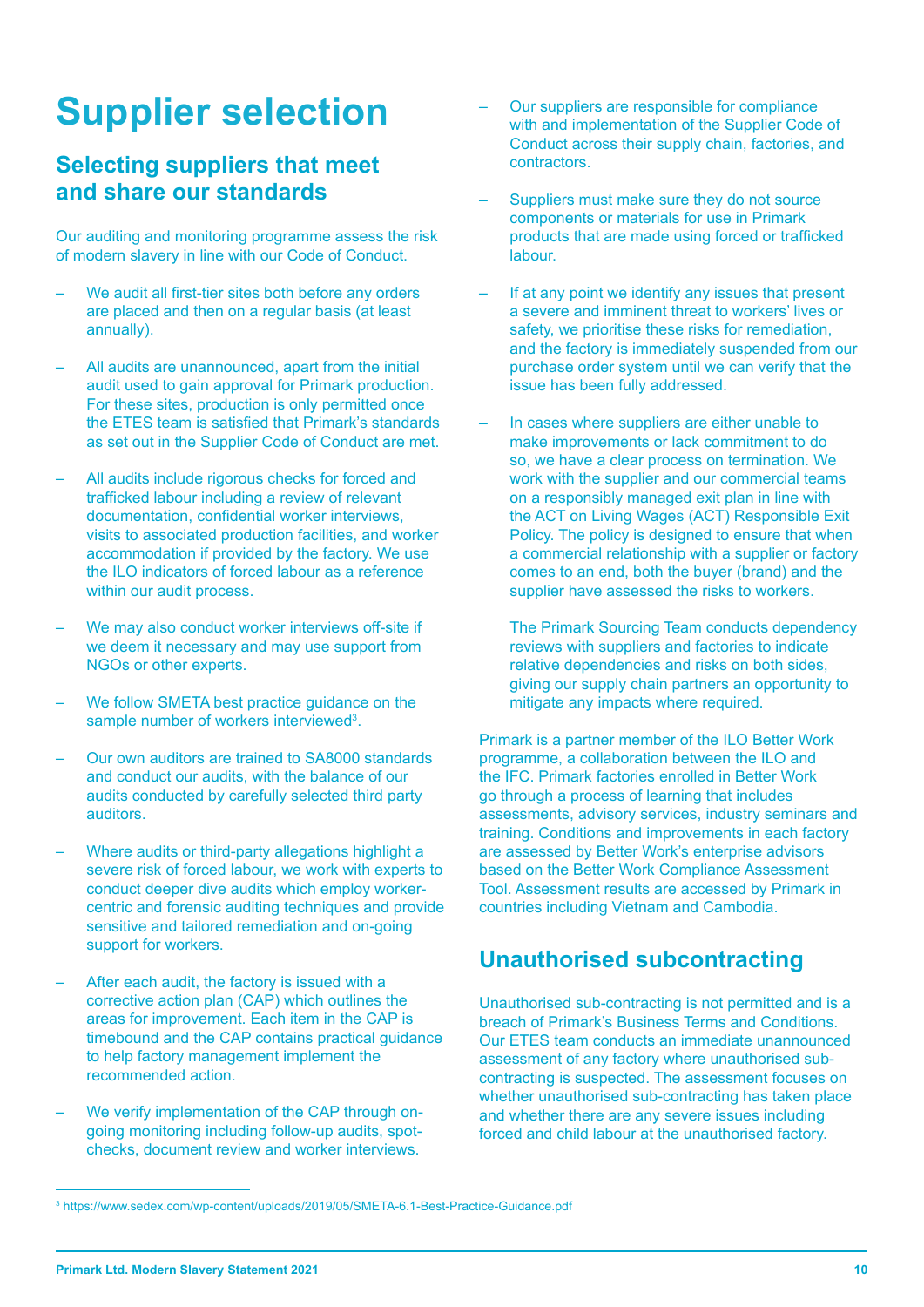If unauthorised sub-contracting is confirmed, the approved factory to which the order was raised is suspended from our purchase order system until the supplier and the approved factory can demonstrate their management systems are adequate to manage and prevent any further issues of unauthorised subcontracting.

Where severe issues linked to Primark production are identified at the unauthorised factory, we require the supplier and/or the approved factory to work with us on a remediation programme to ensure issues are addressed. All Primark goods produced by the unauthorised factory are removed.

### **Addressing gender through audit programme**

Risks related to gender discrimination take many forms and can be identified at multiple points throughout a woman's experience in the workplace, for example, recruitment and hiring, provision of compensation, provision of personal protective equipment (PPE), and workplace behaviours. In addition, the experience of women within the same workplace may differ depending on characteristics such as age, nationality, and ethnicity.

In 2020, we committed to strengthen our audit programmes to better identify and remediate issues related to gender discrimination. A first step was to start training our team to raise their awareness of how gender-based risks present themselves in the workplace and how these risks could be identified within the audit process or through other engagement with workers.

We provided training for the ETES team on Gender Mainstreaming and Gender-Based Violence, and we are planning more training this year. We also partnered with the UK FCDO on its Work and Opportunities for Women (WOW) programme to analyse our audit data and WOW provided several recommendations on how our audit programme could be enhanced.

#### **Case study 1: Gender discrimination in recruitment and hiring process**

Primark's Ethical Trade audit team identified gender discrimination at several points in the recruitment process of a Turkish factory. This included discriminatory phrases in job advertisements, female job applicants passed over for male applicants, a lack of gender diversity within management and staff of the production department, and a lack of facilities for women in the factory including toilets, locker rooms and prayer rooms in the production areas.

As part of the corrective action plan (CAP), workplace training on gender equality and diversity was held for over 100 workers and 15 management and human resources staff. The factory set gender equality targets to achieve 10% of women in production in Year 1 and constructed facilities for women. The factory reviewed and updated its employment and management policies and procedures to ensure that the correct systems were in place.

The main outcome of this training was increased awareness of gender equality, discrimination, and gender-based violence issues in the workplace.

This was confirmed by feedback from workers and management to the Primark team. These outcomes were verified during the re-audit conducted three months after the training which also concluded that the factory had reviewed and improved their management systems related to grievance, harassment, recruitment, and disciplinary procedures, and had introduced targets on gender equality in management especially at supervisor level.

### **Case study 2: Discrimination against pregnant workers**

Primark was notified by the Bangladesh RMG Sustainability Council (RSC) in November 2020 that three pregnant workers in a factory producing for Primark had been forced to resign by factory management. Primark conducted an audit to investigate these issues and found that factory management had forced pregnant workers to resign, and in one case by signing a blank letter of resignation, to avoid having to pay the legally required maternity benefits.

As a result of the audit, the factory contacted the workers and informed them that they were entitled to receive unpaid benefits and be reinstated in their roles. The factory was also required to ensure it had implemented policies and systems and monitoring on discrimination and provided management training to prevent such practices from re-occurring.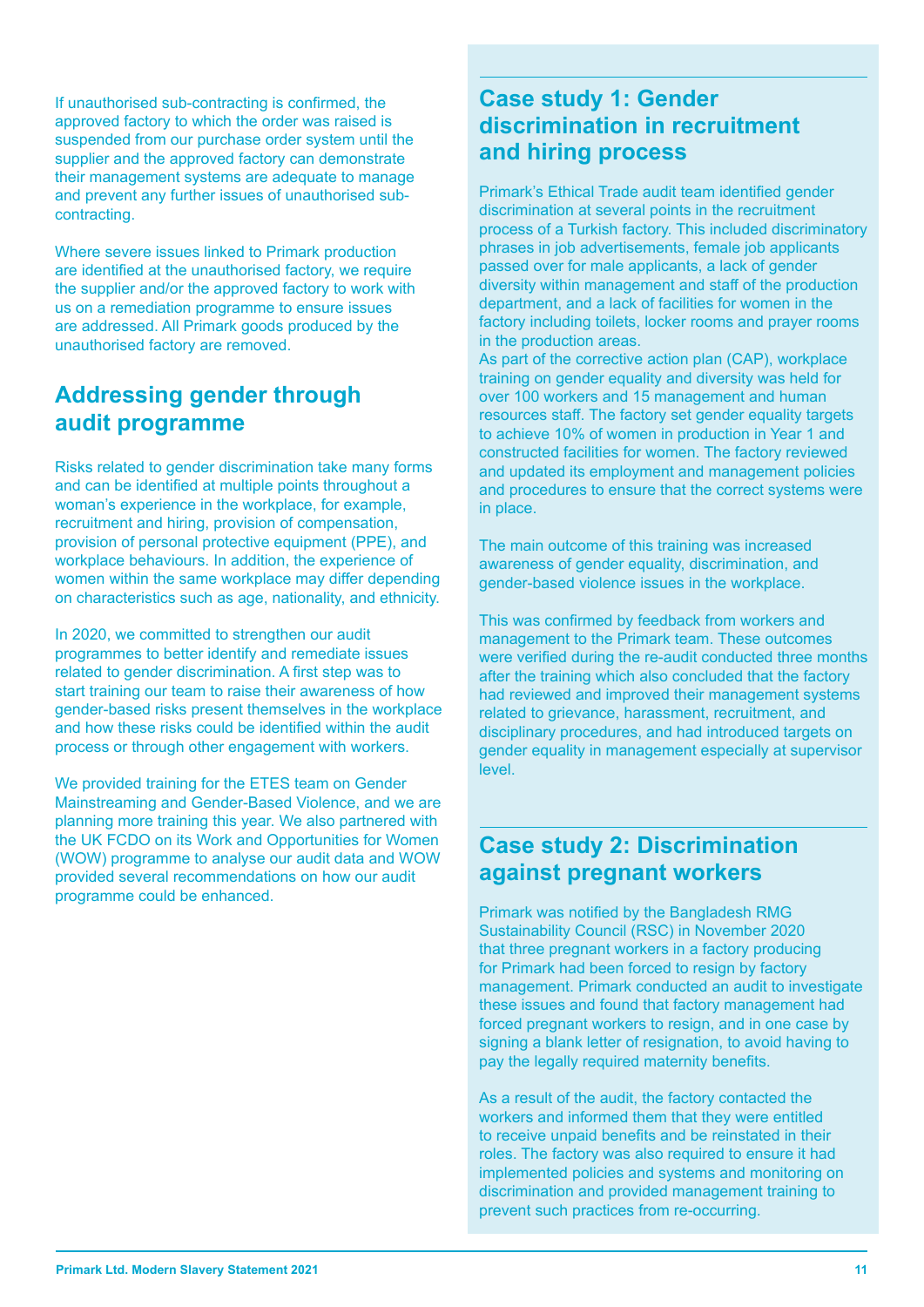### **Audit indicators**

| 56%   | Percentage of Tier 1 suppliers' factories audited<br>in calendar year 2020 <sup>4</sup>                                      |
|-------|------------------------------------------------------------------------------------------------------------------------------|
| 87%   | Percentage of audits that were unannounced<br>(apart from initial preproduction audits)                                      |
| 1206  | Number of audits in calendar year 2020                                                                                       |
| 0.45% | Percentage of non-compliances related to ILO<br>forced labour indicators in calendar year 2020 <sup>5</sup>                  |
| 0.33% | Percentage of non-compliances related to ILO forced<br>labour indicators where were resolved in calendar<br><b>year 2020</b> |
| 15    | Number of incidents of unauthorised sub-contracting                                                                          |

<sup>4</sup> This figure is lower than in previous years as we were prevented from conducting audits in line with our policy on auditing 100% of sites annually, due to Covid restrictions and lockdowns. Restrictions also meant that when we were allowed and able to travel safely, we could not conduct unannounced audits as this would have meant putting our teams and factories at risk.

<sup>5</sup> We updated our methodology in 2019 on how we measure this indicator. We have moved from a narrow definition of non-compliances related to the Employment is Freely Chosen clause of our Supplier Code of Conduct to a broader range of indicators in recognition of the complex and compound nature of forced labour risks.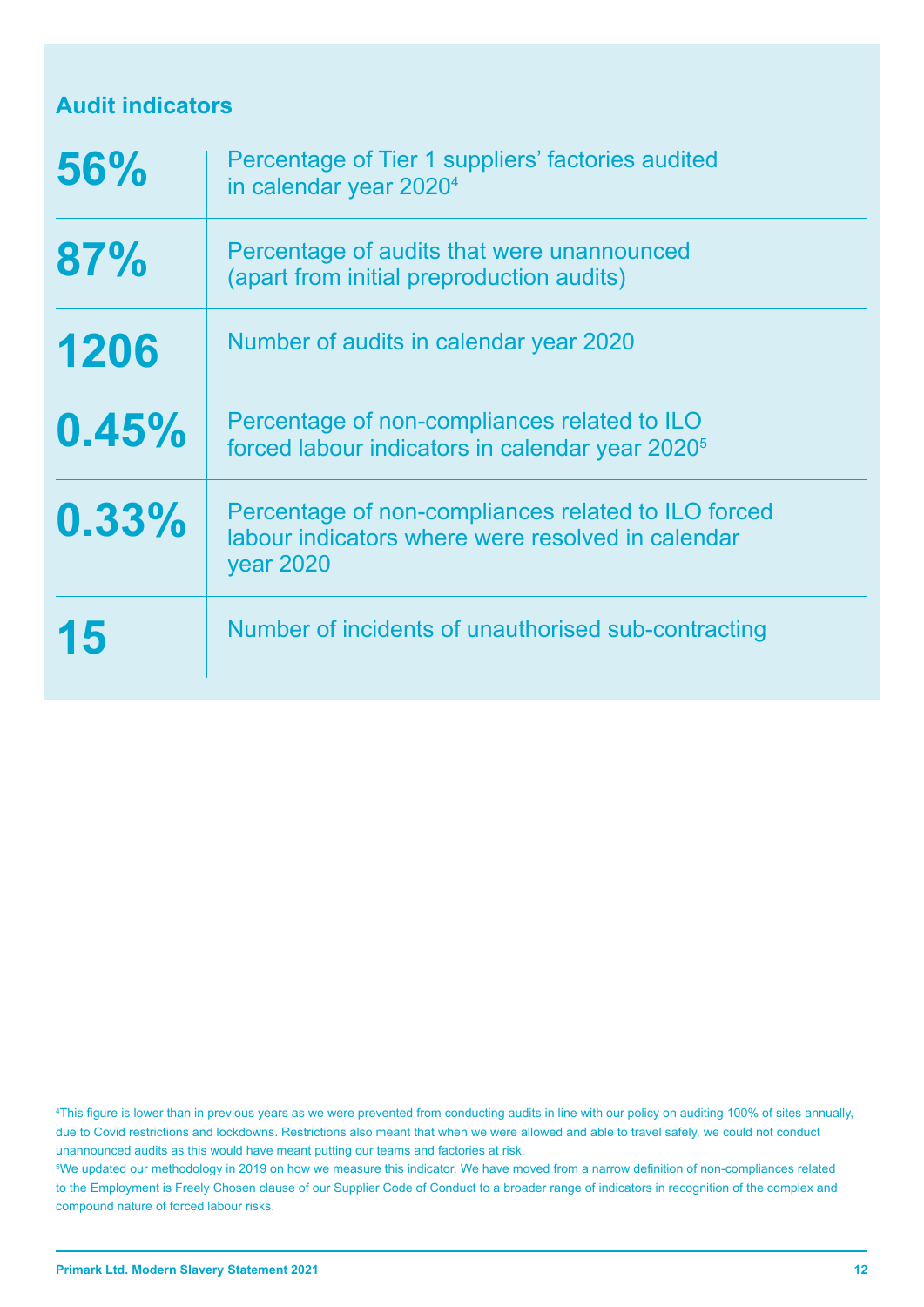# **Training and awareness raising**

### **Helping employees and suppliers be more aware**

Training and awareness-raising programmes are important to help guide decision-making within our business and our supply chain be more aware of the risks related to modern slavery and the steps they can take to prevent these risks. We deliver training through dedicated training seminars for suppliers and workers and through specialised programmes designed to promote awareness and mitigate and prevent risks.

Despite the restrictions due to Covid-19, we continued to provide face-to-face training where we were able to do so safely, while some other training was conducted virtually. Our training covered a wide range of issues including grievance mechanisms, our updated Supplier Code of Conduct, health and safety during Covid-19, and forced labour. A full breakdown of training by region, topic, participant is included below<sup>6</sup>.

### **My Journey**

'My Journey' is a training and awareness programme focussed on modern slavery and forced labour in South India aimed at factory management. The region is a hub for spinning and fabric mills and many workers migrate there from different regions across India. Workers in this region, both local and domestic migrants, have been identified as vulnerable and at risk of forced labour.

Recruitment and hiring practices are a key source of these risks. The My Journey programme aimed at building the understanding and capacity of middle management in factories to manage this risk and has been running since 2019.

The programme training curriculum is based on three 'golden rules' of hiring and recruitment: (i) workers should not pay any fees, (ii) workers must be given accurate information and (iii) factories must be comfortable that all workers have been recruited of their own free will and not under duress.

The golden rules were developed in response to our work with factory management teams that indicated factories often have very limited awareness of these risks and how to mitigate them.

Participants in the training represent a cross-sector of departments involved in recruitment and hiring including human resources, factory production, senior and general management, and administration. The added value to this approach is that factories see the benefit of coordinating and streamlining recruitment and hiring processes across departments.

In 2020, we introduced a new training module designed to strengthen participants' understanding of the link between the golden rules and the ILO Indicators of Forced Labour. The ILO indicators represent the most common signs or "clues" that point to the possible existence of a forced labour case and were designed by the ILO to help labour inspectors, trade union officers, NGO workers and others to identify persons in forced labour.

The module explains the indicators in practical terms that are relevant to a factory environment in South India and are delivered in the local language, Tamil.

To reinforce the indicators with real life scenarios we use illustration-based discussion methodologies. We have also adapted the curriculum for virtual training to ensure we were able to deliver the programme virtually during the pandemic.

Post-training follow-up with factories has begun and our team is starting to see strengthened policies and procedures and practices in the participating factories, for example:

- The introduction of appointment letters in additional languages based on migrant populations
- 'Job Seeker Identity Cards' for anyone entering the factory premises in the recruitment process to mitigate the risk of undocumented workers
- Appointment letters given to workers on the first day of joining rather than a week after starting.

*"We had a doubt from the start of this training that who is controlling whom? Due to labour shortage, we thought how can Forced labour happen? But after training I have a different opinion. Yes FL indicators does exist in different forms and we should be very alert and try reduce the risk."*

- Factory Manager

<sup>6</sup> We have implemented new systems to monitor and analyse training and the data provided covers January-October 2021.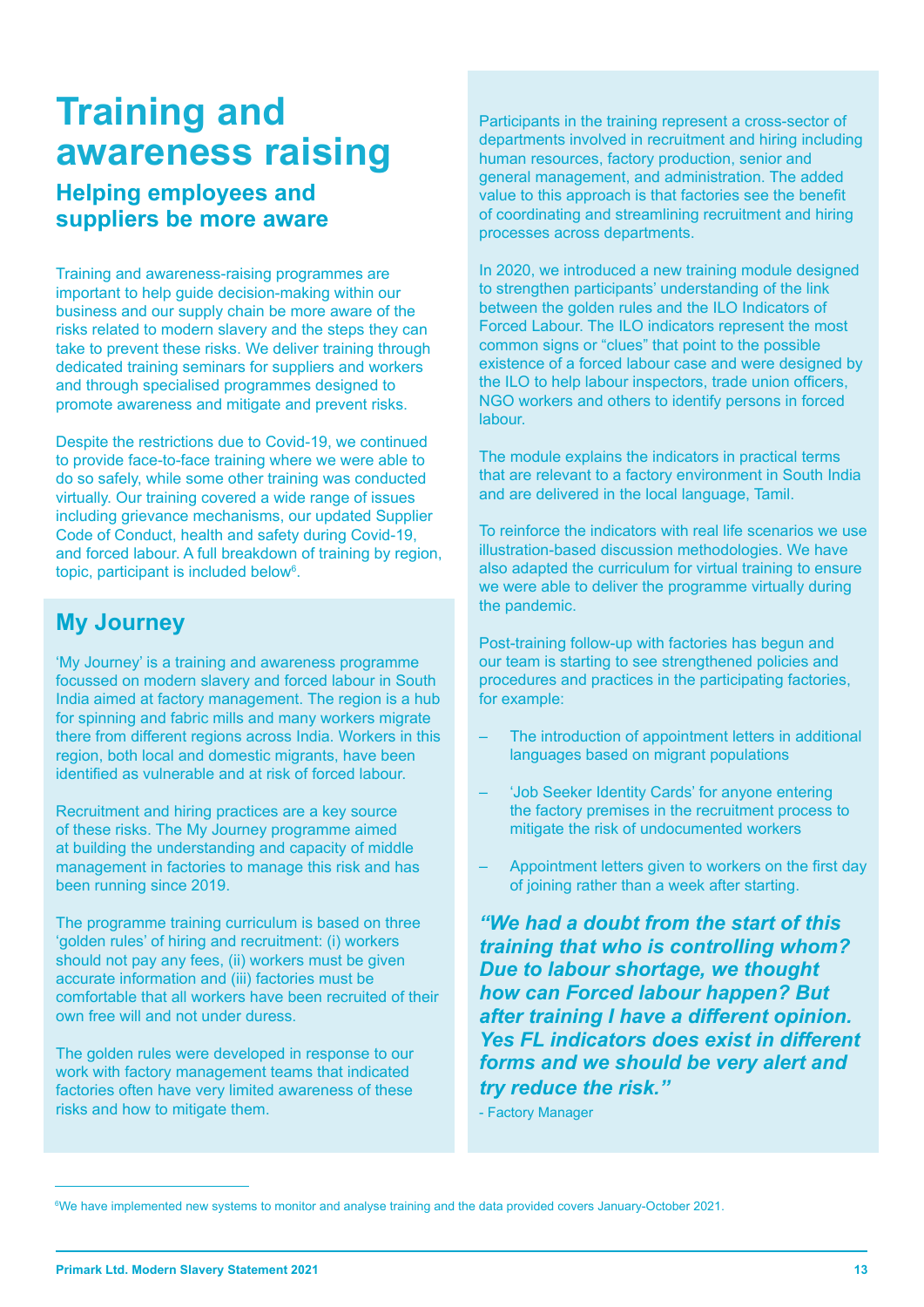# **Training & Awareness Raising 2020/21**

### **Global Training Data 1st Jan 2021 - 7th October 2021**

**Table 1: Training delivered, by regional breakdown**

| <b>Region</b>                       | <b>Total hours</b><br>of training | <b>Training delivered</b><br>by Primark | <b>Training delivered</b><br>by external<br>partners | <b>No. of Participants</b><br>(see breakdown of<br>participants in Table<br>2) |
|-------------------------------------|-----------------------------------|-----------------------------------------|------------------------------------------------------|--------------------------------------------------------------------------------|
| Global                              | 20                                | $\mathbf 0$                             | 20                                                   | 117                                                                            |
| China                               | 270                               | 260                                     | 10 <sup>°</sup>                                      | 4,393                                                                          |
| <b>SEA</b>                          | 10                                | 10                                      | $\mathbf{0}$                                         | 297                                                                            |
| India & Sri Lanka                   | 290                               | 177                                     | 113                                                  | 1,444                                                                          |
| Bangladesh &<br><b>Pakistan</b>     | 575                               | 93                                      | 482                                                  | 20,916                                                                         |
| <b>Turkey and Eastern</b><br>Europe | 24                                | 18                                      | 6                                                    | 210                                                                            |
| Western Europe,<br>Africa & America | 7                                 | 7                                       | 0                                                    | 91                                                                             |
| <b>Total</b>                        | 1,196                             | 565                                     | 631                                                  | 27,468                                                                         |

#### **Table 2: Training delivered, by participant**

|                                 |                                   |                         | <b>Participants</b>                        |                             |                                        |                |
|---------------------------------|-----------------------------------|-------------------------|--------------------------------------------|-----------------------------|----------------------------------------|----------------|
| <b>Training</b><br>delivered by | <b>Total hours</b><br>of training | No. of<br>participants* | <b>Primark</b><br><b>internal</b><br>teams | <b>External</b><br>partners | <b>Suppliers</b><br>and<br>factories** | <b>Workers</b> |
| <b>Primark</b>                  | 565                               | 7,206                   | 298                                        | 219                         | 5,305                                  | 1384           |
| <b>External</b><br>partners     | 631                               | 20,262                  | 135                                        | $\mathbf{0}$                | 1,563                                  | 18,564         |
| <b>Total</b>                    | 1.196                             | 27,468                  | 433                                        | 219                         | 6,868                                  | 19,948         |

\* Number of participants includes both trainings delivered to internal Primark colleagues and external audiences.

\*\*Suppliers and factories are represented at a company level rather than the number of individual participants from those companies.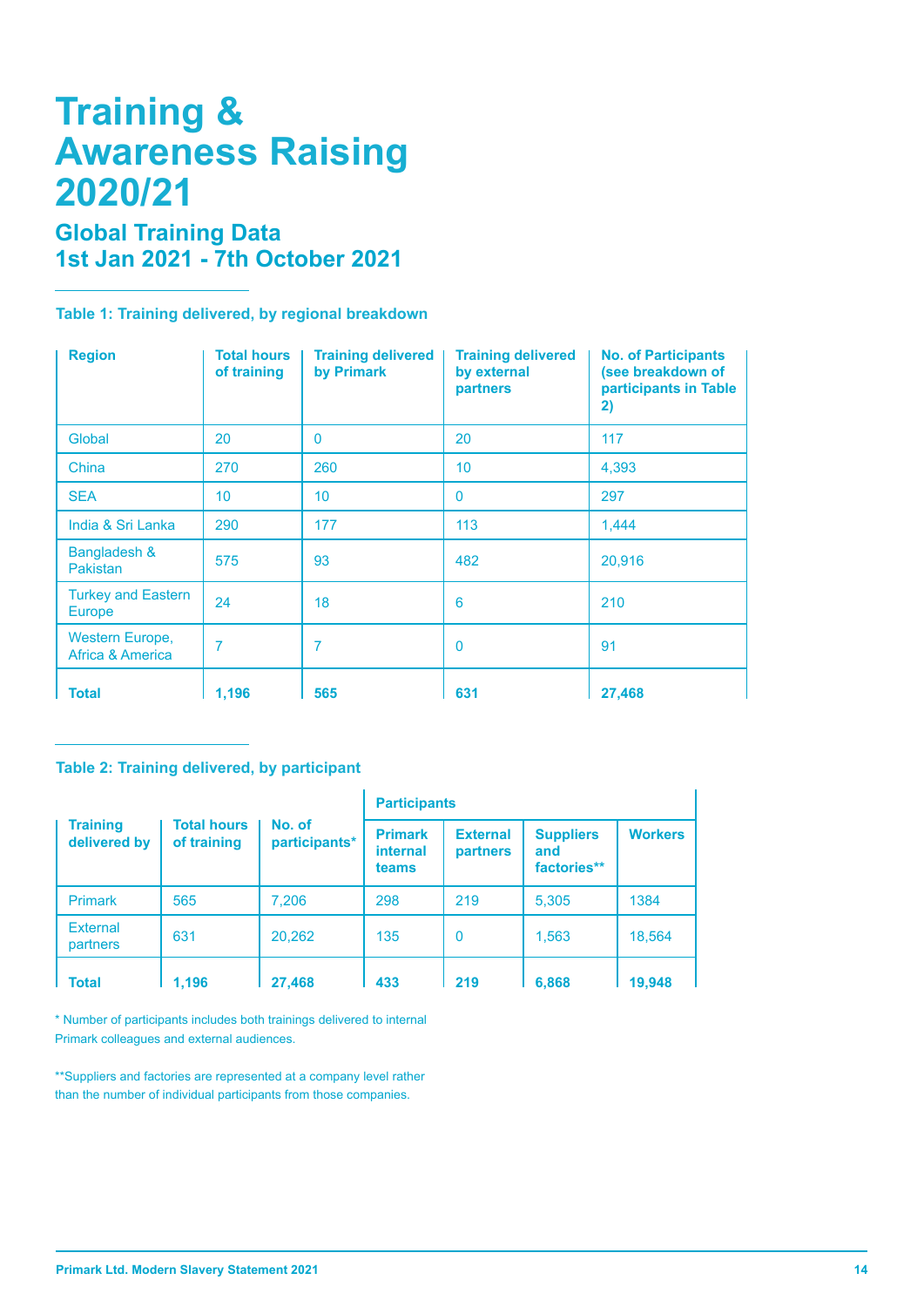#### **Table 3: Training delivered, by topic**

| <b>Top 10 training topics</b><br>- by number of<br>participants | % of total<br>participants<br>trained |
|-----------------------------------------------------------------|---------------------------------------|
| 1. Grievance Mechanism                                          | 68%                                   |
| 2. Code of Conduct<br>Overview                                  | 13%                                   |
| 3. Health and Safety<br>$(COVID-19)$                            | 3%                                    |
| 4. Environmental<br><b>Traceability</b>                         | 3%                                    |
| 5. Gender                                                       | 3%                                    |
| 6. Chemical Management                                          | 2%                                    |
| 7. Worker Health &<br>Wellbeing                                 | 2%                                    |
| 8. Health and Safety                                            | 1%                                    |
| 9. Forced Labour                                                | 1%                                    |
| 10. Social Audit<br><b>Requirements</b>                         | 1%                                    |

| <b>Top 10 training topics</b><br>- by training hours | % of total<br>training hours<br>delivered |
|------------------------------------------------------|-------------------------------------------|
| 1. Grievance Mechanism                               | 18%                                       |
| 2. Code of Conduct<br>Overview                       | 13%                                       |
| 3. Health and Safety<br>$(COVID-19)$                 | 13%                                       |
| 4. Forced Labour                                     | 9%                                        |
| 5. Worker Health and<br>Wellbeing                    | 8%                                        |
| 6. Gender                                            | 8%                                        |
| 7. Social Audit<br><b>Requirements</b>               | 8%                                        |
| 8. Environmental<br><b>Traceability</b>              | 7%                                        |
| 9. Chemical Management                               | 4%                                        |
| 10. Health and Safety                                | 3%                                        |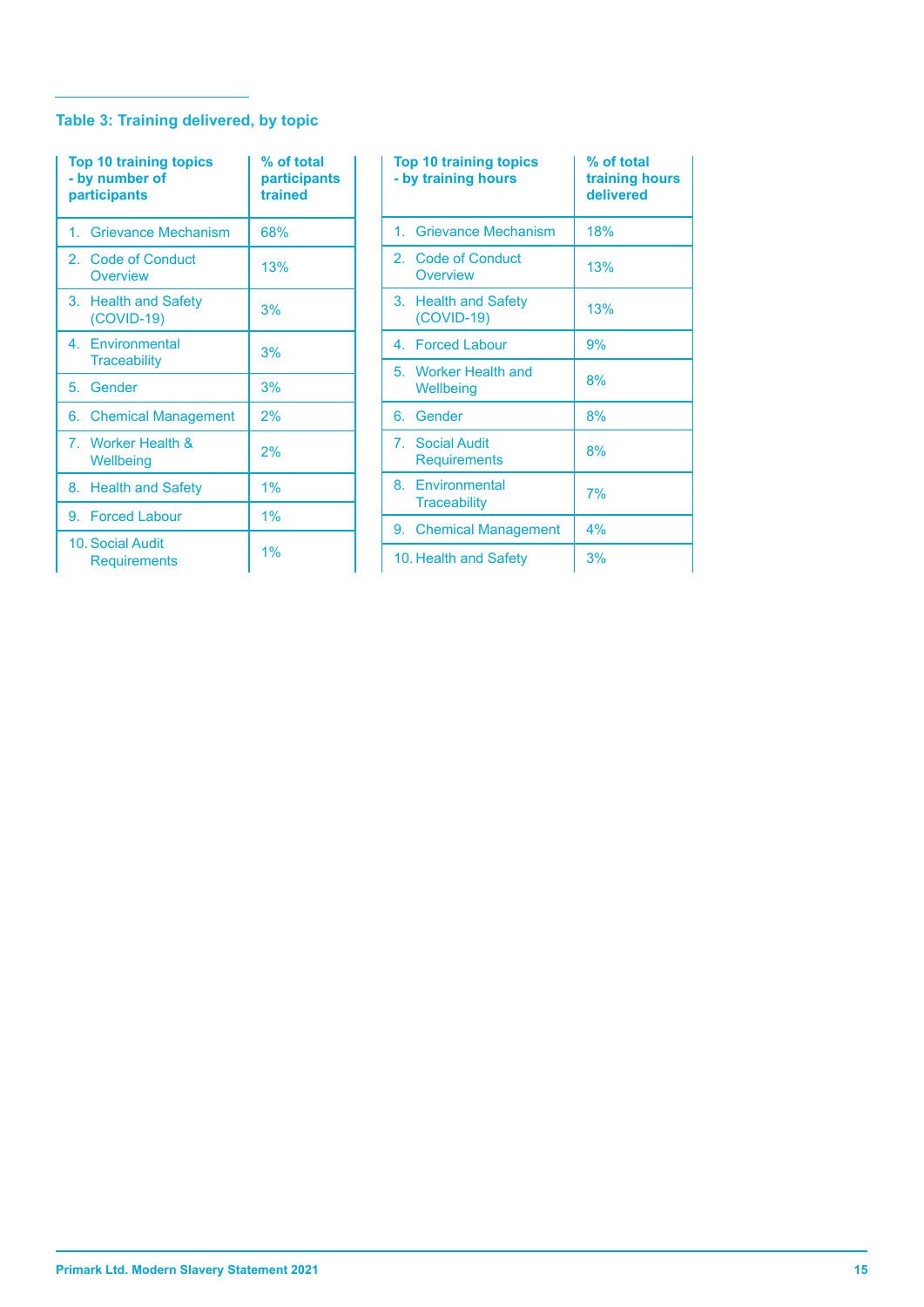# **Stakeholders and partnerships**

#### **Working with stakeholders to increase leverage and improve standards**

Engaging and partnering with relevant stakeholders helps us to increase our leverage, understand and prevent the risks in our business and provide remedy where relevant. This includes engaging with policy makers, worker rights organisations and civil society groups and actively participating in multi-stakeholder and industry initiatives both at a national and international level.

This year, this has included:

– **Endorsing the Garment Sector Call to Action** convened by the IOE, ITUC and ILO which aims to protect workers' income, health and employment and social protection.

#### – **High risk and conflict-affected areas.**

Engaging with UK Government, the Ethical Trading Initiative, other brands, and experts on due diligence has helped guide and inform our approach to due diligence in relation to from conflict-affected and high-risk areas including Myanmar and China.

#### **Our partnerships**

| Partnerships and collaborations that help us on governance and<br>best practice, policy, and quidance.<br>Ethical Trading Initiative (ETI), Partnership for Sustainable Textiles<br>(PST), Business for Social Responsibility (BSR), Sustainable Apparel<br>Coalition (SAC), Business Fights Poverty, Social Accountability<br>International (SAI), Institute for Human Rights and Business (IHRB),<br>SHIFT.                                                                                | 2020 Spotlight<br>Since the incredibly challenging and sensitive developments in<br>Myanmar in 2021 Primark has worked closely with the ETI to<br>understand the requirements of company responsible business<br>conduct due diligence including how to assess the human rights<br>harms linked to the export-orientated garment sector, and the impacts<br>of a withdrawal at a sectoral level. Primark supported the ETI in<br>commissioning an expert study in May 2021 to understand the impact<br>of the coup on workers and is further supporting the commissioning<br>of a sectoral human rights impact assessment on due diligence in<br>Myanmar, in line with the UNGPs and OECD guidelines.<br>Primark also continues to consult with experts on human rights and<br>the UN Guiding Principles including SHIFT and the Institute for Human<br>Rights and Business (IHRB) to inform its approach. |
|----------------------------------------------------------------------------------------------------------------------------------------------------------------------------------------------------------------------------------------------------------------------------------------------------------------------------------------------------------------------------------------------------------------------------------------------------------------------------------------------|------------------------------------------------------------------------------------------------------------------------------------------------------------------------------------------------------------------------------------------------------------------------------------------------------------------------------------------------------------------------------------------------------------------------------------------------------------------------------------------------------------------------------------------------------------------------------------------------------------------------------------------------------------------------------------------------------------------------------------------------------------------------------------------------------------------------------------------------------------------------------------------------------------|
| Partnerships and collaborations that help us prevent<br>and address the risks of child and forced labour.<br>Cotton Campaign Pledge, ILO-IPEC, ILO-IPEC Child Labour Platform,<br>Impactt, Anti-Slavery International, ETI, SAVE, MUDEM, CYDD, The<br>Centre (CCR-CSR), Business Against Slavery Forum, SHEVA, SHIFT.                                                                                                                                                                        | 2021 Spotlight<br>Through our ongoing partnership with The Centre (formally the Center<br>for Child Rights and Corporate Social Responsibility (CCR CSR) we<br>initiated and developed an extensive training curriculum for young<br>workers in the supply chain. The curriculum was co-created with input<br>and engagement from our global team to make sure it was appropriate<br>to the local context and it comprises six modules child rights and<br>workers' rights, health and safety, rights to education and financial<br>literacy, and it is available in five languages. The Centre ran five<br>training sessions to train our global team on how to deliver this training<br>to young workers.                                                                                                                                                                                                |
| Partnerships and collaborations that help us promote decent<br>work in our supply chains.<br>Bangladesh RMG Sustainability Council (RSC), International Accord<br>for Health and Safety in the Textile and Garment Industry, Action,<br>Collaboration, Transformation on Living Wages (ACT), ILO Better<br>Work, Industry Summit, SAC, SAI, Myanmar Centre for Responsible<br>Business, Impactt, Mott McDonald, PST, ETI, Elevate, TRN, TUV<br>SUD, Innovatus, UL, NUK/SCIB, Call to Action. | 2021 Spotlight<br>In Bangladesh, Primark was one of the first brands to sign up to the<br>Bangladesh Accord on Fire and Building Safety (the Accord) in 2014.<br>The Accord's obligations in Bangladesh in respect of inspections,<br>remediation and workplace programmes are now implemented<br>through the RMG Sustainability Council (RSC), and we work in close<br>partnership with the RSC. In June 2021, Primark signed the new<br>International Accord for Health and Safety in the Textile and Garment<br>Industry, a binding agreement between brands and IndustriALL Global<br>Union and UNI Global Union.                                                                                                                                                                                                                                                                                      |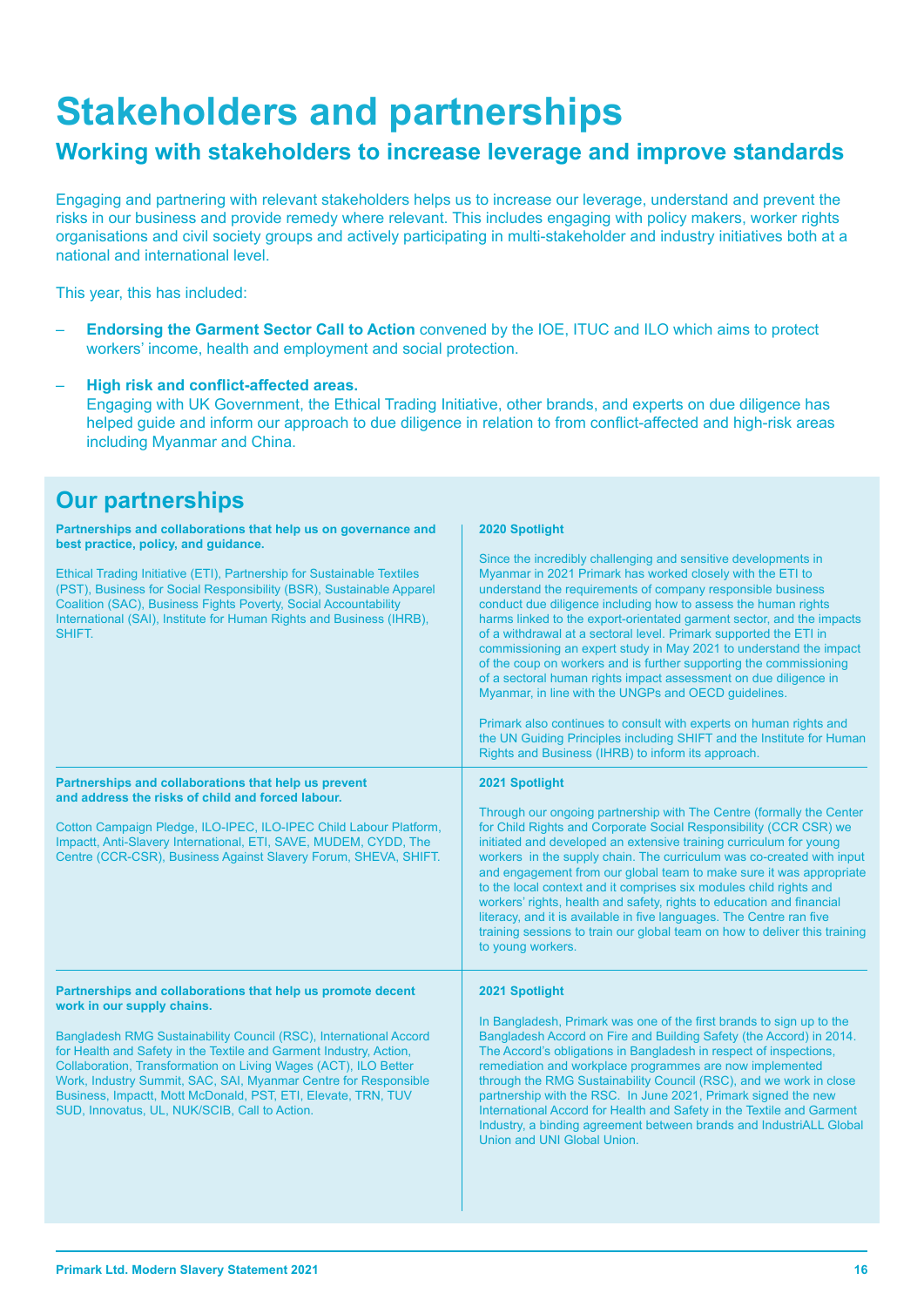| Partnerships and collaborations that help us support worker<br>empowerment and raise awareness of workers' rights.<br>Foreign Commonwealth & Development Office (FCDO), UN Women,<br>SEWA, CottonConnect, BSR (HERproject), ACEV, ACT, Women<br>Win, Carnstone, SHEVA, St Johns Medical College, Elevate, Naz<br>Foundation, Girl Determined, Palladium, REEDS, SMART, Solidarity<br>Centre, TMSS. | 2021 Spotlight<br>PASS (Promoting Access to Social Security) provides education and<br>practical support to help garment workers in Tirupur, Tamil Nadu,<br>many of which are migrant workers, gain access to their Employees<br>Provident Fund (EPF) and Employees State Insurance (ESI) health<br>scheme. Such schemes ensure that workers are more financially<br>resilient particularly during vulnerable periods.<br>Community organisers train peer volunteers in the local community<br>who help workers enrol and take advantage of the schemes.<br>During the pandemic PASS was reoriented to support the needs of<br>the communities, raising awareness of health and safety measures,<br>providing support for migrants returning to their hometowns, access to<br>social security benefits, and distribution of food and supplies.<br>SAVE also reached out to 1500 workers in the local community to<br>create awareness about government financial relief for those who had<br>lost their jobs because of the pandemic. |
|----------------------------------------------------------------------------------------------------------------------------------------------------------------------------------------------------------------------------------------------------------------------------------------------------------------------------------------------------------------------------------------------------|---------------------------------------------------------------------------------------------------------------------------------------------------------------------------------------------------------------------------------------------------------------------------------------------------------------------------------------------------------------------------------------------------------------------------------------------------------------------------------------------------------------------------------------------------------------------------------------------------------------------------------------------------------------------------------------------------------------------------------------------------------------------------------------------------------------------------------------------------------------------------------------------------------------------------------------------------------------------------------------------------------------------------------------|
| Partnerships and stakeholders that help us address gender<br>issues and support women's rights and women's empowerment.<br>St John's Medical College, SEWA, CottonConnect, Business<br>Fights Poverty, BSR, FCDO, MUDEM, Girl Determined, SAVE, Naz<br>Foundation, Care International, Women Win, Girl Determined, Better<br>Work, ETI, TMSS.                                                      | 2021 Spotlight<br>In 2019, Primark launched 'My Life' in Myanmar with Women Win and<br>Girl Determined. As Covid-19 brought an increased risk of gender-<br>based violence and harassment (GBVH) to communities, the project<br>was re-oriented and focused on educating former factory workers on<br>GBVH. The programme has given women an opportunity to learn how<br>to deal with GBVH and how to support their community in coping with<br>such issues in the future. Women involved in the programme received<br>training to become facilitators and once they are fully trained, there are<br>plans to encourage factories to re-hire these workers so that they can<br>support the factory in developing its own effective GBVH strategy.                                                                                                                                                                                                                                                                                     |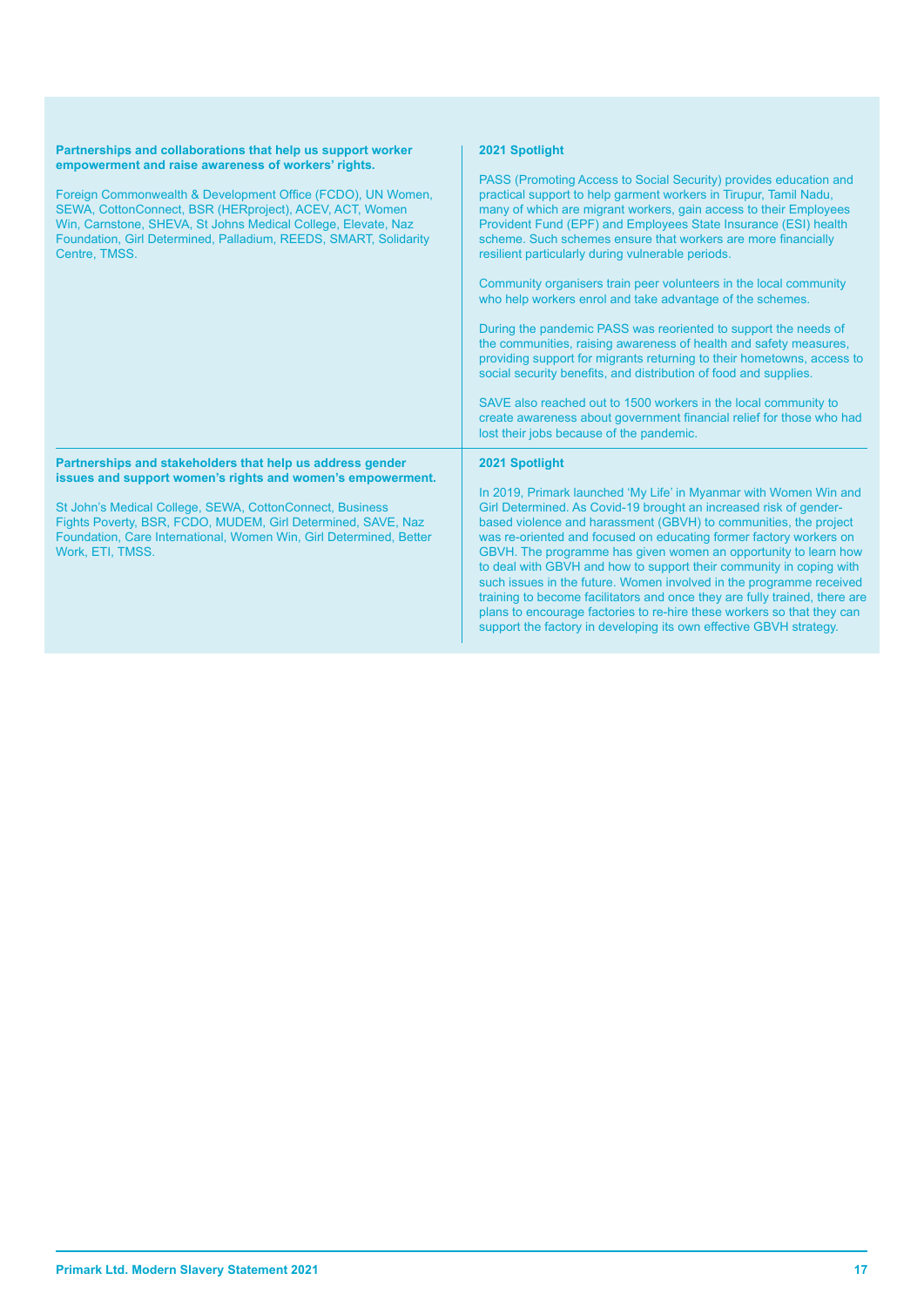# **Traceability and Transparency of supply chains**

Our Global Sourcing Map shows the first-tier production sites which make Primark's products. The factories featured on the map are Primark's suppliers' production sites which represent over 95% of Primark products for sale in our stores. Production sites are included once they have worked for us for over one year.

We include the factory name, address, the number of workers and the gender split. Information from the Global Sourcing Map is accessible as a PDF to download. The map is updated twice a year. Improving the transparency and traceability of our supply chains is a key priority to understand and address the risks of modern slavery.

- **Finished goods:** we have full visibility of all the Primark approved first-tier production sites that make our products.
- **Fabrics and yarns:** we have mapped the fabric and yarn spinning mills within our supply chain and conduct traceability audits on selected mills to confirm the source of their cotton. We are observer members of the Responsible Sourcing Network Initiative Yarn Ethically and Sustainably Sourced (YESS) which helps inform our approach to traceability.
- **Raw materials:** Cotton is the main fibre used in Primark's garments. The Primark Sustainable Cotton Programme provides traceable cotton fibre through a farmer focussed programme.

#### **Sustainable cotton**

In total, more than one in four cotton garments sold by Primark is now made from more sustainably sourced cotton and we are committed to increasing this under our 2021 sustainability strategy Primark Cares,

– **2013** We launched the Primark Sustainable Cotton Programme which improves farmers' livelihoods and helps to protect the environment and the communities in which it is grown. Working with CottonConnect and local implementing partners on the ground in farmer communities, we can help farmers grow and produce more sustainable cotton which is then traceable within our supply chain.

- **2019** We announced our goal to increase the number of farmers trained through the programme to 160,000 by 2022 across India, Pakistan, and Bangladesh.
- **2021** We set ourselves new ambitious targets.

By 2027 all cotton in our clothing will be organic, recycled or sourced from our Sustainable Cotton Programme, and our programme will train farmers to use more regenerative agriculture practices by 2030.

#### **Addressing the risk of modern slavery in the Primark Sustainable Cotton Programme.**

– Country and regional-level labour risk assessments are conducted by CottonConnect against the CottonConnect REEL Code.

CottonConnect launched its REEL Code in 2010 following a comprehensive programme of risk analysis, stakeholder consultation, staff training and a pilot project among farmers in Gujarat, India. It was revised in 2016 to strengthen its social criteria on employment conditions and health and safety and was revised again in 2021, to include recommendations from a survey conducted with farmers and implementing partners, a review of the sustainable cotton indicators, and enhanced health and safety for cotton gins, and regionspecific customisations.

### **Purchasing Practices ACT on Living Wages**

In 2021 we committed to pursuing a living wage for workers in the supply chain by 2030 under our Primark Cares strategy. We also recognise the role that purchasing practices play in enabling suppliers to pay a living wage. As a founding member of Action, Collaboration, Transformation on Living Wages (ACT) we have publicly stated our commitment to ensure that our "purchasing practices support long term partnerships with manufacturers which enable and reward their progress to paying living wages".

All ACT members have agreed to implement specific commitments on purchasing practices progressively across their global supply base by the end of 2023.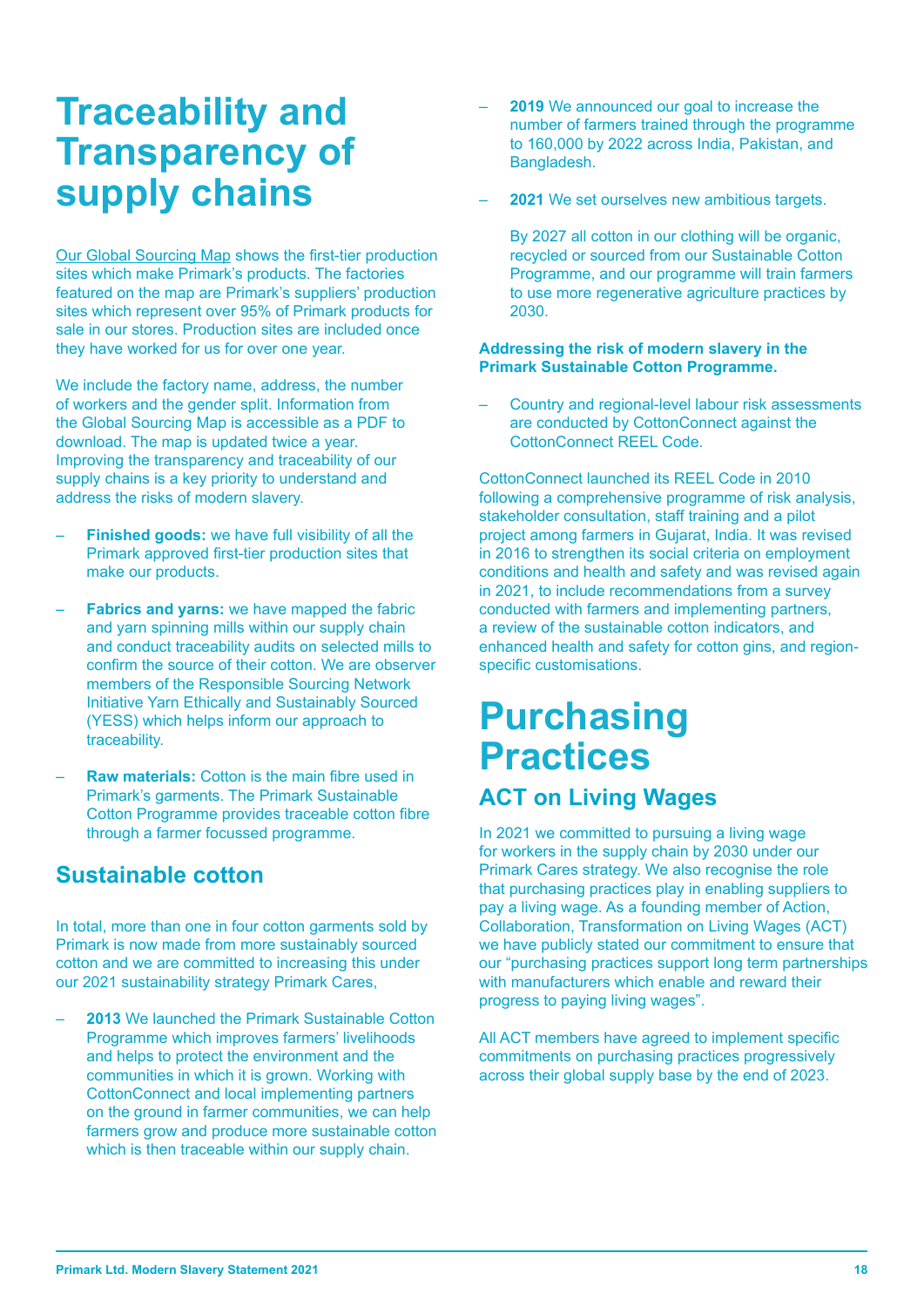### **The ACT Commitments**

- **Wages as itemised costs.**
- **Fair payment terms.** We are signatories to the UK Government Prompt Payment Code and our payment terms are set at 30 days.
- **Better planning and forecasting.** We are committed to increasing our focus on forecasting and planning to provide suppliers with greater certainty on volume commitments so they can plan with confidence. This will play an important role in underpinning our transition to a Living Wage.
- **Training on responsible sourcing and buying.**
- **Responsible exit strategies.** We implement the ACT Responsible Exit Policy developed in 2019/20. Our Sourcing team conducts dependency reviews with suppliers and factories to indicate relative dependencies and risks on both sides, giving our supply chain partners an opportunity to mitigate any impacts where required.

ACT members track and monitor their progress against ACT commitments and their actions. We have conducted internal and external surveys across our buying and merchandising team and our suppliers (postponed from last year due to the pandemic) and we are currently analysing and reviewing the results.

#### **Improving commercial practises to support our suppliers**

In addition to the purchasing practices commitments under ACT, we support first-tier suppliers through the following measures which aim to incentivise good labour practices.

- We build long-term partnerships with suppliers. Our oldest supplier has worked with us for over 23 years and the majority have supplied Primark for over six years.
- Our supplier balanced scorecard system was developed by Primark Sourcing team and is used by sourcing and buying teams to track and monitor how well suppliers are meeting our standards on quality, delivery and ethical trade including the Code of Conduct. Ethical trade is one of the highest weighted **KPIs.**
- We have standard terms of trade that we apply to all our suppliers, fairly and equally.
- We often use off-season factory time for production. This lengthens the lead time and helps a factory to plan its production more effectively and provide stable employment in typically low seasons.
- In general, we do not insist that suppliers use nominated fabric and sundry suppliers, which allows suppliers to remain flexible and costeffective. The exception to this is in the Primark Sustainable Cotton Programme, where supply chain intermediaries are nominated to ensure traceability.
- Our ETES team of over 130 local experts, based in ten of our major sourcing countries provide support, guidance, and assistance for suppliers to meet our standards.

# **Freedom of association and worker representation**

We acknowledge and support the enabling right of freedom of association so that workers are aware of and can exercise their fundamental rights at work, and the role of legitimate trade unions in achieving mature industrial relations and addressing labour disputes and grievances.

Our Supplier Code of Conduct sets out the standards we expect of our suppliers in relation to freedom of association and collective bargaining agreements.

We monitor and track alignment with the Code, looking at whether the site has a trade union or worker representation and how many workers are covered through collective agreements by a trade union or other means. We require factories to supply documentary evidence, such as a copy of collective bargaining agreements, a list of committee members and minutes of meetings, election procedures, and registers of any grievance or suggestion boxes during the audits that we conduct as part of our factory level due diligence.

Our commitment to freedom of association is demonstrated through our membership of ACT on Living Wages (ACT). ACT is an agreement between 20 large brands and retailers and IndustriALL Global Union. ACT aims to achieve living wages for workers through collective bargaining at industry level, freedom of association and responsible purchasing practices.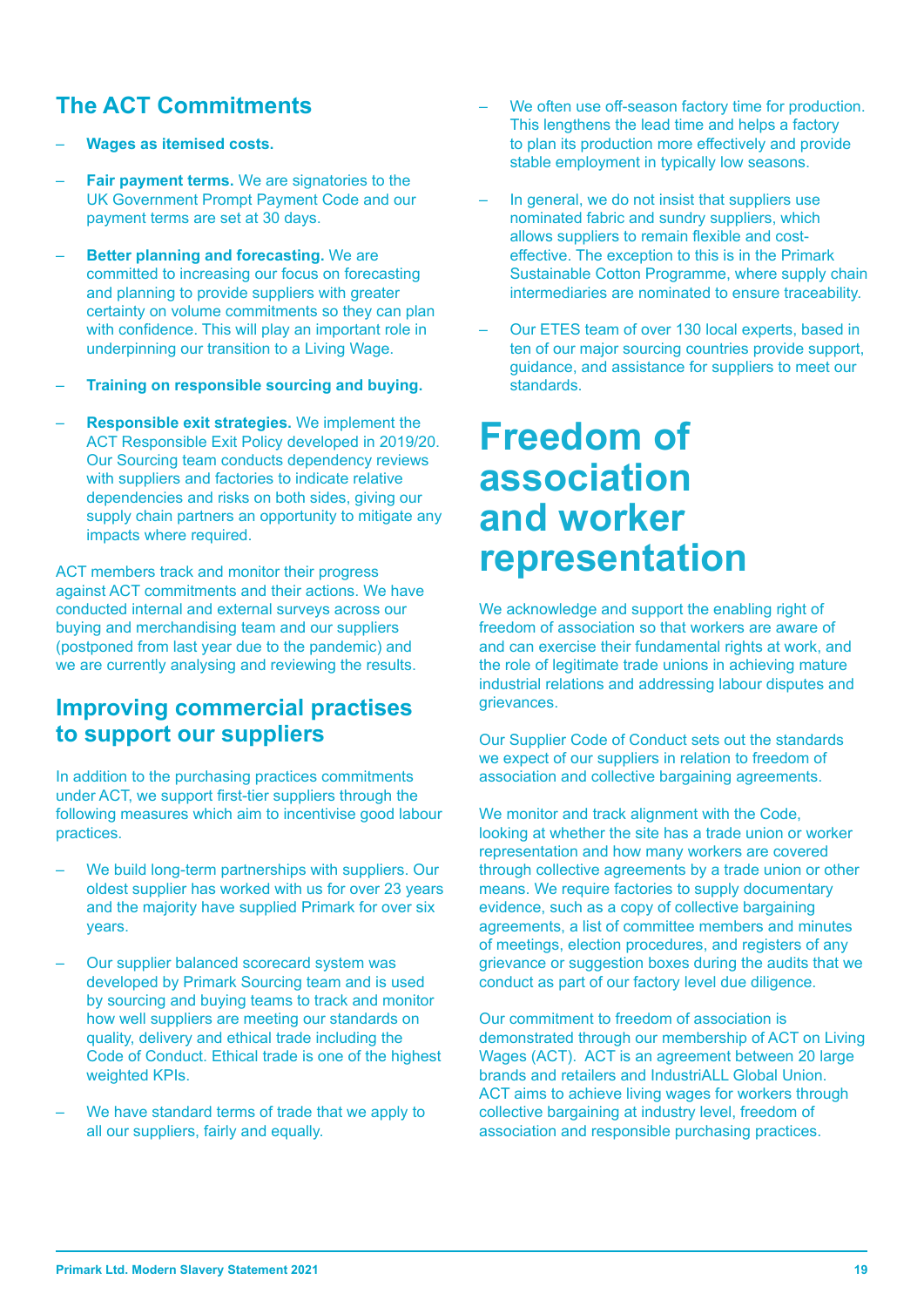Ensuring that manufacturers, employer representatives, trade unions and brands are at the same table is the cornerstone of the ACT model. This model has been critical to achieving agreements on freedom of association and dispute resolution both before and during the pandemic, where issues of health and safety, wages and freedom of association became more severe.

"Supply chain social dialogue structures established through ACT prior to the pandemic have created an important platform for keeping communication open to share information and work towards joint solutions.

This does not mean that joint solutions come quickly – or are always found. But without such structures, any joint action would potentially be impossible. Covid-19 has demonstrated not only the necessity for such dialogue structures but also the need to strengthen them".7

ACT currently operates in four key countries – Bangladesh, Cambodia, Myanmar, and Turkey. Countries were selected based on sizable sectoral production with considerable presence of ACT members and the potential for trade unions to engage in collective bargaining at industry level.

#### **Myanmar**

The human rights context in Myanmar continues to be extremely challenging because of the pandemic and political developments in 2021. Structures already established between Myanmar trade unions, employers and ACT member brands enabled ACT to develop and implement negotiated agreements for the protection of workers, trade unions members and representatives. and suppliers. These are:

- **The Fast-track Dispute Resolution Mechanism (DRM)** (2021) in respect of workers' right with the Industrial Workers Federation of Myanmar (IWFM) aims to resolve labour and human rights disputes in a fast and efficient manner. It contains specific procedures for raising a case, mediation where cases are not resolved, implementation of outcomes, and reporting and communication of the case.
- **The ACT Framework for Responsible Suspension of Orders in Myanmar (2021) seeks** to prevent and mitigate potential impacts upon workers and factories resulting from loss of orders from ACT member brands.
- **The ACT Framework on Workers' Safety and Termination** (2021) seeks to protect the rights of workers who have been absent for work due to safety reasons. Allegations of breaches can be raised through the Myanmar Fast-track DRM.
- **The Myanmar Guideline on Freedom of Association** (2019) The guideline covers the right to freedom of association and how it is applied within the workplace including the process for constructive social dialogue, release and facilities for trade union activities, dismissal procedure, collective bargaining mechanism and negotiation process, principles on strikes, lock-out and picketing, overall standards of conduct, and dispute resolution. Training for suppliers on the guideline was provided by ACT in 2020.

#### **Bangladesh**

In Bangladesh, ACT hosts one of the country's key garment industry platforms with representatives from trade unions, brands and employers, Representatives from the Bangladesh Garment Manufacturers and Exporters Association (BGMEA), IndustriALL Bangladesh Council, IndustriALL Global Union and ACT member brands are members of the working group which sets the agenda for the platform. The Bangladesh platform is in dialogue on wages, freedom of association and responsible purchasing practices.

In 2020, the platform implemented a Dispute Resolution Mechanism (DRM) initially to address issues arising from challenges due to the pandemic. The DRM is currently being reviewed by an independent expert with an aim to implement learnings and scale-up in 2022. In 2020 at the height of the Covid-19 pandemic, industry, brand, and trade union members collaborated to proactively identify and address cases in which workers did not receive their wages on time. The BGMEA, brands and trade unions compared data to jointly identify any issues and collectively respond.

#### **Cambodia**

ACT members have been in consultations with key stakeholders in Cambodia since the beginning of ACT. Discussions with the Garment Manufacturing Association in Cambodia (GMAC), ACT suppliers and trade unions in the country have shaped the overall ACT approach. The development of the ACT purchasing practices and accountability and monitoring frameworks have benefitted from large consultations with stakeholders in Cambodia.

7 https://actonlivingwages.com/2020/12/11/covid-19-to-living-wage-act-2020-update/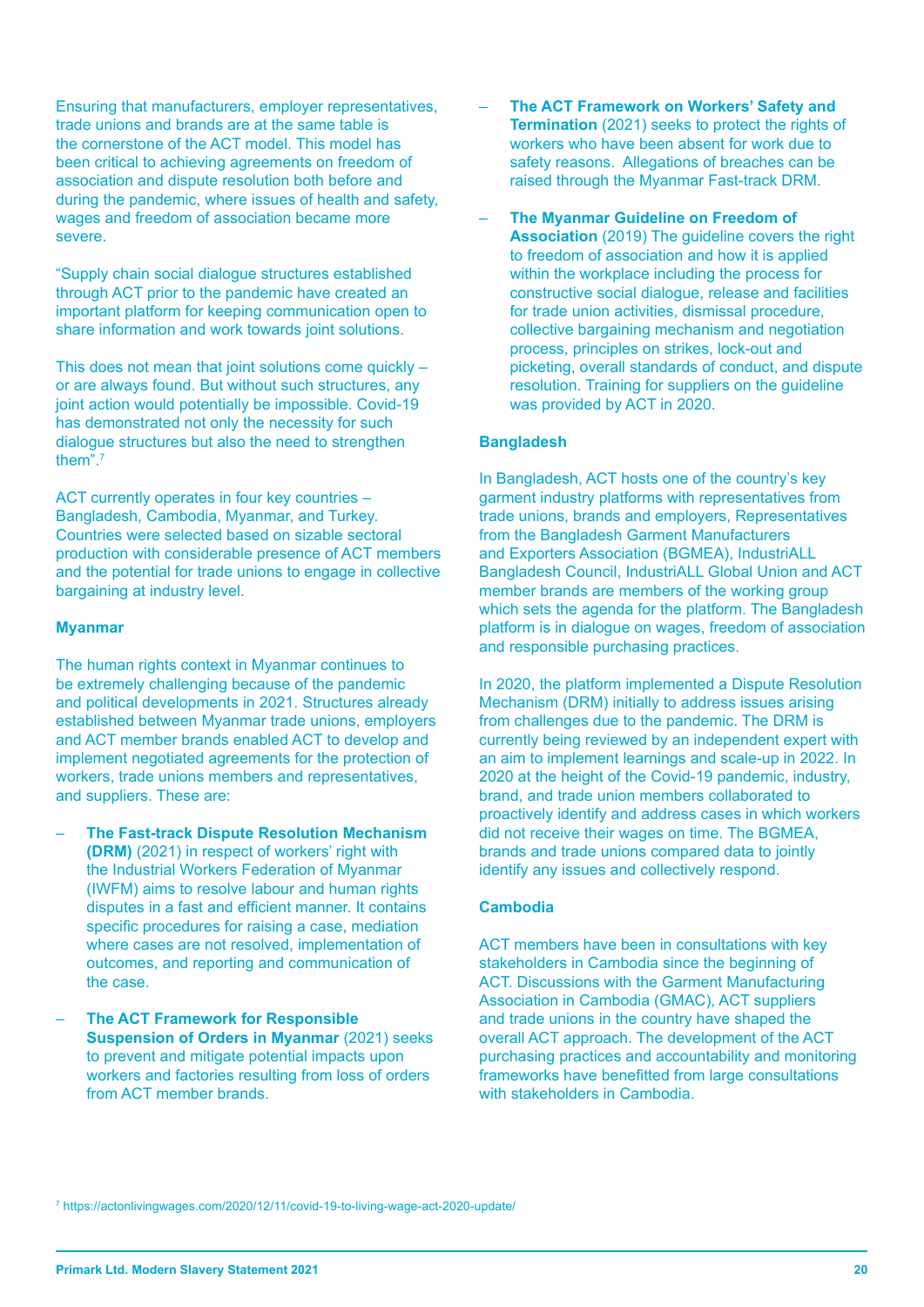#### **Turkey**

ACT has established a dialogue platform on implementing ACT commitments in Turkey. Through this platform, members are in the process of developing an Annex to the ACT MoU on respect and the exercise of Freedom of Association in Turkey that will provide further clarity on how ACT members respect and carry out due diligence on FOA within the Turkish context.

Outside of ACT, Primark engages and works directly with trade unions and other relevant stakeholders to resolve specific issues and grievances. In some cases, we have sought the involvement of national Arbitration Councils, the ILO, and multi-stakeholder initiatives including the ETI.

In 2020-2021, in Myanmar for example, we worked closely with local labour groups and workers to reach a negotiated solution that was satisfactory to workers.

In South India, we are working closely in collaboration with other international brands in a case where allegations of non-payment of wages were raised by the local union.

We participate in programmes such as ILO Better Work and ETI Social Dialogue which strengthen and build the capacity of workers and management to understanding apply mature industrial relations and social dialogue. More information on these programmes is in the table on worker and community programmes on page XXX.

### **Responsible Recruitment Recruitment and hiring practices**

#### Recruitment and hiring practices are one of the most common ways in which workers in all sectors can be exploited and at risk of modern slavery. We work to

- address this through the following measures: We support the 'employer pays principle' which means that no worker in our supply chain should pay for their job, and that any costs associated with
	- This is stated in our Supplier Code of Conduct.

their recruitment must be paid for by the employer.

The Code permits suppliers to use agency and contract workers provided they are afforded the full rights as set out in the Code.

- We may conduct additional due diligence assessments on suppliers that hire migrant and contract or agency workers as these groups can be more vulnerable to recruitment practices that may result in forced, indentured, and bonded labour.
- If recruitment fees are identified as having been paid by workers, suppliers are expected to provide remedy in the form of reimbursement of fees to workers.
- We do not source from supply chains with severe risks of forced labour including through recruitment practices, and where we are unable to conduct due diligence in full.

#### **Agency and Labour Providers**

In 2019 we began a programme of heightened due diligence on agency and labour providers in production, logistics providers, warehouses, and recyclers across key countries in Western Europe, including the UK, and North Africa.

Our first objective was to ensure we were identifying and prioritising those workers most of risk of exploitation and harm. Our due diligence looked at the current context in each country (e.g., the prevalence of agency regulations, temporary labour usage trends, proportionality of known migrant worker routes) and enabled us to develop a risk-based prioritisation in consultation with local partners. Following this we adapted our audit programme accordingly to ensure we identified risks based on the current context in each country.

This included embedding additional key indicators into our audit programme specifically on agency labour, including for example, provision of PPE, transport and accommodation for agency workers, charge rates and types of contracts and service level agreements used, whether CBAs differ for temporary workers, whether temporary workers have access to grievance mechanisms. These key indicators were transposed into questions for workers in multiple languages. We implemented a vulnerability threshold trigger where issues were identified and provide tailored remediation and capacity building support.

We are monitoring the impact of the programme and increasing the volume of site visits throughout the first half of 2022. Our next phase following this will be to train and support factories to reduce risks through improved management of labour providers.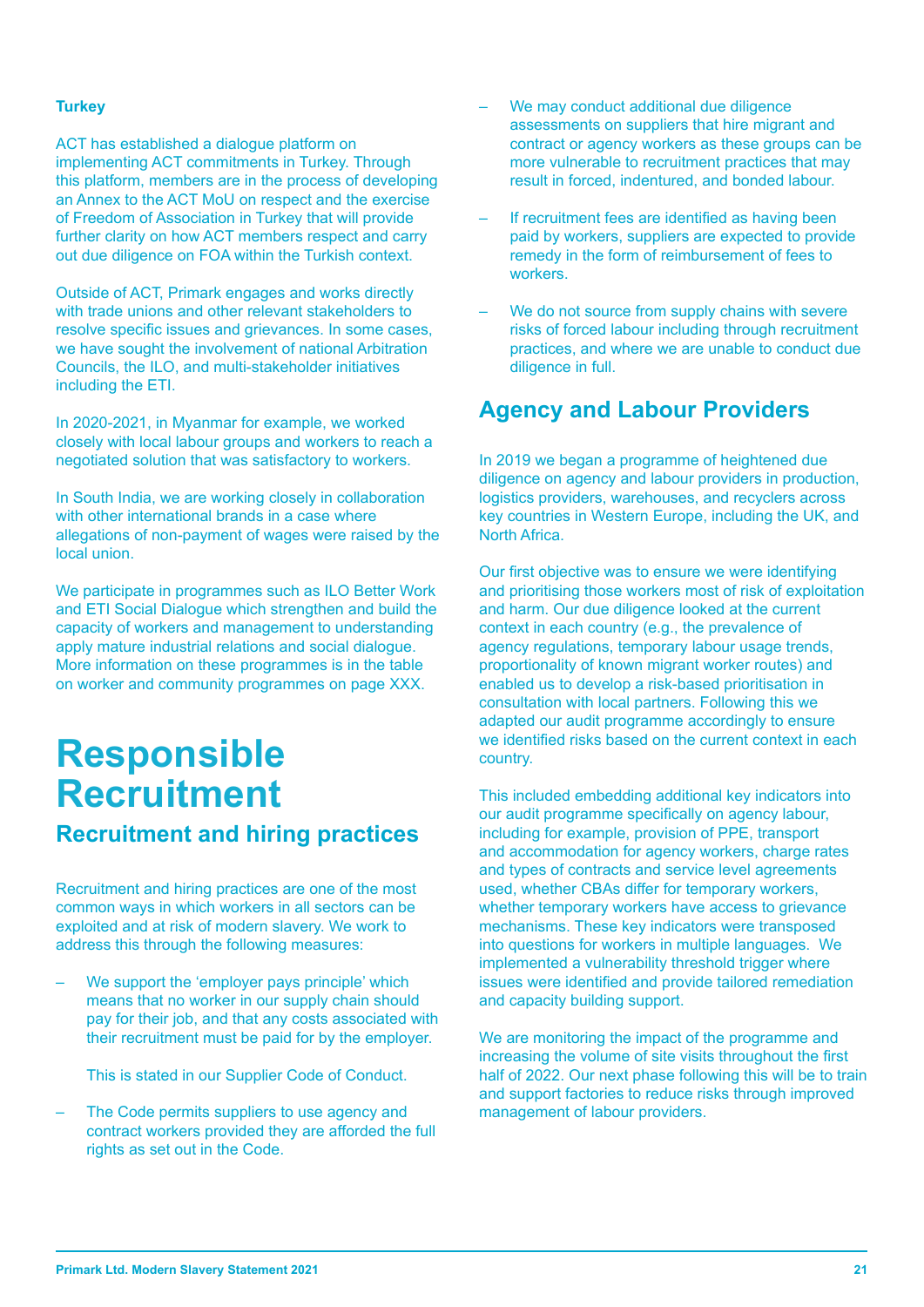# **Helping workers and communities understand their rights and the risk of modern slavery**

It is important for us that we help workers to understand both their rights and the risks of modern slavery.

- We require that all our suppliers' factories communicate the Supplier Code of Conduct to all employees, and that all worker contracts are in their own language.
- We implement programmes for workers to help them understand and exercise their rights and focus on those who may be more vulnerable. We know that partnering with local experts on the ground is important if we are to develop effective programmes built around the needs of the workers that deliver the right impact.
- Many of our partners are grassroots civil society and development organisations and these partnerships represent many years of building trusted relationships through our teams on the ground.

Some of our programmes are highlighted on the following pages.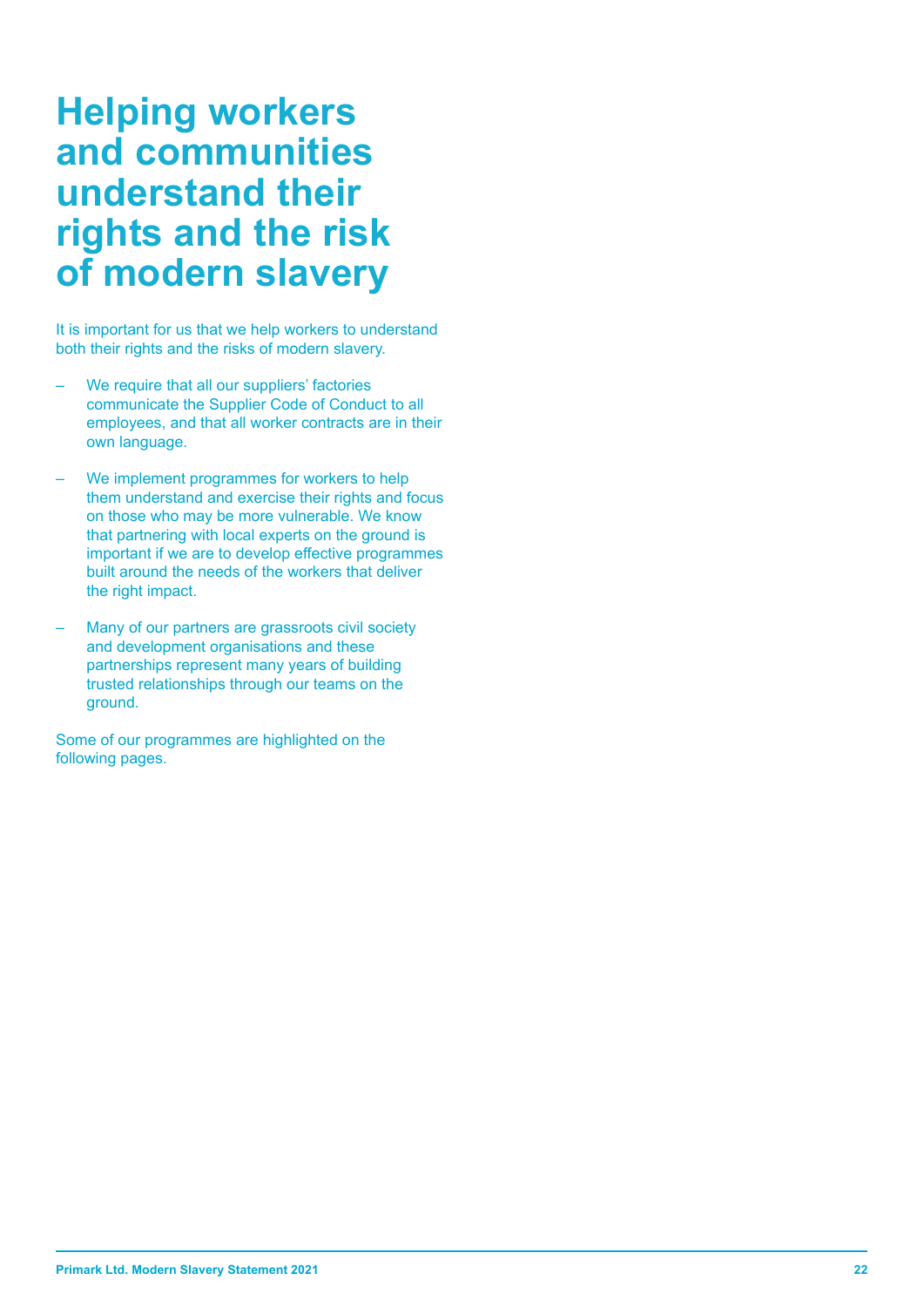#### *Better Work***, Cambodia, Indonesia, Vietnam** (2011 – present)

Primark is a partner member of the ILO Better Work programme which operates in key sourcing countries.

Better Work conducts monitoring of sites and provides capacity building for management and workers, including offering training on preventing and addressing sexual harassment for workers, middle managers, and supervisors. Central to Better Work is the establishment of factory committees to support worker-manager communication. Women are highly encouraged to join the committees and at least 50% of members must be female. Better Work has designed a programme to help female workers deal with situations in the workplace and develop leadership skills that they use to better represent themselves and their colleagues.

The programme has also helped women to address the resistance they often receive from family members to join factory committees.<sup>8</sup>

*Implementation partner: ILO Better Work.*

### *ETI Social Dialogue,* **Bangladesh** (2016 – present)

The ETI's Social Dialogue programme in Bangladesh strengthens the capacity of worker participation committees and helps workers and management understand their rights and responsibilities.

Strengthening participation committees is a priority as they are required by law but are not often very effective. The committees are developed by training elected workers and management on key aspects of being a committee member including understanding labour law, handling grievances, problem solving, formal meeting procedures and effective communication, and addressing sexual harassment.

The training includes a course designed for the female members of the committee. This covers issues such as maternity pay, sexual harassment, and wage discrimination as well as developing skills such as public speaking and communication. Participants also map and discuss their perceptions of safety in the workplace on their commutes. Participants often report that their confidence to manage conflicts improves because of the training, both in the workplace and at home. Training was provided virtually through the pandemic to ensure the programme was able to continue.

*Implementation partner: Ethical Trading Initiative*





**Factories** (**5** in Vietnam, **44** in Cambodia, **13** in Indonesia)





15 **Factories** 



530 workers trained in 2021

<sup>8</sup> https://betterwork.org/wp-content/uploads/2020/01/SHP-Thematic-Brief.pdf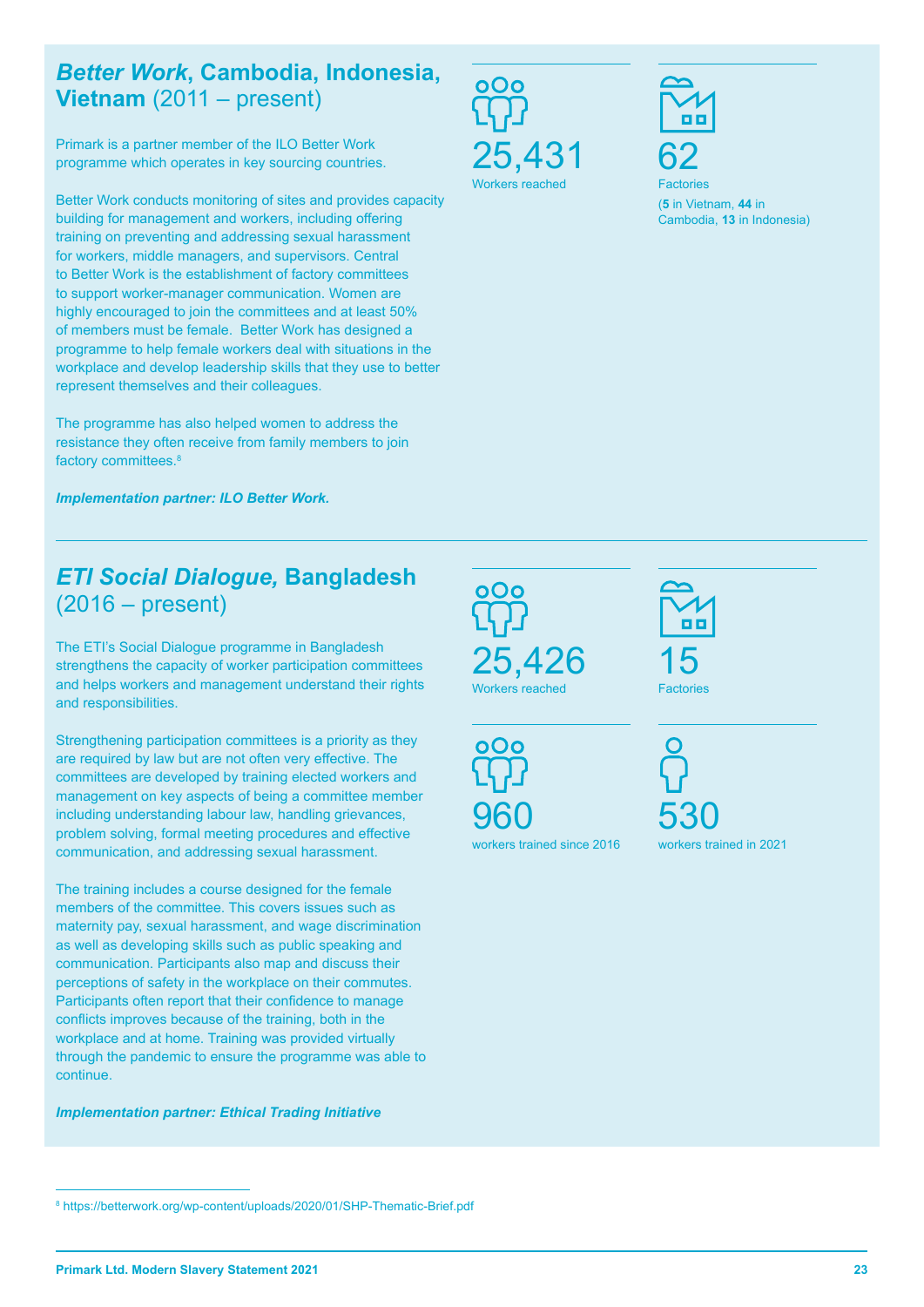### *My Life,* **India** (2017 – present)

My Life in South India supports factories to train workers on basic life skills including health and safety in the workplace, rights and responsibilities, communication, and teamwork. The training is particularly targeted at female and migrant workers and is delivered through a 'play-based' approach which uses interactive activities to help workers engage and learn. In 2018 we worked with our partners to further scale the project by launching a 'Train the Trainers' module, where each participating factory nominates staff to become 'My Life Trainers'.

Covid-19 and the ongoing lockdowns in India during the year significantly interrupted delivery of this programme as face-toface training is integral to its methodology.

In 2020-21 we piloted online training with some success and continue to adapt and plan for the future.

*Implementation partners: Women Win, Naz Foundation.*

### *My Space***, India,**  (2018 – present)

My Space aims to support the mental health of workers in selected factories in South India by building and providing counselling services in factories and building capacity through training factory-based counsellors.

As well as outcomes related to mental health, workers and managers report that the programme has successfully helped to build trust and communication in the workplace. These are fundamental to some of the building blocks of decent work such as social dialogue and use of workplace grievance mechanisms.

During the pandemic, training was provided virtually to ensure the programme was able to continue. A new module was introduced in 2021 for factory managers to help building their understanding of how stress can impact on the workplace and workers.

*Implementation partner: St John's Medical College*

8,865 Workers reached





*"The greatest change is in the communication. Workers no longer have any fear to ask questions. Previously when they were assigned tasks, they would hesitate to ask information. Now they are more confident, communicate clearly and ask for clarifications and more instructions."*  - Factory manager



*"If I had not contacted My Space counsellor at the right time, I would have taken some wrong decision in my life."* - Quote from a worker during a training session.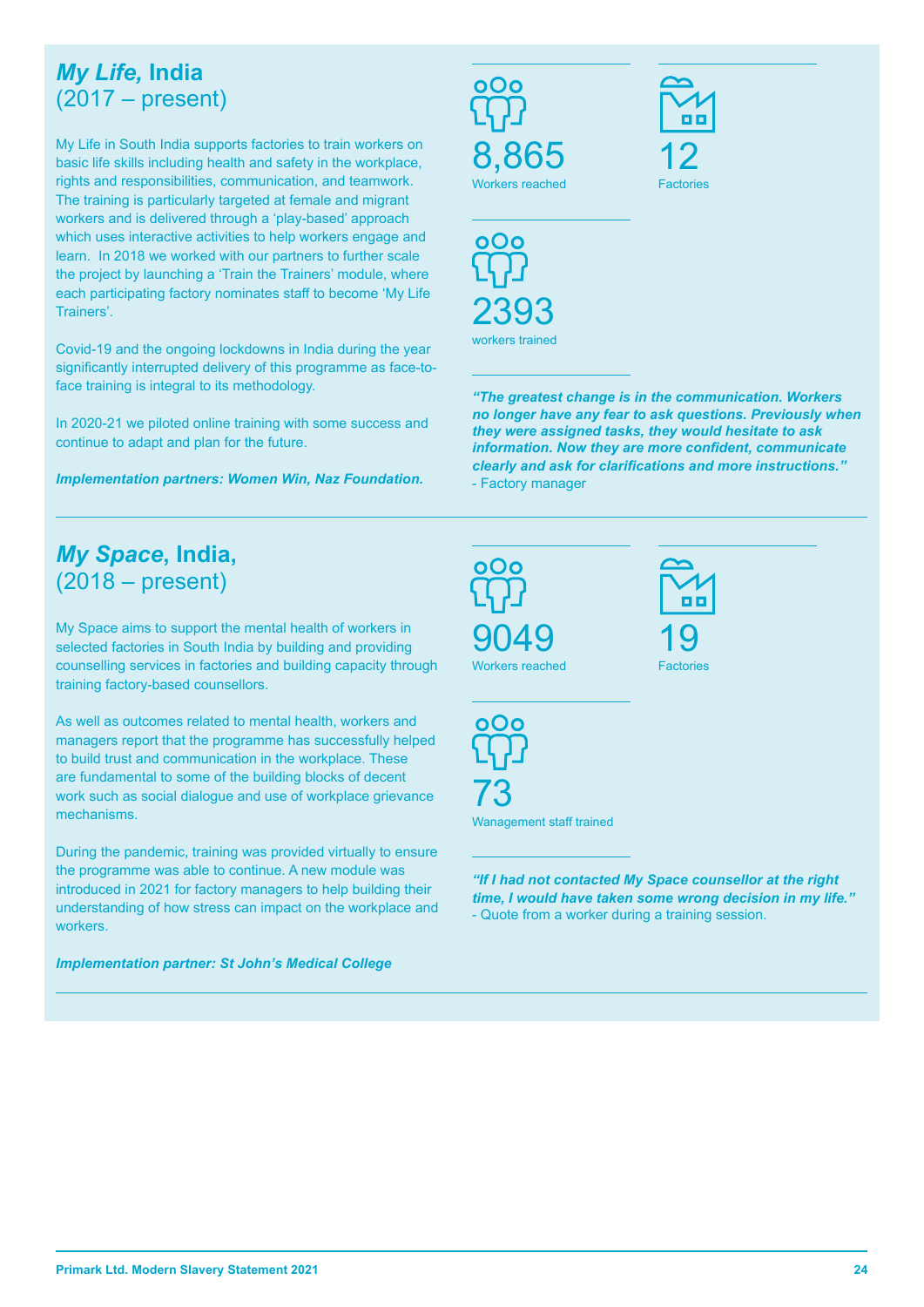### *Promising Futures***, China,**  (2018 – present)

The Promising Futures programme for workers in China aims to raise awareness and understanding of China's complex social insurance system among workers and factory management, and support access to social insurance. Social insurance in China includes pensions insurance, unemployment insurance, medical insurance, work-related injury insurance, and maternity insurance.

In some cities, migrant workers are required to enrol into social insurance for several years as a pre-requisite to buying a house or property.

The project utilises WeChat, a social media platform, and online materials, to raise awareness and to promote resources to workers and management.

Online materials include an educational drama and a website on social insurance, which offers information and practical guidance for workers across 13 provinces in China where Primark sources from. Primark has also funded the extension of the website to provide information on additional provinces in China where social security procedures may differ.

During 2020 and 2021, gaining access to Social Insurance was more important than ever before and the programme provided workers with information on applying for unemployment insurance, medical insurance, and job transfers. The project was scaled up from the initial pilot to all Primark Tier 1 factories in China using a combination of trainthe-trainer online learning with online materials for workers to access as needed. As the programme rolls out, responsibility for implementation will migrate to suppliers to ensure this is embedded fully in factory management systems.

Primark conducted a worker survey on access to social security during Covid-19 which is helping us to understand the safety net for workers in selected regions in China and identify the gaps between migrant workers and local workers.

*Implementation partner: Carnstone*

212



workers reached, of which **66%** were female.

*"I've viewed all the articles and videos on the WeChat account; I am a migrant worker from another province, have been working in this factory for many years, hope to buy an apartment nearby.* 

*But I did not join social insurance and has no qualification to buy any house. Since I joined this project, I knew the importance of social insurance and began to buy social insurance and after one year, I will obtain the qualification to buy an apartment. I am so happy my dream will come true.* 

*I only regret why I did not know the benefits of social insurance earlier".*

- Factory worker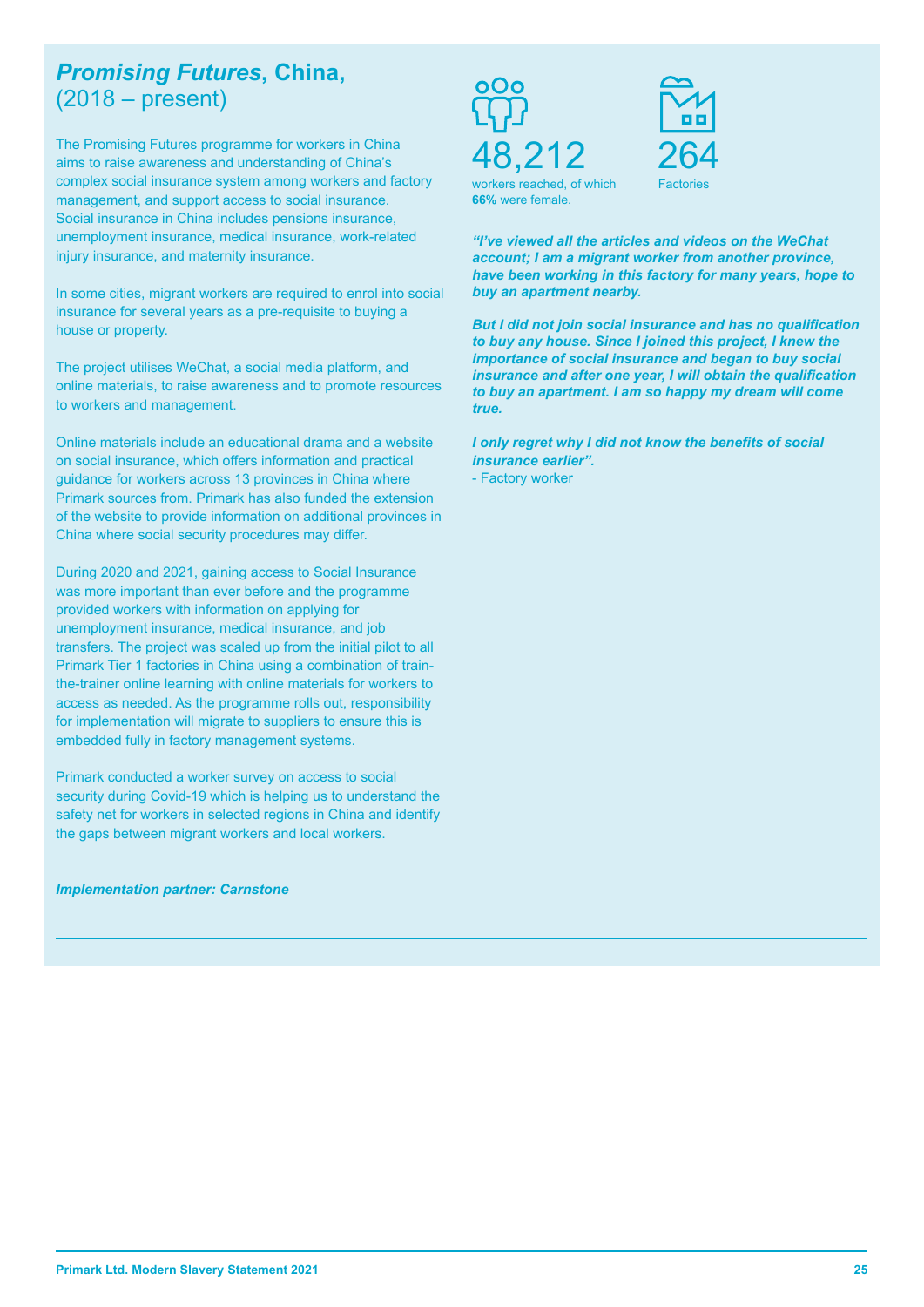### *Microbenefits***, China,**  (2018 – present)

**Phase 1:** We started to scale up our China CIQ Worker App programme following a successful pilot in 2018.

The pilot indicated improved transparency of human resources practice, better communication between management and workers and enhanced worker awareness of rights. The app also provides a function for workers to raise grievances. Two factories that participated in the pilot since 2018 have continued with the app for the 4th year (with self-funding for the third year). One supplier has self-funded the extension of the app to a second factory in their supply chain.

**Phase 2:** In 2020 we rolled out the app to ten new factories. Six are implementing project activities in full scale and activities will start in other four factories soon.

Our learnings overall from implementing this project showed that apps (and other tools) can provide an effective method for raising grievances but only if they are supported by effective management systems and processes for handling and resolving grievances.

We conducted a deep dive into effective grievance mechanisms in factories in China to understand this better and provide further information on our learnings on page 31.

*Implementation partner: Microbenefits.*

*Phase 1: (2018 - 2020)*



20 **Factories** 

*Phase 2: (2020 - present)*





*"The grievance channel the App provides helps us sort out and improve the existing grievance mechanism. We better understand the voice of workers and the dynamics of the factory, so as to better manage and promote the benign operation of the factory."*

- Factory manager

#### *Worker Learning Clubs***, China,** (2019 – 2021)

The Worker Learning Club project aimed to educate workers on OHS (Occupational Health and Safety), core labour rights and life skills. The clubs were led by Worker Champions who attended a two-day training on awareness and knowledge of OHS as well as skills to operate and manage the Clubs effectively. Worker Champions disseminated learning materials through online platforms (WeChat) to facilitate peer learning.

Gender equality considerations were incorporated including discrimination, sexual harassment, women's labour rights protection, especially on OHS and job restrictions for female workers.

One factory ran a Safety Month campaign which collected 19 workplace safety improvement suggestions from the workers and a Safety Awareness Quiz which attracted a high level of participation by the workers. The second factory demonstrated a high rate of participation from women workers – among nine worker champions, seven were women, and female workers constituted 60% of the total club members, reaching the programme goal of "at least 50% female participation".

*Implementation partner: Verité*





Workers reached Factories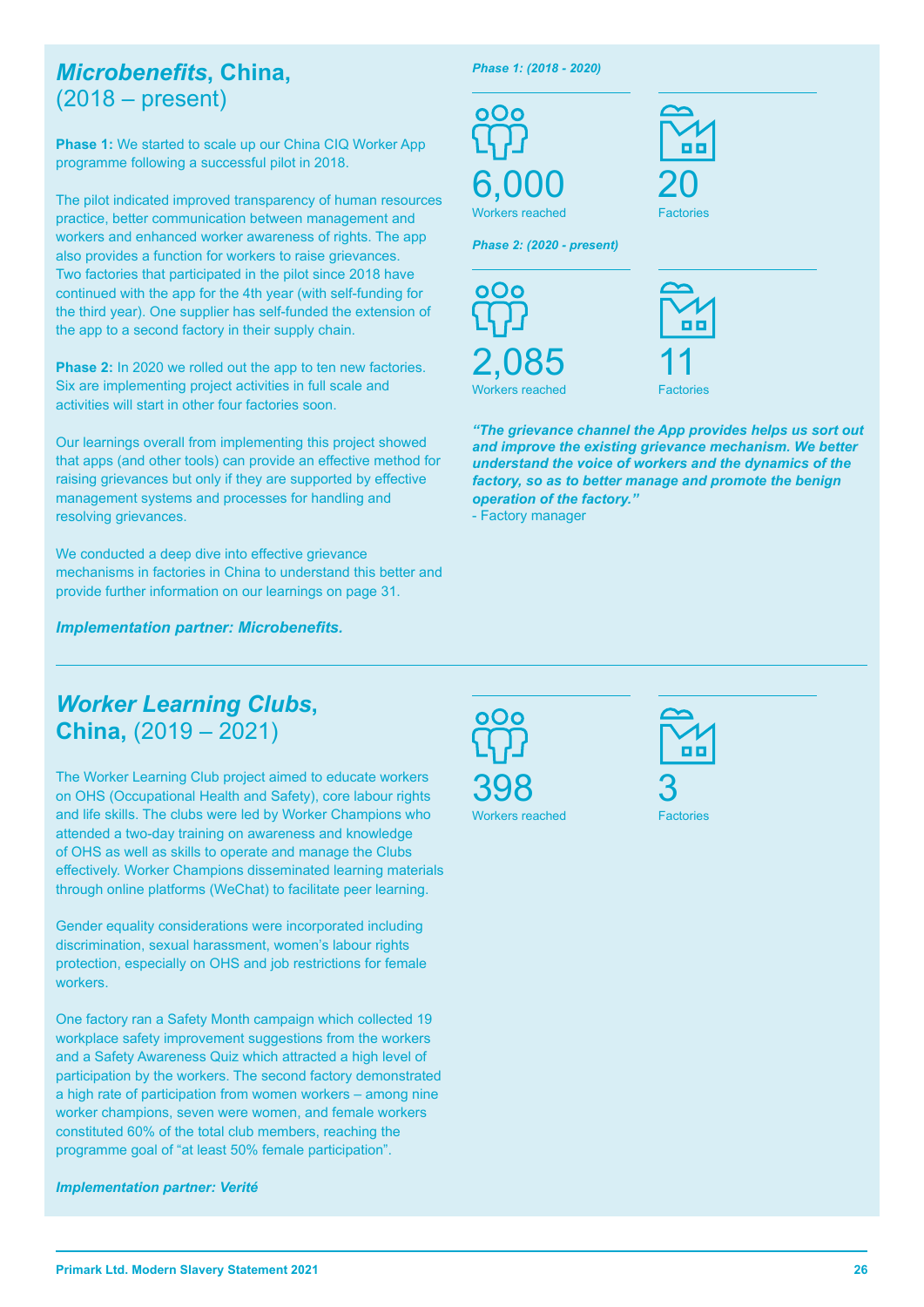#### *STOP Project***, Cambodia, Vietnam** (2019 – present)

The Enhancing Women's Voice to STOP sexual harassment (STOP) project programme with Care International develops, tests, and adapts workplace models for preventing and responding to sexual harassment. The project supports factories to establish and maintain effective workplace mechanisms to prevent and respond to sexual harassment. The project so far has greatly strengthened workers' and managers' awareness of the issue and their knowledge of how to detect and handle the signs and risks of sexual harassment. Workers were taught to understand internal and external reporting mechanisms on sexual harassment and empowered to act when needed.

Due to Covid-19 disruptions, the programme in Cambodia was partly reoriented to training in communities. In both Vietnam and Cambodia, Care International undertook homebased research to map relevant support and referral services available in the local communities.

Several factories had to downsize production while government restrictions hindered roll-out of project activities in the factories.

Outcomes from the programme included:

- Stronger policies: all participating factories have signed commitment letters on addressing sexual harassment, have developed action plans, and revised their Sexual Harassment Prevention policies
- Operationalising policy: all participating factories have integrated policies into their internal work regulations
- Establishing oversight committees: all participating factories have established functioning Sexual Harassment Prevention Committees to serve as direct focal points to prevent and handle sexual harassment.
- Worker awareness: end-line surveys confirmed that large numbers of workers increased their understanding of sexual harassment and now know how to act and report on it.

*Implementation partner: Care International*

8,410 Workers reached



*Vietnam:* 000 487

Workers reached through factory-based training

4,000 Workers reached through factory-based training

2,597 Workers reached through

factory-based training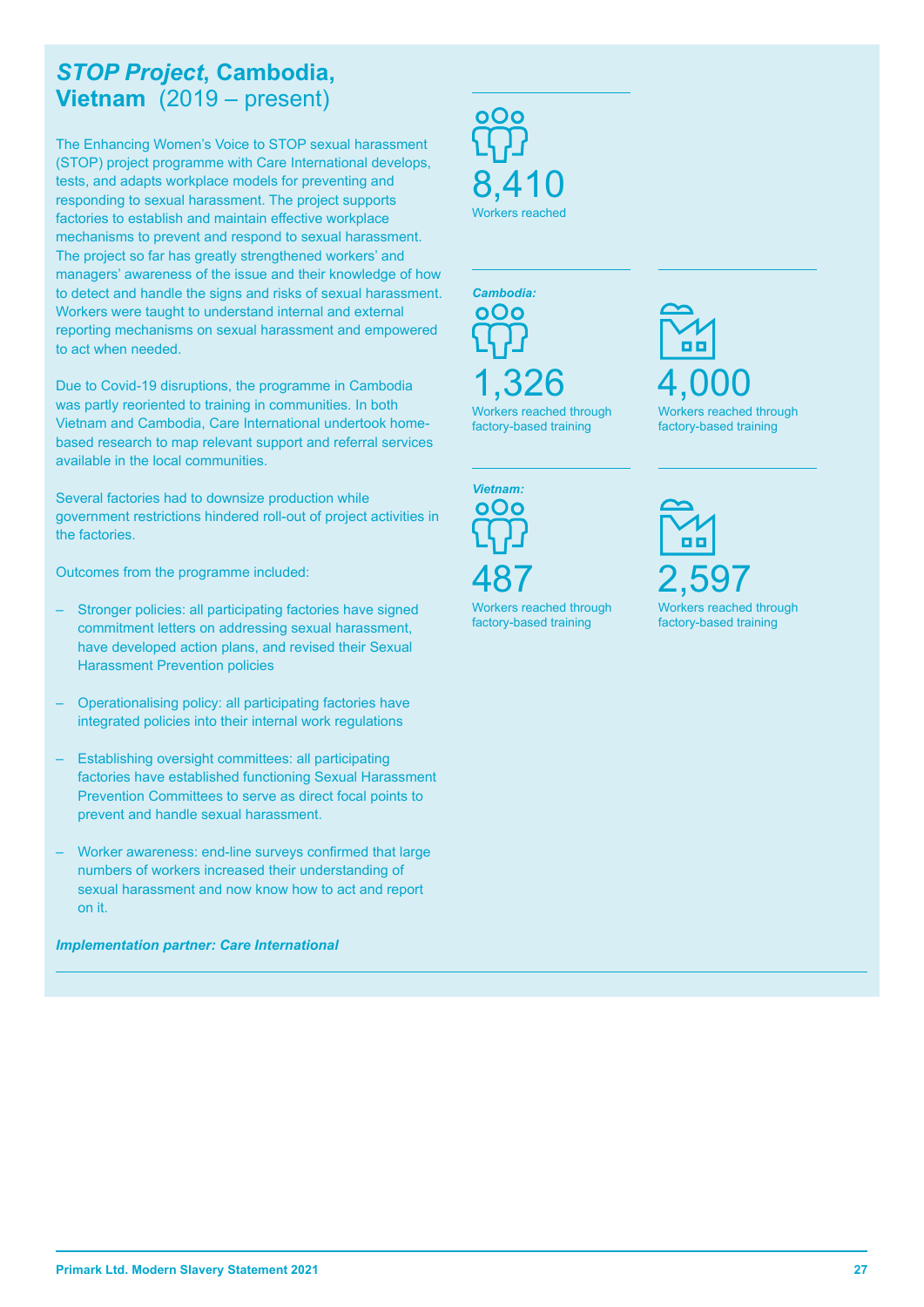#### *PASS,* **India**  (2019 – present)

PASS (Promoting Access to Social Security) provides education and practical support to help garment workers in Tirupur, Tamil Nadu, many of which are migrant workers, gain access to their Employees Provident Fund (EPF) and Employees State Insurance (ESI) health scheme. Such schemes ensure that workers are more financially resilient particularly during vulnerable periods.

Community organisers train peer volunteers in the local community who help workers enrol and take advantage of the schemes. During the pandemic PASS was reoriented to support the needs of the communities, raising awareness of health and safety measures, providing support for migrants returning to their hometowns, access to social security benefits, and distribution of food and supplies. SAVE also reached out to 1500 workers in the community to create awareness about government financial relief for those who had lost their jobs because of the pandemic.

*Implementation partner: Social Awareness and Voluntary Education (SAVE)*

### *My Life***, Myanmar**  (2019 – present)

In 2019, building on the positive experience of My Life in South India, Primark launched the programme in Myanmar. However, as Covid-19 brought an increased risk of genderbased violence and harassment (GBVH) to communities, the project was re-oriented and focused on educating former factory workers on GBVH.

The programme has given women an opportunity to learn how to deal with GBVH and how to support their community in coping with such issues in the future.

Women involved in the programme received training to become facilitators and once they are fully trained, there are plans to encourage factories to re-hire these workers so that they can support the factory in developing its own effective GBVH strategy.

*Implementation partners: Women Win, Girl Determined.*

3498

2379 Direct beneficiaries from the programme

Community members reached



**Factories** 

റററ 122

6,598

Workers reached

Workers trained on genderbased violence and life skills



Workers received direct support to deal with Covid-19 related crises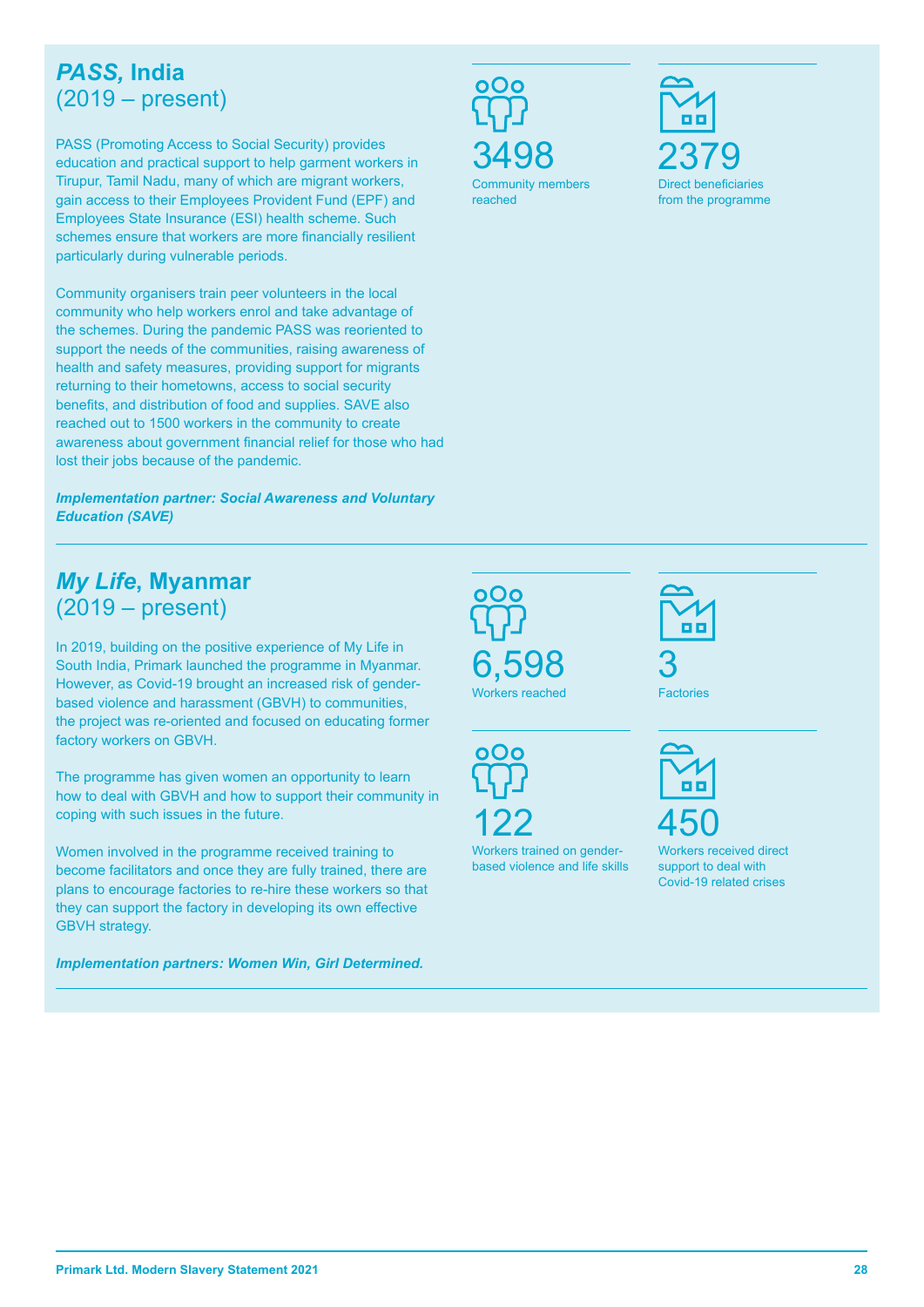### *Bridging the Gap,* **Myanmar** (2020)

We worked with Impactt, Women Win and their local partner in Myanmar, Girl Determined, to design a programme called Bridging the Gap that was funded by the FCDO under their Vulnerable Supply Chains Facility (VSCF). The programme aimed to address the impact of the COVID-19 pandemic on low income and vulnerable workers in global supply chains tackling the immediate and long-term challenges of supporting employment, livelihoods, and incomes of workers in Myanmar.

The objective was to provide immediate financial support to workers above and beyond their wages, funded by UK aid whilst also leveraging commercial relationships to work with factory management on activities to support women's empowerment in the workplace.

The programme also included a Resilience Fund that was designed to provide local grassroots interventions to support women workers through community engagement. The programme began with worker engagement through rapid vulnerability surveys and use of the 'Drawing the Line tool' to understand worker's perspectives including issues related to the impact of Covid on their lives and their experiences of gender-based violence.

4,432 workers participated in the vulnerability surveys across 4 factories. 90% of the workers were female.

Unfortunately, due to the worsening situation in Myanmar the project was closed prematurely. However, at that point it had provided cash transfers worth approximately two weeks wages to 1,501 workers, proving a successful innovation in the delivery of emergency financial support in partnership between the public and private sector. The programme had also contributed to financial inclusion for workers through training and access to Myanmar's premier digital payment platform. The programme team engaged in several learning events hosted by the FCDO to share their experiences within and beyond the industry.

For those that received financial support:

97%

of workers reported a positive impact on their financial concerns

98%

of workers now have access to WAVE money, supporting financial inclusion

100% of workers reported they

were less stressed since the payment

# $1,50^{\circ}$

workers have received cash transfer support at two of the factories

*"This project will financially help our workers in these difficult times. In addition, empowerment of women in our factories is crucial and important not just for us but also for the society."*

- Factory worker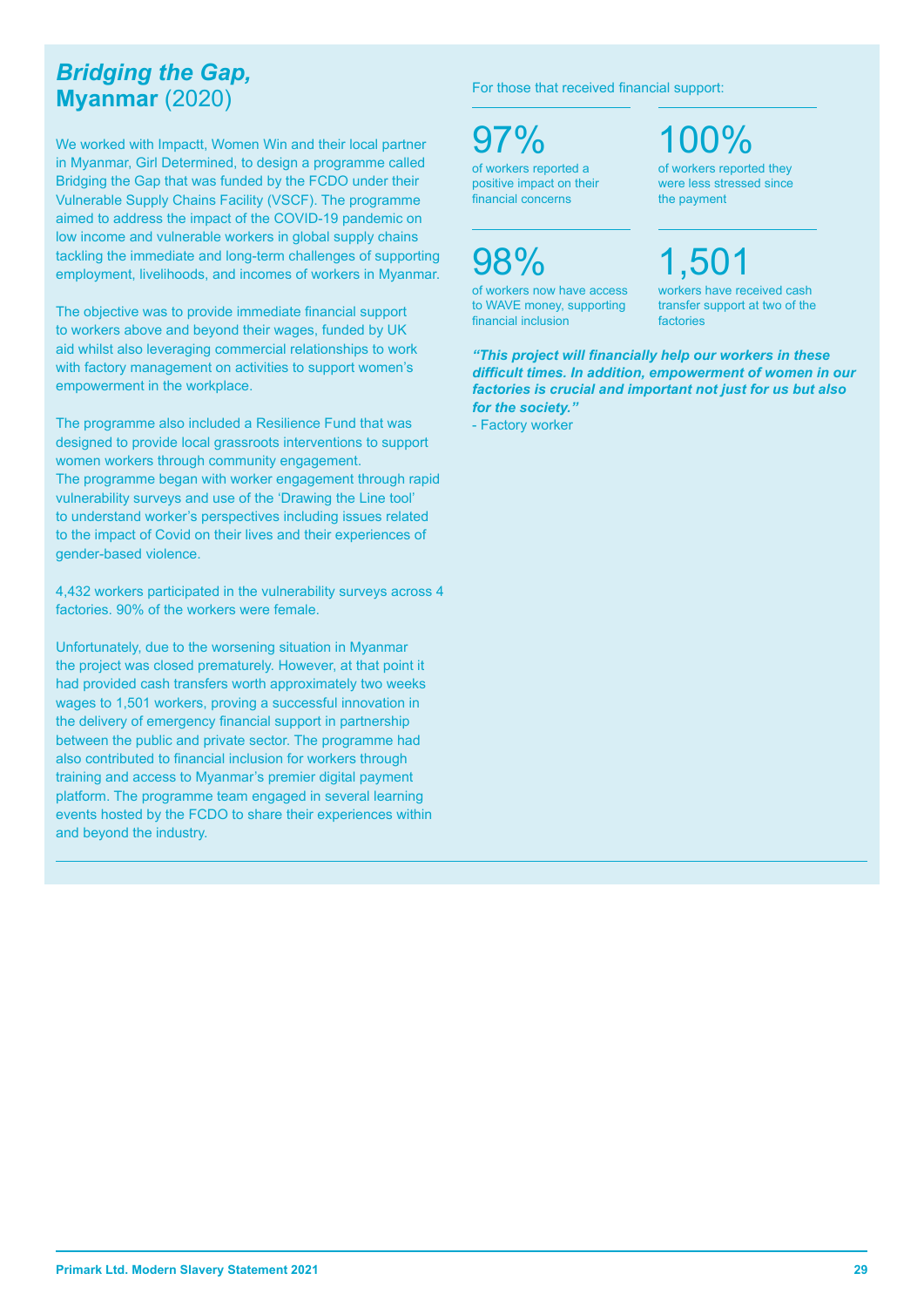#### *Soromik er Kotha – Worker Voice,*  **Bangladesh** (2020 – 2021)

When factory lockdowns due to Covid-19 were implemented and we were constrained in visiting factories and speaking to workers directly, we were able to quickly mobilise a partnership with Microfinance Opportunities (MFO) and SANEM, MFO's local partner in Bangladesh, to remotely recruit and engage a sample of workers across a selection of our key strategic factories in Bangladesh. The aim of the project was to strengthen worker voice through an understanding of workers' views and experiences in the workplace.

The project was modelled on the Global Worker Diaries project in Bangladesh and closely followed valuable information generated by the programme, where workers respond to a series of questions asked repeatedly over a defined period to enable understanding of their views on a range of areas. Questions spanned topics such as health and safety in the workplace, payment of wages and bonuses, and retrenchment. Workers were recruited to the project via community networks and paid for their time. Factory managers were not informed of the programme to ensure the anonymity of workers and complete independence of the project. Although the project has ended, Primark will continue to engage with the participating workers to collect information on their experiences and perspectives on the workplace.

*Implementation partners: Microfinance Opportunities and South Asian Network on Economic Modelling (SANEM).* 

### *Seth Yerng – Our Rights***, Cambodia,** (2021 – present)

Seth Yerng is a worker app programme delivered in partnership with the Deutsche Gesellschaft für Internationale Zusammenarbeit GmbH (GIZ), a German development agency, and other international brands.

The app provides workers with information about the most important labour laws and occupational health and safety regulations in the workplace in an interactive manner. The app also contains a wage calculator to help workers understand how their wages are calculated.

Factory-based trainers are currently being established to help workers in the set-up and use of the app. Trainers will also serve as direct focal point for workers when difficulties or questions arise. Apart from an important learning and awareness platform on labour rights, the app also helps workers strengthen their financial literacy.

A baseline assessment by GIZ of 1,300 workers across 52 factories, five of which produce for Primark, is currently underway.

*Implementation partner: GIZ*





14,932

Workers reached



Direct beneficiaries from the programme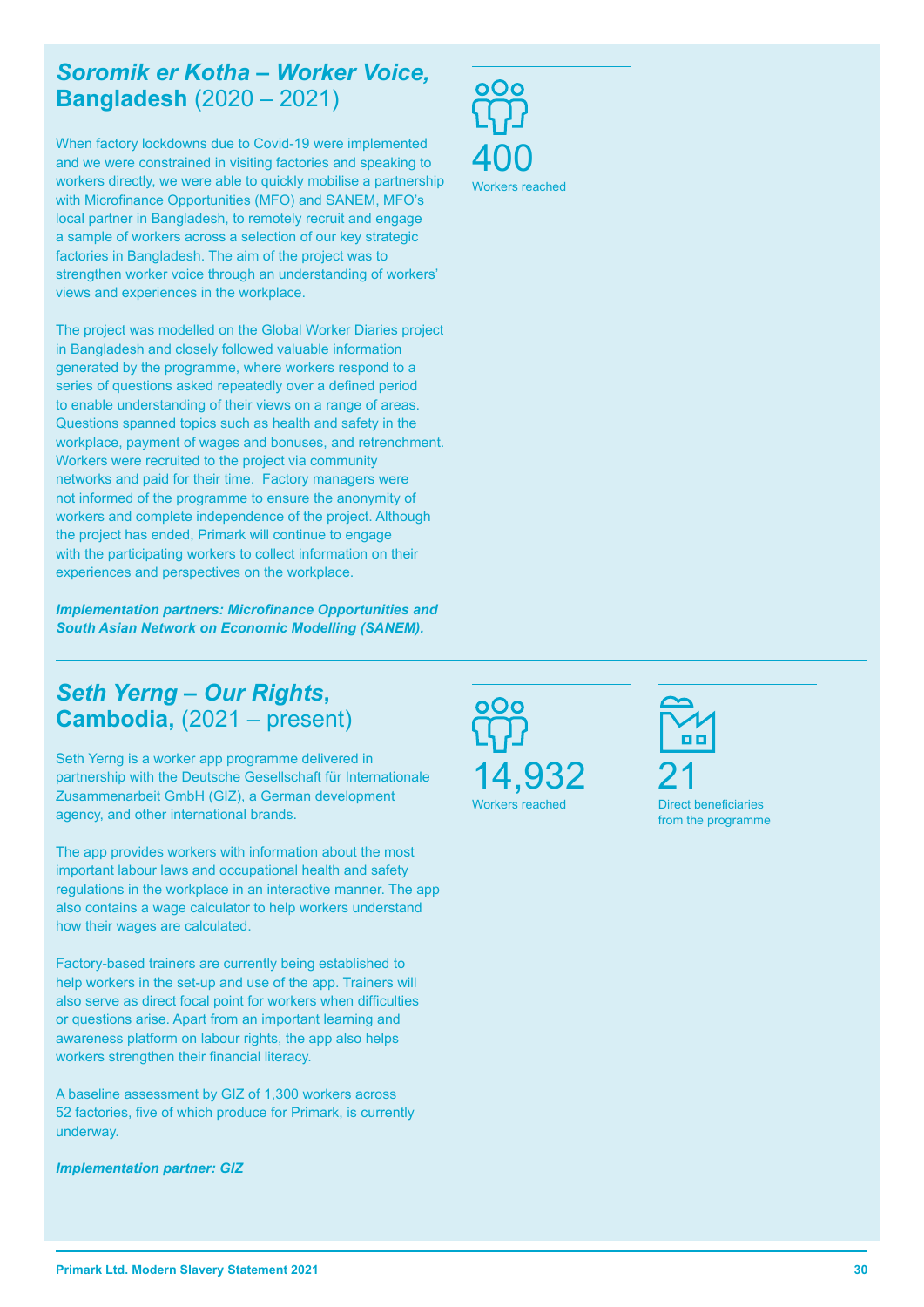### **Access to remedy and grievance mechanisms**

#### **Effective ways to directly raise grievances**

It is important that people and organisations can raise grievances directly with us and alert us to breaches of our standards including any issues of modern slavery. We provide access to grievance mechanisms through several channels:

- Directly through the Customer Service section of our website
- Through our confidential whistle-blowing facility which is available to all employees
- Through the confidential worker interview process.

Interviews with workers are a mandatory part of our ethical trade audit programme and are always held in confidence to protect worker testimony. Where appropriate, we give workers direct contact details for the Primark team so that they can contact us at their own discretion

– Through our direct engagement on the ground with workers through both our ETES team and our expert partners

We investigate all grievances thoroughly, and we do not tolerate any retaliation against those who have raised the grievances and affected stakeholders.

#### **Enabling workers to raise grievances**

Operational-level grievance mechanisms operate at the factory or site level and are often the first entry point for a worker or community member to raise concerns<sup>9</sup>.

Our Supplier Code of Conduct was updated in 2020 and requires suppliers to implement operational-level grievance mechanisms. The clause states:

#### **Grievance Procedure**

- 1. There should be a procedure that allows workers to raise and address workplace grievances, without fear of reprisal.
- 2. The procedure must be clearly communicated to Workers at the time of their recruitment and be easily accessible to all Workers and their representatives.
- 3. The grievance procedure must involve an appropriate level of management.
- 4. The management must address Workers' concerns promptly, using an understandable and transparent process that provides timely feedback to those concerned.
- 5. The grievance procedure must not be used to undermine the role of trade unions and collective bargaining processes and must not impede access to other existing judicial, arbitration or administrative procedures.

<sup>9</sup> OECD Due Diligence Guidance for Responsible Supply Chains in the Garment and Footwear Sector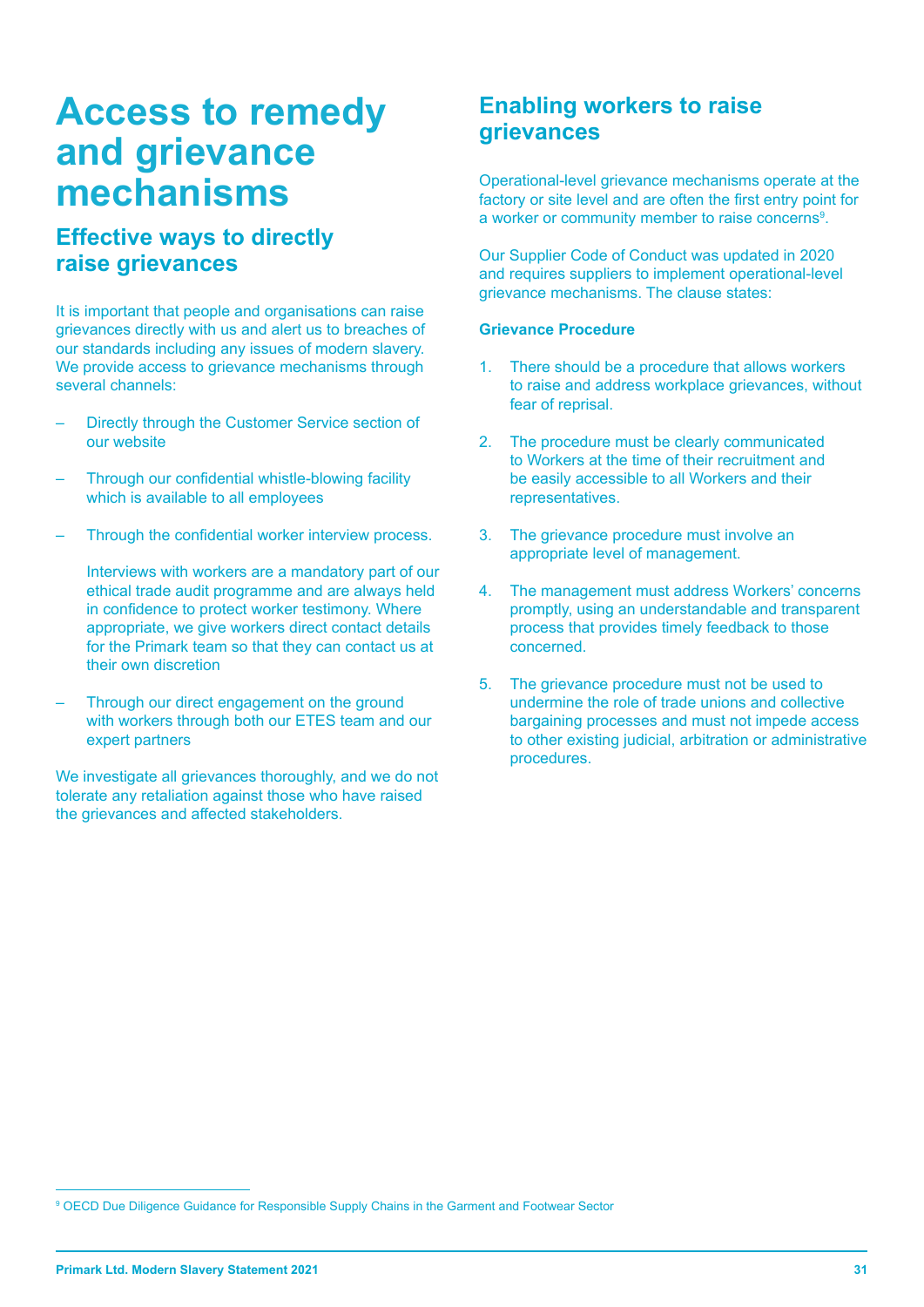Within our audit programme, we monitor how suppliers are meeting these requirements. We look at the management systems, processes, and policies, whether the access point is internal or external to the workplace, and who the provider is. The most appropriate type of mechanism will depend on the country and the local context. Factory capacity building methodologies and support by Primark varies depending on business leverage, factory capacity and willingness to implement interventions, and the presence and efficacy of legally required grievance mechanisms. Where we can, we consult with worker representative bodies and adopt a participatory approach to the development of grievance mechanisms.

We have learnt that audit findings in other areas may also indicate weaknesses in an operational-level grievance mechanism. For example, a weak OHS system can be an indication of the lack of proper reporting by workers on OHS issues. We recognise the interdependencies of data generated by grievance mechanisms and audits and the importance of data protection and the safeguarding of workers. We work with our suppliers and third-party partners to this end.

In China and the UK, we conducted a deeper dive into the effectiveness of existing operational-level grievance mechanisms, looking at how they met the UN Guiding Principles indicators on grievance mechanisms. These state that grievance mechanisms should be legitimate, accessible, predictable, equitable, transparent, rightscompatible, a source of continuous learning, and dialogue-based. Our findings revealed various issues that demonstrated improvements could be made to established mechanisms in both countries, including the introduction of clearer grievance policies in multiple languages, the development of better awareness campaigns, and an increased focus on management training. The results were discussed with the relevant factories and they have also informed remediation plans, as well as deepened our understanding of what to look for when assessing the effectiveness of operational-level grievance mechanisms.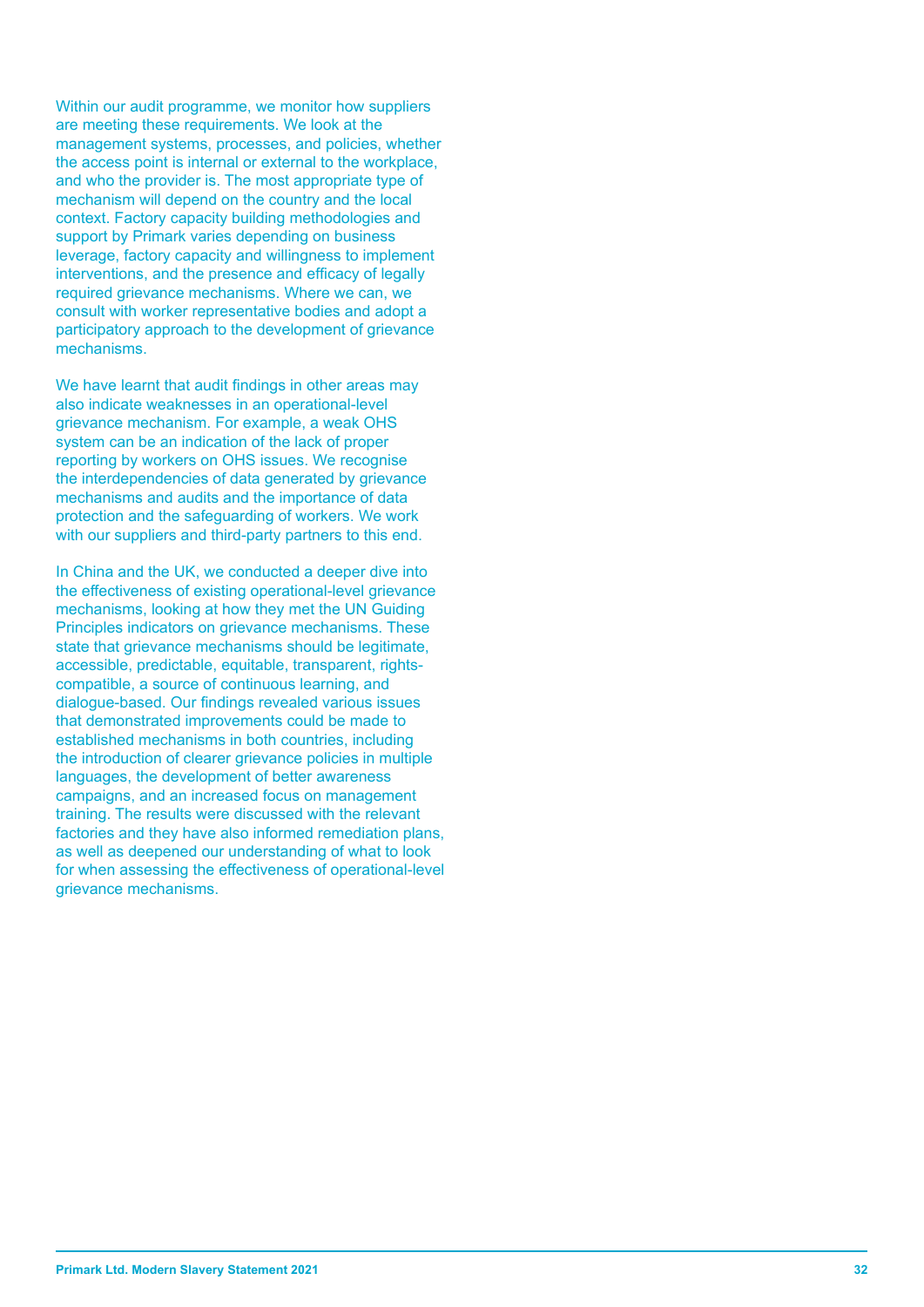#### **Supporting workers to access external independent grievances mechanisms**

Increasingly, workers also have access to external independent, or multi-stakeholder grievance mechanisms.

These can be particularly effective where there are vulnerable workers and specific risks.

Where possible, we seek to support workers to access these mechanisms often by raising worker awareness of mechanisms to build understanding and trust among workers. In addition to support, we may invest in an existing grievance mechanism or design additional independent mechanisms in partnership with experts.

| <b>Country</b>    | <b>Mechanism</b>                                                                     | <b>Provider</b>                                    | <b>Coverage</b>                                                                            | <b>Scope</b>                                               | <b>KPIs</b>                                                                                                                                 |
|-------------------|--------------------------------------------------------------------------------------|----------------------------------------------------|--------------------------------------------------------------------------------------------|------------------------------------------------------------|---------------------------------------------------------------------------------------------------------------------------------------------|
| <b>Bangladesh</b> | Occupational<br>Safety and<br><b>Health</b><br><b>Complaints</b><br><b>Mechanism</b> | <b>Bangladesh RMG</b><br>Sustainability<br>Council | 104 factories                                                                              | <b>OHS</b>                                                 | Eight grievances were<br>raised. Issues ranged<br>from discrimination to<br>wages and benefits.                                             |
| <b>Bangladesh</b> | Amader<br>Kotha<br><b>Helpline</b>                                                   | Clear Voice,<br>Phulki, Elevate                    | 68 factories                                                                               | Safety and<br>labour issues                                | 17 grievances to date<br>were escalated to<br>Primark. The majority<br>relate to harassment<br>and bullying.                                |
| <b>Turkey</b>     | <b>ISCI Destek,</b><br><b>Worker</b><br><b>Support</b><br>Centre                     | <b>MUDEM</b>                                       | 24 factories<br>which have<br><b>Syrian workers</b>                                        | Labour rights<br>for Syrian<br>workers in<br><b>Turkey</b> | In 2021, one case was<br>raised from a worker in<br>a Primark supplier factory<br>involving discrimination of<br>nationality and sexuality. |
| <b>UK</b>         | <b>Your Voice</b>                                                                    | Primark,<br>Impactt                                | <b>Ten sites</b><br>(warehouses,<br>re-processors,<br>logistic providers,<br>and printers) | Labour rights                                              | Eight grievances were<br>raised ranging from health<br>and safety, discrimination<br>and harassment and<br>bullying.                        |
| <b>Myanmar</b>    | Fast-track<br><b>Dispute</b><br><b>Resolution</b><br><b>Mechanism</b>                | <b>ACT, IWFM</b>                                   | 16 factories                                                                               | Freedom of<br><b>Association</b>                           | Three cases in relation<br>to freedom of association<br>were raised and resolved<br>through the DRM.                                        |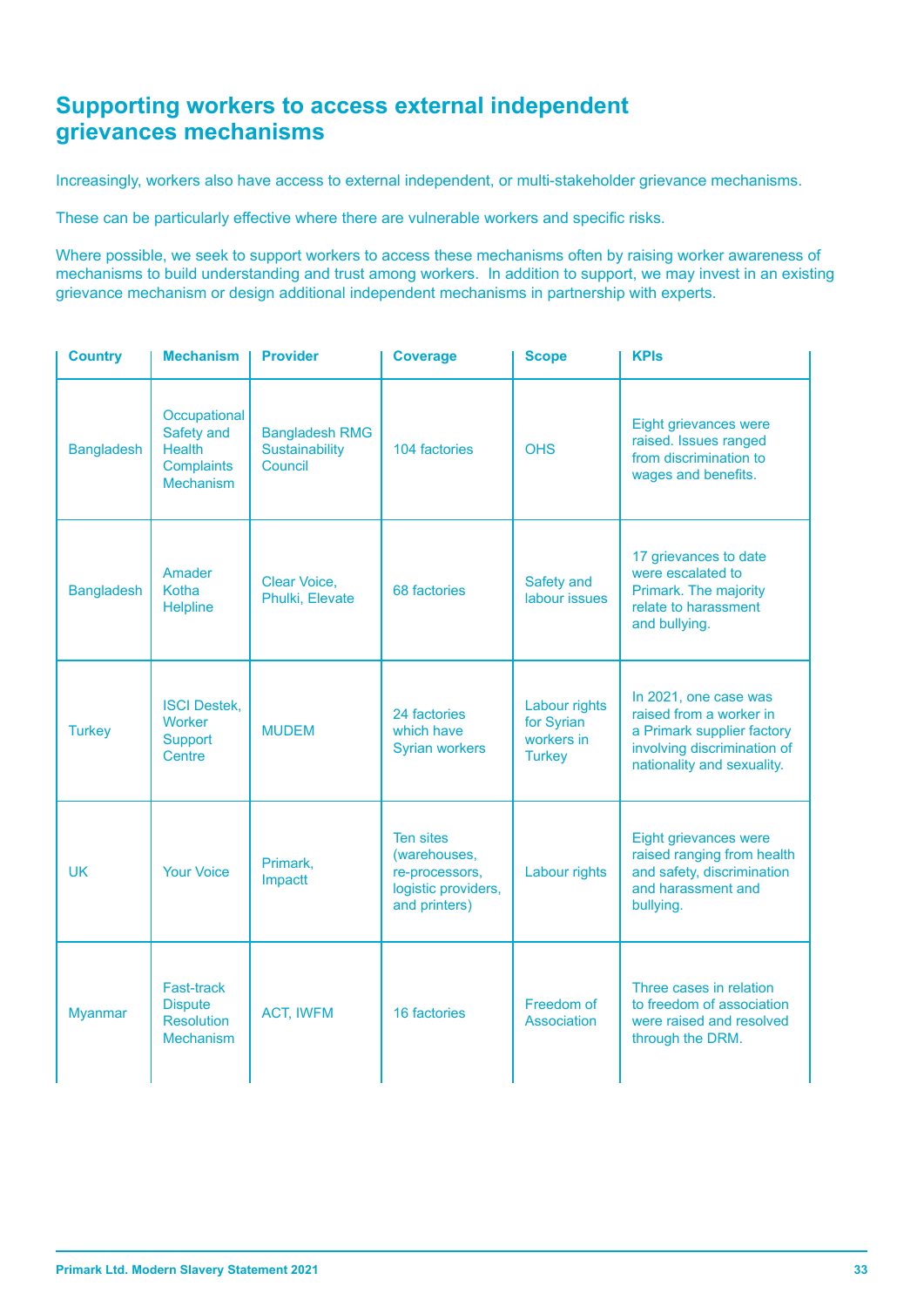#### **Case study: Your Voice**

Your Voice was an external grievance mechanism for workers in Primark's UK operational supply chain for workers in warehouses, re-processors, logistics providers and printers. It ran as a pilot from 2019 to 2021. The programme was developed and implemented with partners Impactt and Navex and designed in line with the UN Guiding Principles. The aim of the pilot was to understand how Primark could best support its suppliers to implement effective grievance procedures.

Ten sites participated in the pilot ranging from family businesses to large organisations. During the 12 months the line was operational, 800 workers had access to the helpline and eight grievances were raised ranging from health and safety concerns to discrimination.

Five of the grievances have now been closed.

Most were resolved through improving internal communication channels, which has led to some sites collaborating with industry partnerships such as Stronger Together to ensure best practice and provide multi-lingual support. Other grievances were resolved by building human resource capacity and training across business functions. In sites where multiple grievances were raised, investigations are still on-going.

The project led to:

- Improved dialogue between workers and management by increasing the types of workplace communication channels in some participating sites
- Collaborations between sites and industry partnerships such as Stronger Together
- Clear business cases for sites to invest in training and human resources

The pilot ended in October 2021. In preparation for the closure of the hotline, our partner Impactt drafted feedback and trend analysis to share with the pilot sites to provide learning and guidance. A template was developed to help management communicate the hotline closure to workers, with reference to other internal and external mechanisms they could use to mitigate the impact of the closure. We have also continued to provide open and direct channels to the Primark Ethical Trade team for workers.

We conducted stakeholder consultation with workers, management, and unions (where present in sites where grievances were raised) to identify key learnings.

– External hotlines, such as Your Voice, must be supported by robust internal workplace mechanisms.

- External channels can help workers to raise grievances but delivering effective remedy and long-term solutions requires ownership and capacity within factory's own management systems. Supplier's own grievances mechanisms must be established to provide appropriate forms of remedy.
- External mechanisms can help identify gaps in factory management systems which need to be addressed for them to deliver effective grievance mechanisms.
- Understanding the different needs of each site type is fundamental to creating a functioning workplace mechanism. We experienced various challenges within different site contexts. The capacity of internal or outsourced management functions, such as human resources, the different employment types on site e.g., agency workers and temporary workers, worker demographics, and the nature of existing on-site representation such as unions or worker committees, all need to be considered when providing choice and access to grievance mechanisms for workers.
- Engagement can be measured by establishing trust and confidence with workers. Transparency of the process, including timely communication and management accountability can help to build trust.
	- Effective communication should start with clear policies and procedure.

For next steps, we plan to:

- Support and strengthen the implementation of effective mechanisms in our supply chain through specialised capacity building and training. We are prioritising implementation in sites identified as high risk through the following criteria: (i) presence of migrant workers (ii) presence of workers on temp/indirect contracts and (ii) outsourced human resources.
- Share best practise guidance with management in the UK operational supply chain based on learnings from the Your Voice pilot and industry recommendations and with advice on tailored procedures to meet different management needs.

#### **Grievance mechanisms to address gender-based violence**

Our current engagement on grievance mechanisms to address gender-based violence and sexual harassment (GBVH) includes strengthening workplace committees as formal mechanisms through which issues can be reported, investigated, and remediated. These include STOP in Vietnam and Cambodia and the ETI Social Dialogue programme in Bangladesh.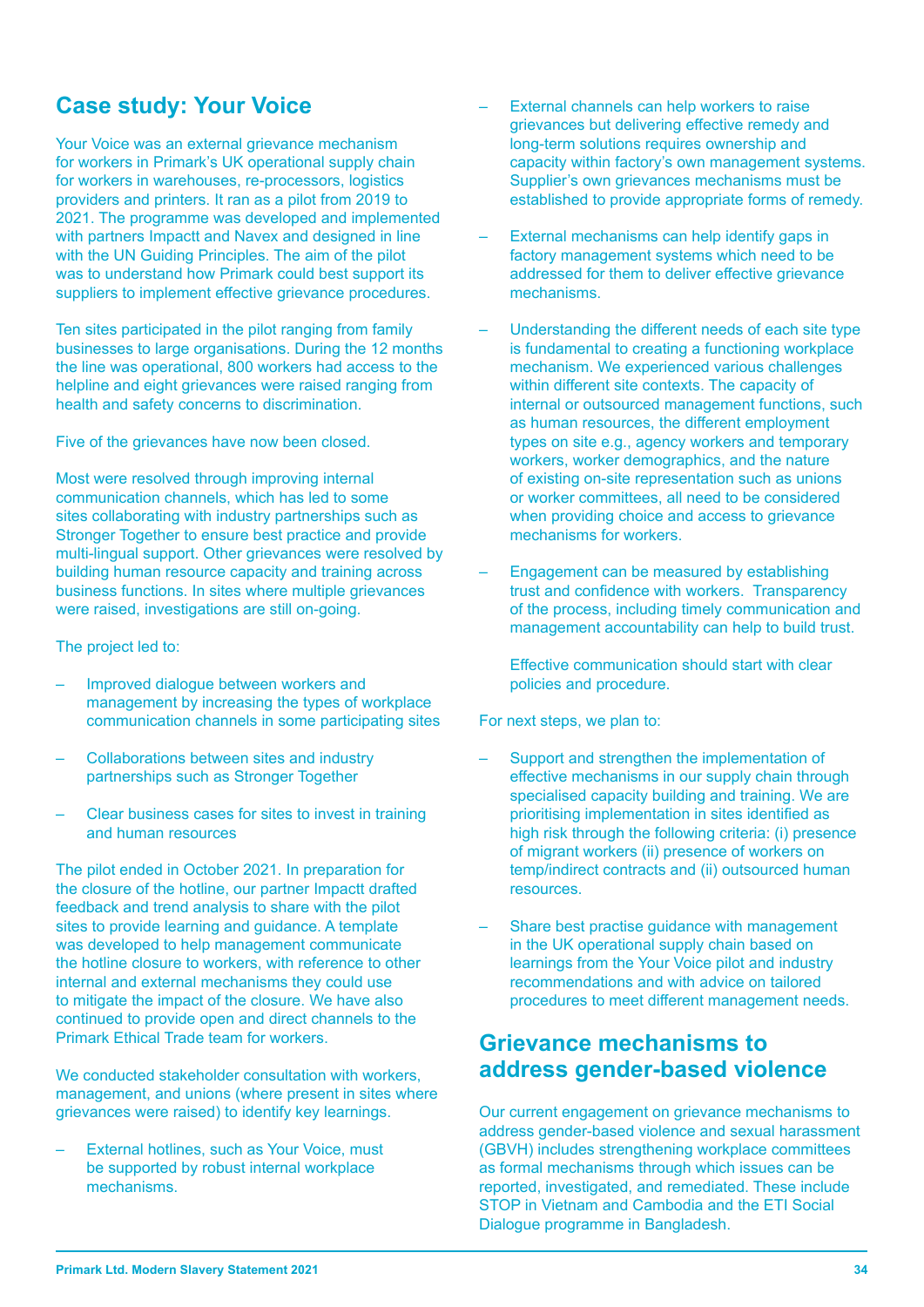Given the multiple sensitivities and importance of confidentiality, reporting on gender-based violence and sexual harassment remains a challenge across the world. In a project evaluation of our partnership in Cambodia and Vietnam, Care International reflected that low reporting was due to victims "not being confident enough to report it or not believing that their case is 'serious' enough or occurs often enough to report it."

However, in the past year we have seen a greater number of grievances reported notably in India, Bangladesh, and Turkey. We consider this to reflect progress in transparency and trust within the supply chain rather than a worsening of the situation.

We are drawing on our collective learning as well as accessing external expertise to help us understand how best to respond to such cases. Success requires commitment from management, policies that are implemented, and workers' trust and confidence in the process.

#### **In all our approaches to supporting workers to access grievance mechanisms, we seek to apply the following principles:**

- Alignment with the UN Guiding Principles on grievance mechanisms<sup>11</sup>
- Supporting and engaging with existing dialogue structures and, in line with our Supplier Code of Conduct and international conventions, ensuring that we do not replace or undermine the role of legitimate worker organisations.
- Where freedom of association is restricted and where trade unions face significant challenges to carry out their legitimate activity, the aim is to give workers a grievance mechanism where concerns can be raised in confidence
- Tailoring our approach to meet country specific needs and circumstances
- Focusing on where workers are most vulnerable, e.g., refugees, young workers, migrant workers, hostel residents
- Avoiding duplication by mapping and identifying existing and effective mechanisms
- Supporting rather than undermining factory level operational-level grievance mechanisms

#### **Tracking and monitoring grievances**

In our Modern Slavery Act statement 2019/20 we committed "to continue to deepen the collection and analysis of our grievance data to help us better understand and respond to specific human rights issues". We have done this, and now collect gender disaggregated data, the length of time taken to resolve grievances, and how the complainant is informed of the progress.

Data is collated and analysed from a broad range of sources. This reflects the different points of access and channels that are used to raise grievances either by workers directly or those representing them.

- Grievances reported by workers during an audit and / or during confidential worker interviews
- Grievances reported by workers to Primark's ETES teams in sourcing countries
- Grievances raised by trade unions and worker representatives
- Grievances raised by external independent grievance mechanisms that workers have access to
- Grievances reported by workers to Primark's programme partners in sourcing countries
- Grievances raised by civil society and campaign groups on behalf of workers

#### **Data on grievances**

| <b>Grievances 2020/2021</b>                                                    |    |
|--------------------------------------------------------------------------------|----|
| <b>Grievance Mechanism</b>                                                     |    |
| Open / Pending                                                                 | 35 |
| <b>Resolved</b>                                                                | 27 |
| <b>Total</b>                                                                   | 62 |
|                                                                                |    |
| <b>Grievances related to</b><br><b>issues of forced labour in</b><br>2020/2021 |    |
| Open / Pending                                                                 | 13 |
| <b>Resolved</b>                                                                |    |

<sup>&</sup>lt;sup>11</sup> https://www.ohchr.org/documents/publications/guidingprinciplesbusinesshr\_en.pdf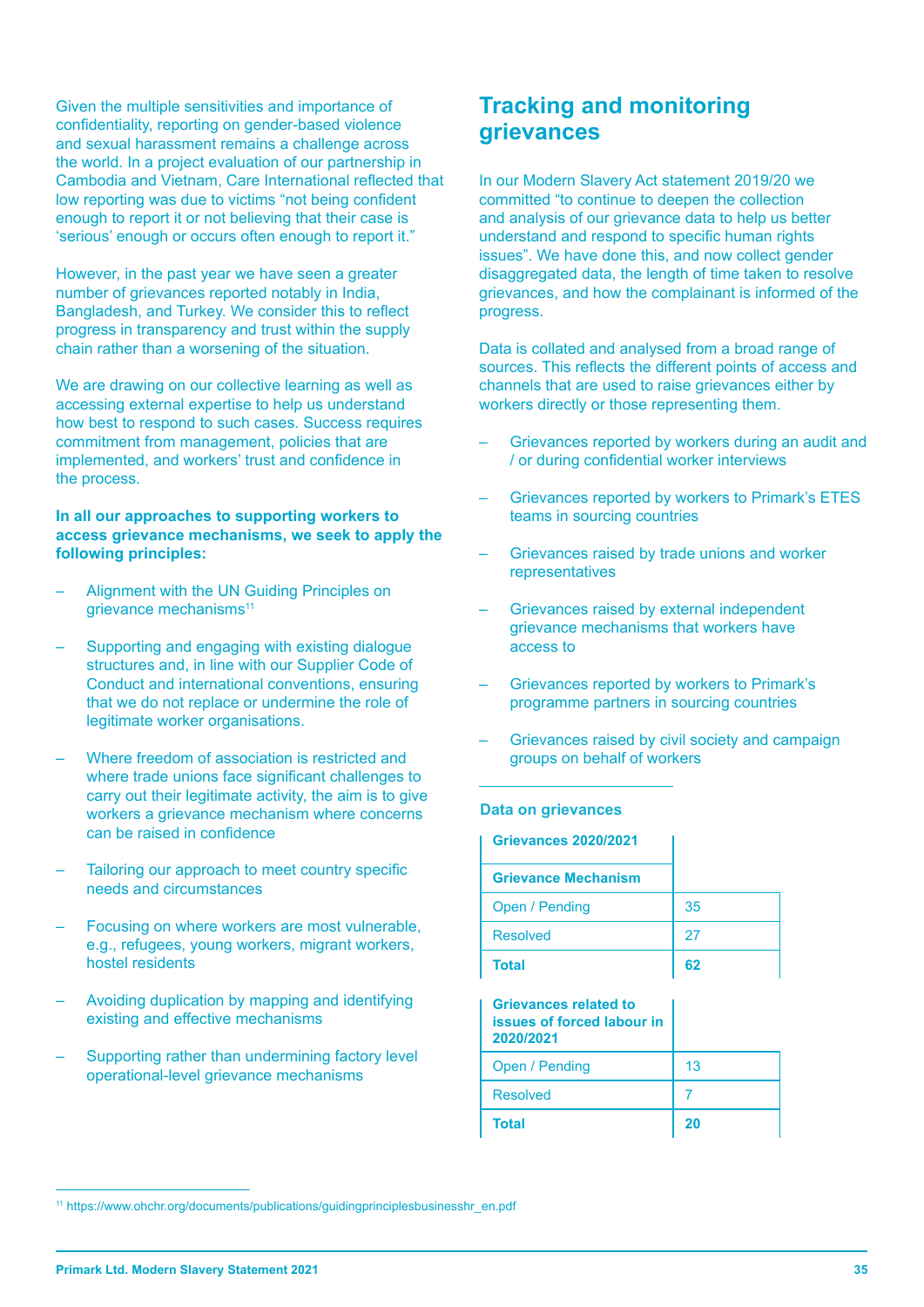# **Providing remedy and investigating allegations**

When grievances are raised, we take immediate steps to investigate thoroughly any potential issues of modern slavery and provide remediation while protecting the confidentiality of victims and those affected.

We also work with specialist organisations and civil society partners who are experts in their field, meaning we can draw on their expertise and support quickly as needed.

Wherever possible, we seek to ensure that any provision of remedy is satisfactory to those affected and seek to involve them in the design of the remedy. We regularly share information on our experiences and the challenges of effective remedy within our sector, either directly on our website, through reports to stakeholders and through industry forums such as the ETI and the OECD. Building on our work to collect and analyse data on grievances, we are now developing a framework for tracking and measuring remedy, which we will start to apply from 2021.

#### **Case study: Harassment by male colleagues**

Primark identified social media videos posted by a female worker sharing her experience of verbal harassment by male production floor management in a factory producing for Primark. Primark was able to conduct a confidential interview with the worker and followed up with the factory on appropriate actions.

Following an investigation, the managers involved were removed from their positions on the factory floor with disciplinary warnings and sexual harassment training.

A more in-depth investigation was then conducted through confidential interviews with female workers, 80% of which reported suffering verbal harassment from male colleagues.

The factory was required to implement a range of measures including implementing anti-harassment policies, establishing a worker-management committee to provide oversight, providing training for committee members, and raising awareness among workers on the role of the committee and how to raise grievances related to harassment and abuse. Primark has followed up with individual female workers to assess whether these measures have been effective and satisfactory.

During a follow-up visit in June 2021, female workers reported that they were satisfied with the actions taken by the factory management. To date, no further incidents have been identified or reported.

# **Measuring our impact**

Throughout our programme we monitor the coverage and effectiveness of steps we take to address forced labour by tracking the following indicators:

- The impacts of specific initiatives to address highlighted risks
- Supplier training and awareness of forced and trafficked labour issues
- Internal staff training and awareness of forced and trafficked labour issues
- Audit indicators relating to forced and trafficked labour
- Factory non-compliances against our Supplier Code of Conduct
- Actions taken as part of collaborative initiatives to address modern slavery
- Recorded grievances relating to any form of modern slavery
- Advocacy efforts to raise awareness of the risks within our industry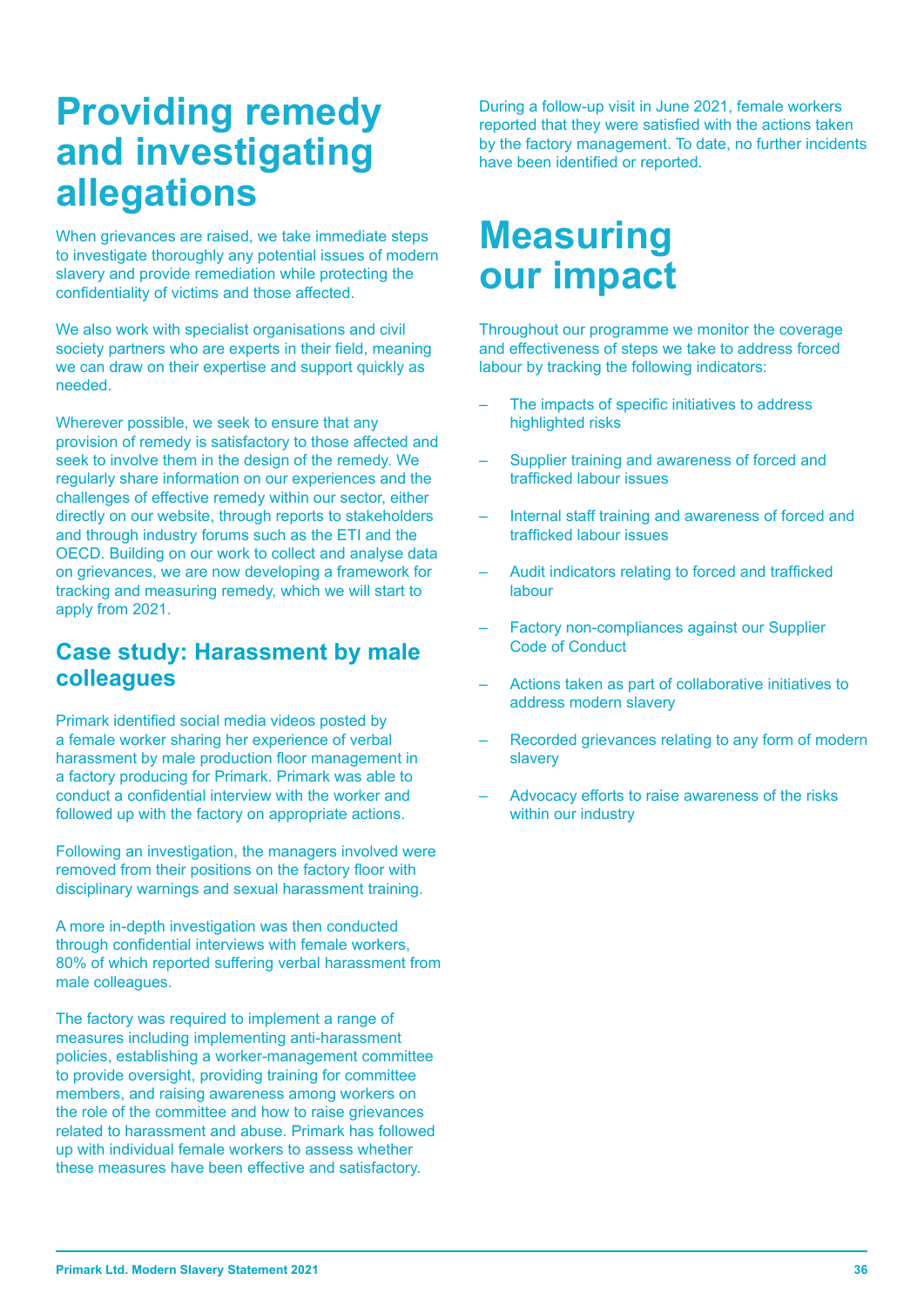# **Global risks within the garment sector**

Modern slavery is a global issue and addressing it effectively requires coordinated action from all stakeholders including companies, civil society, trade unions, communities, government, and intergovernmental agencies. The following table shows some of the key risks we have identified within the global garment sector as a whole and outlines the steps we are taking to address these risks both directly ourselves and with other partners and stakeholders across the industry.

| Agency labour in<br>supply chains                         | Agency workers are at risk of modern slavery across all industries and sectors. Within the garment<br>sector, many sites that use agency labour in the UK and EU - particularly in the warehousing and<br>distribution sector - have never been required to include agency labour in the scope of their customers'<br>ethical trade audits.<br>Our actions taken to address these risks:<br>Identifying where agency labour exists in the supply chain<br>Heightened due diligence on agency and labour providers in production, logistics providers,<br>warehouses, and recyclers across key countries in Western Europe, including the UK, and North<br>Africa.<br>Regular assessments of workplaces and employment conditions where agency labour is used<br>Corrective action programmes at individual site level<br>- Face-to-face training for UK suppliers<br>Ban on sourcing of garments manufactured in the UK                                                                                                                                                                                         |
|-----------------------------------------------------------|-----------------------------------------------------------------------------------------------------------------------------------------------------------------------------------------------------------------------------------------------------------------------------------------------------------------------------------------------------------------------------------------------------------------------------------------------------------------------------------------------------------------------------------------------------------------------------------------------------------------------------------------------------------------------------------------------------------------------------------------------------------------------------------------------------------------------------------------------------------------------------------------------------------------------------------------------------------------------------------------------------------------------------------------------------------------------------------------------------------------|
| Cotton                                                    | In many cotton producing countries, temporary and migrant workers employed by cotton farmers can be<br>at high risk of indentured and bonded labour and child labour.<br>Our actions taken to address these risks:<br>Primark's Sustainable Cotton Programme for 160,000 cotton farmers by 2022,<br>delivered in partnership with Cotton Connect and its local implementing partners<br>Mandated that suppliers must not source cotton from the Xinjiang Uyghur Autonomous<br>Region (XUAR)                                                                                                                                                                                                                                                                                                                                                                                                                                                                                                                                                                                                                     |
| <b>Cotton from</b><br>Uzbekistan &<br><b>Turkmenistan</b> | State-sponsored forced labour within the cotton farming industry exists in Turkmenistan. Uzbekistan<br>has more recently made efforts to eradicate state-sponsored forced labour within its cotton industry.<br>Our actions taken to address these risks:<br>Signatory to the Responsible Sourcing Network Pledge which sets out our commitment to not<br>knowingly source Uzbek or Turkmen cotton<br>Regular communication to suppliers to ensure this is implemented<br>On-the-ground checks in spinning mills in Bangladesh and India to assess origin of cotton bales<br>Engagement with key stakeholders working on policy and campaigns                                                                                                                                                                                                                                                                                                                                                                                                                                                                   |
| <b>Forced labour</b><br>in China                          | There are widespread and credible reports of Chinese forced labour in the production of goods across<br>multiple sectors and industries including state-sponsored forced labour of Uighur and ethnic minorities<br>within the Xinjiang Uyghur Autonomous Region (XUAR) and other provinces of China.<br>Our actions taken to address these risks:<br>Enhanced due diligence to increase understanding of the risks within the supply chain in China<br>Zero tolerance on the use of any forced or prison labour<br>Zero tolerance on the use of any production inputs (covering all tiers of the supply chain and<br>production processes, and all materials) from the XUAR<br>Zero tolerance on the use of forced labour from XUAR within supply chains in China<br>Immediate suspension for any sites found using undisclosed subcontracting<br>Engagement with stakeholders including civil society, governments, brands, industry associations to<br>discuss appropriate routes for remedy and prevention<br>Training for Primark's team on the ground on ILO Forced Labour indicators and regional context |